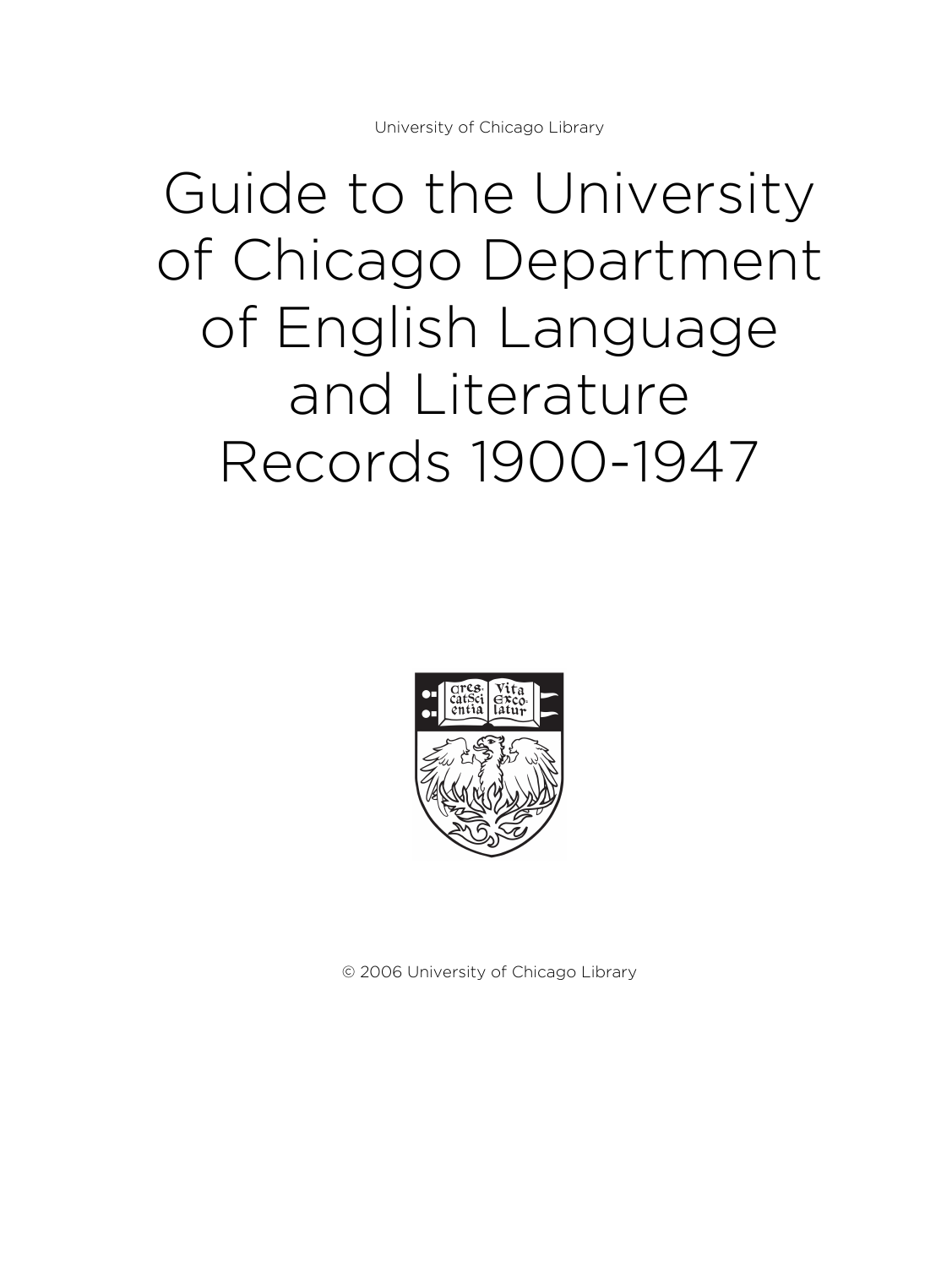# **Table of Contents**

| Information on Use                             |  |
|------------------------------------------------|--|
| Access                                         |  |
| Citation                                       |  |
| Scope Note                                     |  |
| <b>Related Resources</b>                       |  |
| Subject Headings                               |  |
| <b>INVENTORY</b>                               |  |
| Series I: Correspondence                       |  |
| Subseries 1: Chronological, 1900-1915          |  |
| Subseries 2: Alphabetical, 1915-1938           |  |
| Series II: Chaucer Correspondence<br>74        |  |
| Series III: ADDENDA. ENGLISH DEPARTMENT PAPERS |  |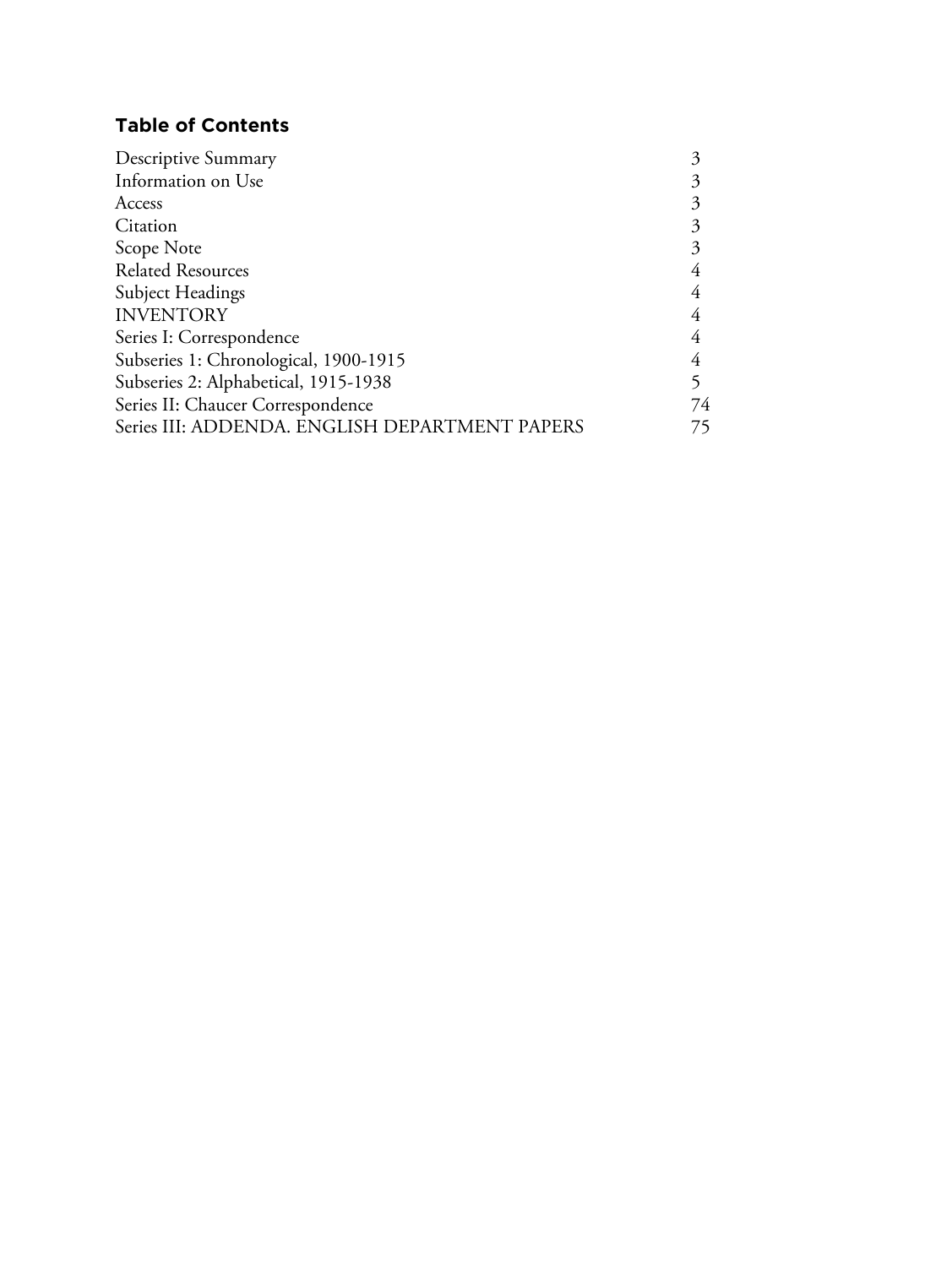# **Descriptive Summary**

| <b>Identifier</b> | ICU.SPCL.ENGLISHDEPT                                                                                                            |
|-------------------|---------------------------------------------------------------------------------------------------------------------------------|
| <b>Title</b>      | University of Chicago. Department of English Language and Literature.<br>Records                                                |
| Date              | 1900-1947                                                                                                                       |
| <b>Size</b>       | 10 linear ft. (20 boxes)                                                                                                        |
| <b>Repository</b> | Special Collections Research Center<br>University of Chicago Library<br>1100 East 57th Street<br>Chicago, Illinois 60637 U.S.A. |
| <b>Abstract</b>   | Contains correspondence, examinations, and grade lists. Includes Chaucer<br>Project correspondence.                             |

# **Information on Use**

## **Access**

Series III contains student evaluative material which is restricted for 80 years from the date of creation. The remainder of the collection is open for research.

# **Citation**

When quoting material from this collection, the preferred citation is: University of Chicago. Department of English Language and Literature. Records, [Box #, Folder #], Special Collections Research Center, University of Chicago Library

# **Scope Note**

Series I, Correspondence, 1900-1938, contains the bulk of the collection. It is divided into three subseries, Subseries 1, Chronological, 1900-1915, Subseries 2, Alphabetical, 1915-1938 and Subseries 3, Chaucer project correspondence, 1921-1940.

Series II contains the Department's examination papers and photostat copies of grade lists, covering the period December 1931-August 1947.

The examination papers have been divided into several groups, beginning with the English 102 Exercises. These cover the terms Autumn 1937-Winter 1941, and are an almost complete set. At the end of the group are a few of the Instructors' Keys for certain exercises, and some special tests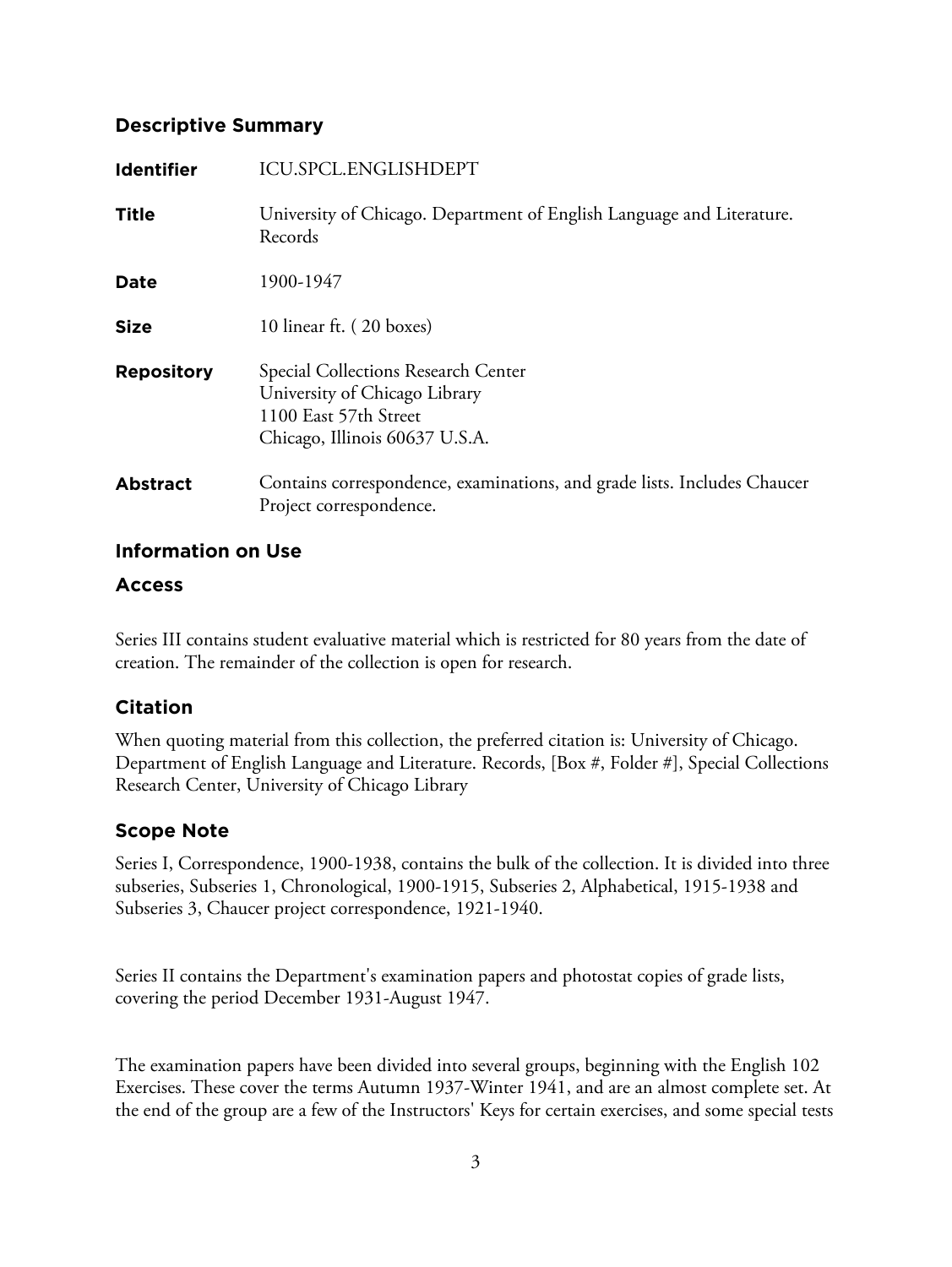given in this course. Often, exercises for corresponding weeks are the same. At the end of the first Box are scholarship and placement tests.

Also included are copies of the English Qualifying Examinations from 1931-1942, and the English Comprehensive Examinations for 1932-1944, also referred to as Sequence Examinations. Some of these exams, as for example the Qualifying Examination of February 29, 1936, and particularly the comprehensives of the last few years, may have been preliminary copies sent out to professors, for their perusal, since they contain comments and suggestions.

The grade lists of the students enrolled in the various courses have been divided into those for the Qualifying Exams, which are arranged chronologically between May 1936 and May 1946, and the miscellaneous section, also arranged chronologically and covering the rest of the different courses.

# **Related Resources**

The following related resources are located in the Department of Special Collections:

http://www.lib.uchicago.edu/e/spcl/html

# **Subject Headings**

- University of Chicago. Dept. of English Language and Literature
- English language -- Study and teaching (Higher)

## **INVENTORY**

## **Series I: Correspondence**

## **Subseries 1: Chronological, 1900-1915**

**Box 1 Folder 1** 1900-1904 **Box 1 Folder 2** 1905 **Box 1 Folder 3** 1906 **Box 1 Folder 4** 1907 **Box 1 Folder 5** 1908 & undated **Box 1**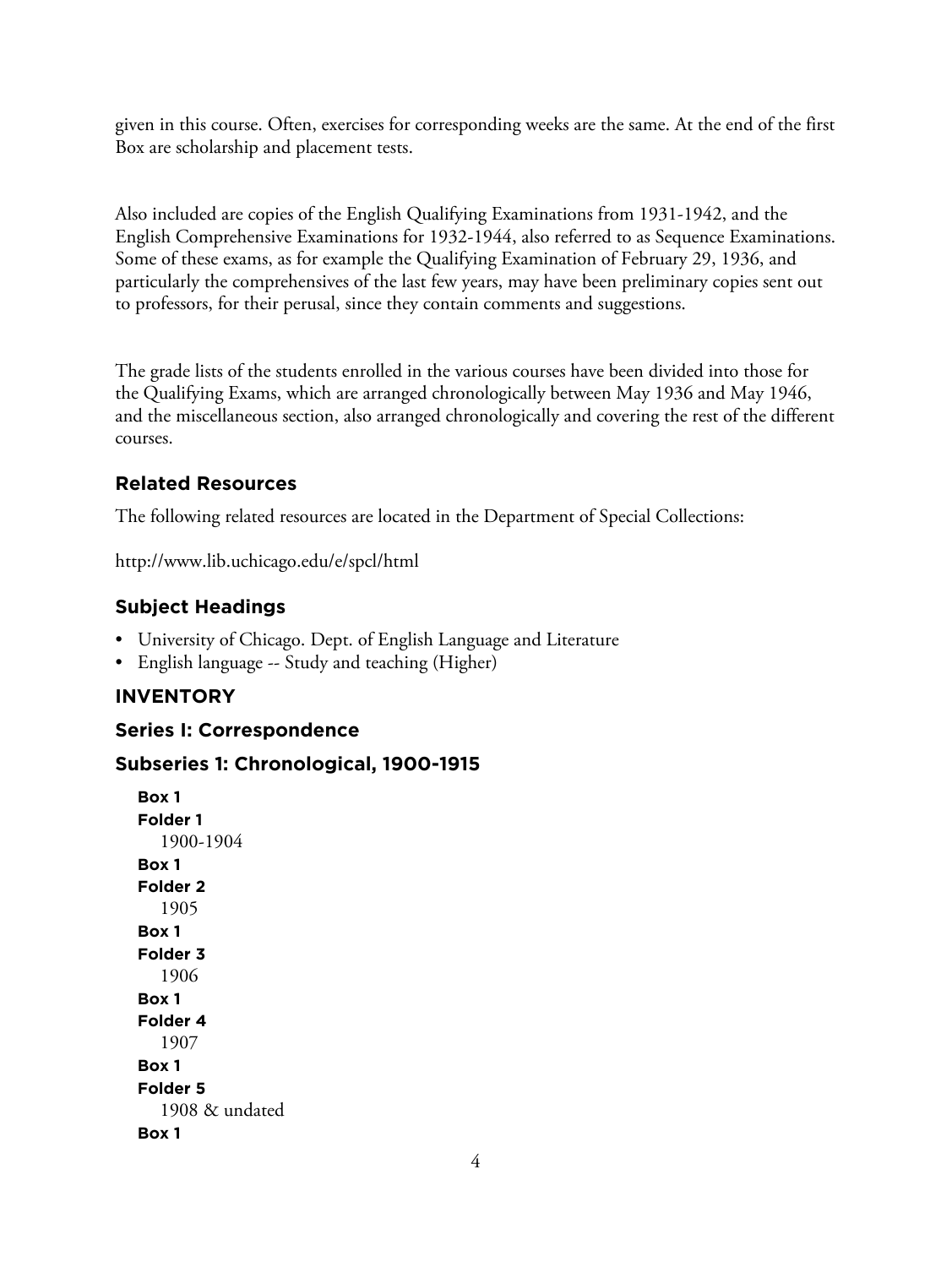**Folder 6** 1909-1911 **Box 1 Folder 7** 1912-1915

## **Subseries 2: Alphabetical, 1915-1938**

#### **Box 1**

#### **Folder 8**

Abbott-Adams

- Abbott, James
- Abbott, T.K.
- Abbot, W.J.
- Abercrombie, Louise
- Ackerman, Robert W.
- Acland, F.D.
- Adams, Emma F.
- Adams, J.W.L.

#### **Box 1**

#### **Folder 9**

Adams, Joseph Q.

#### **Box 1**

**Folder 10**

Adams-Albers

- Adams, W.G.S.
- Advocates' Library
- Aitcheson, J.Y.
- Albers Brothers Milling Co.

#### **Box 1**

**Folder 11**

Albright, May

**Box 1**

**Folder 12**

Alden-Alumni

- Alden, Raymond M.
- Alden, Rose
- Allan, P.B.M.
- Allen, Anna D.
- Allison, Tempe E.
- Almstedt, Herman
- Alpha Delta Phi
- Altrocchi, Rudolph
- Alumni Council

**Box 1**

#### **Folder 13**

American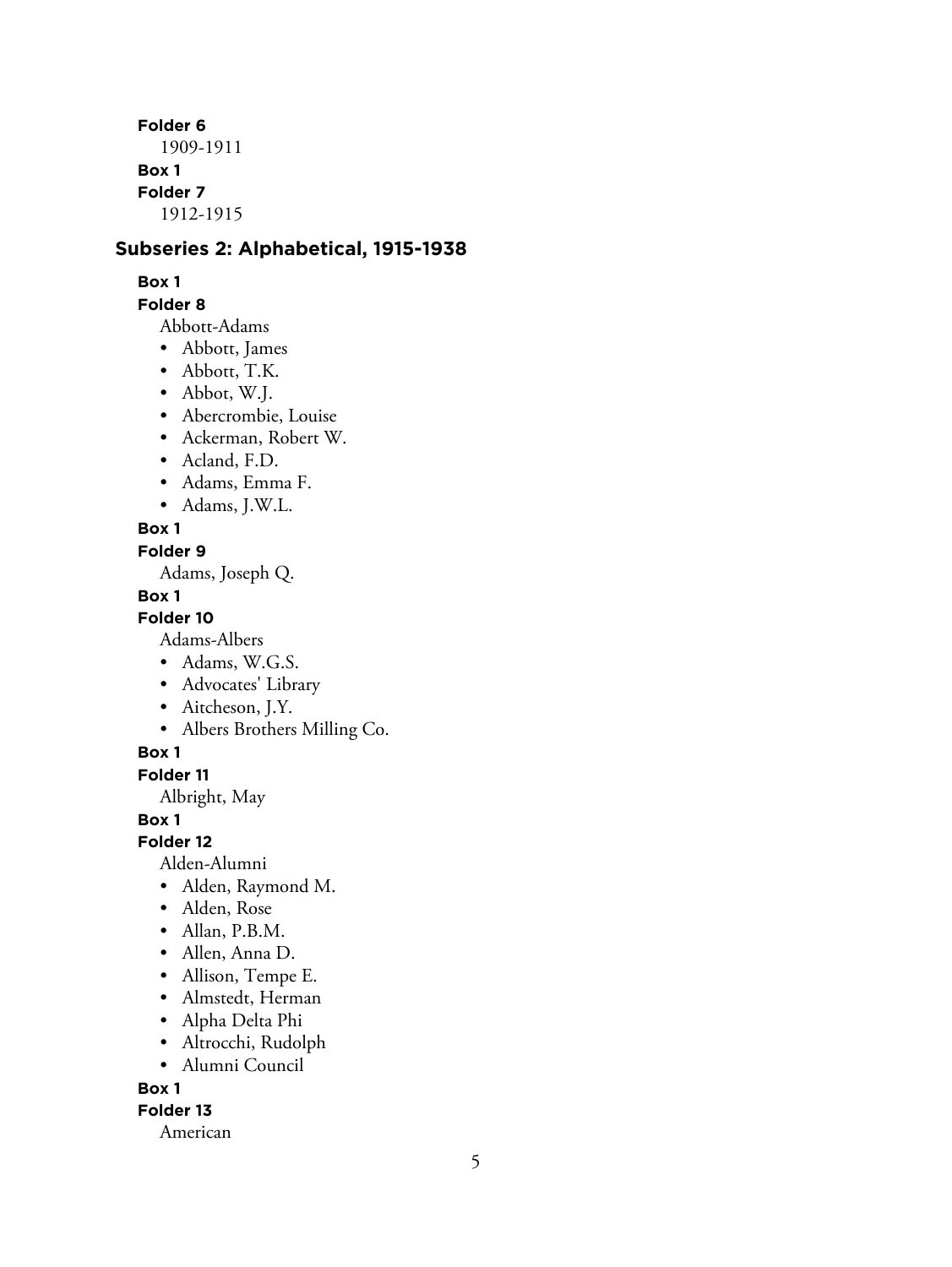- American Academy of Arts and Letters
- American Academy of Political and Social Science
- American Association for the Advancement of Science
- American Bar Association Journal
- American Book Company
- American Council of Learned Societies
- American Dialect Society
- American Educator and Scientist
- American Ethnological Society, Inc.
- American Express Company
- American Folk Song Society
- American Geographical Society
- American Library Association
- American Library Service
- American Philological Society
- American Philosophical Society
- American University Union Americana

#### **Folder 14**

Amherst-Antoinette (sister)

- Amherst College
- Andersen, Hans H.
- Anderson, Jessie M.
- Anderson, Mabel Louise
- Anderson, Marjorie
- Anderson, Wilma, and Bliss, Isabel
- Andrews, Arthur I.
- Andrews, C.E.
- Andrews, George F.
- Angell, James R.
- Angell, Pauline K.
- Anglo-American Records Foundation
- Anna Margaret, Sister
- Antoinette, Sister

#### **Box 1**

#### **Folder 15**

Aquinas-Association

- Aquinas, Sister
- Armstrong, A.J.
- Armstrong, E.C.
- Armstrong, Ruth
- Arnett, Trevor
- Arnold, Aerol
- Art Institute of Chicago
- Ashenhurst, John
- Association of Commerce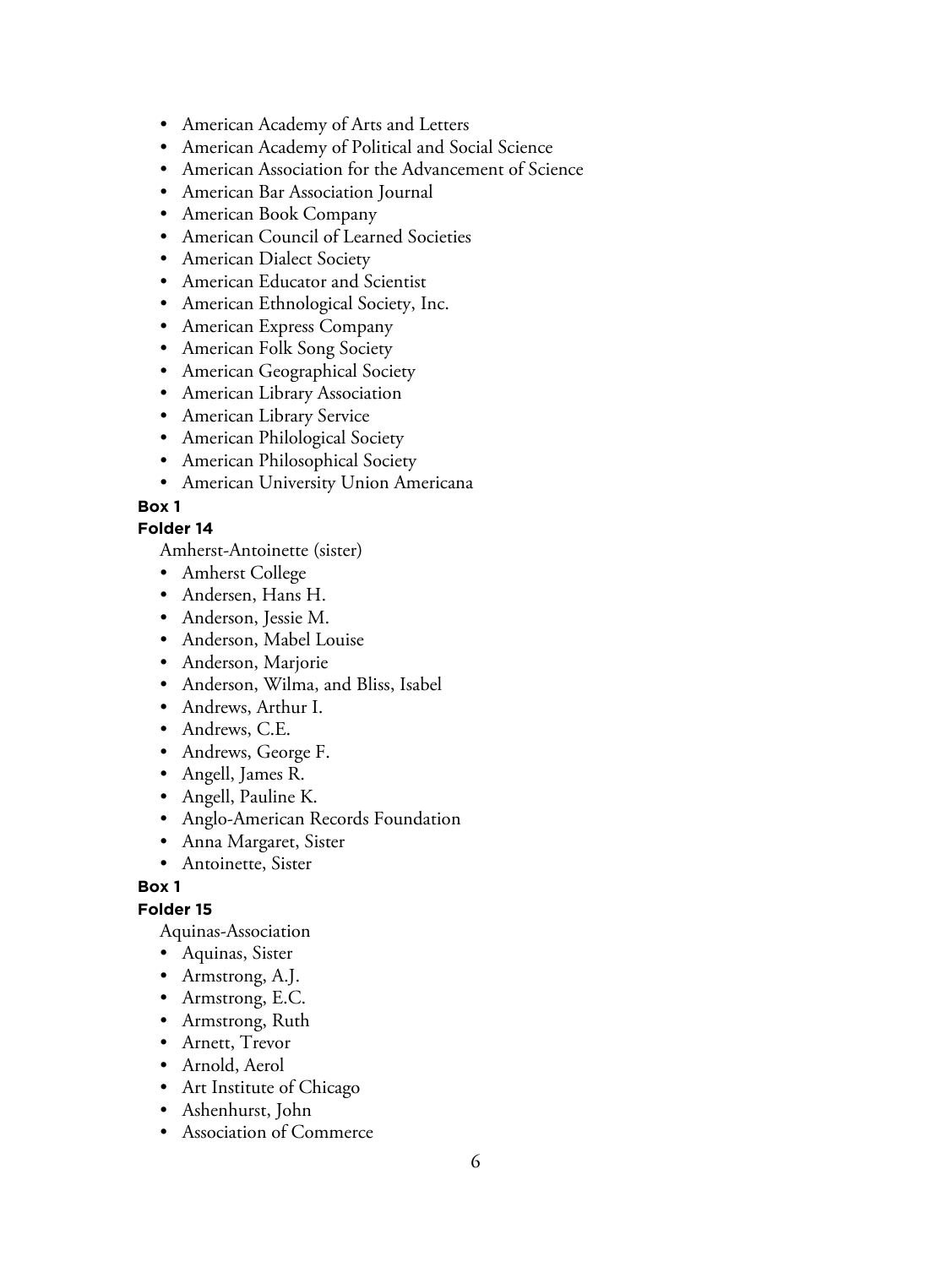#### **Folder 16**

Atkinson-Ayers

- Atkinson, Dorothy
- Atkinson, Reginald
- Atlantic Monthly, The
- Auger, C.E.
- Aurner, Nellie S.
- Axson, Stockton
- Aydellott, Frank
- Ayres, Harry Morgan

## **Box 2**

## **Folder 1**

Babb-Baird

- Babb, Jessie
- Babb, L.
- Babbitt, Shirley D.
- Babcock, Barle B. (and Babcock, R.W.)
- Babel, Jessie O.
- Bachman, Dr. Frank P.
- Bader, Arno L. Bader
- Bailey Brothers
- Baird, Mrs. T.

## **Box 2**

**Folder 2**

Baker-Barnett

- Baker, A.G.
- Baker, E.S.
- Baker, G.P.
- Baker, John M.
- Baker, Julia A.
- Baker, Thomas
- Baldensperger, Fernand
- Balderston, Katherine C.
- Baldwin, A.M.
- Baldwin, Charles S.
- Baldwin, Constance
- Baldwin, Edward C.
- Baldwin, S.E.
- Baldwin, Thomas Whitfield
- Ball, Francis K.
- Ball, Otto F.
- Barnergi, L.M.
- Banta Publishing Company
- Barker Book Store
- Barker, Harriet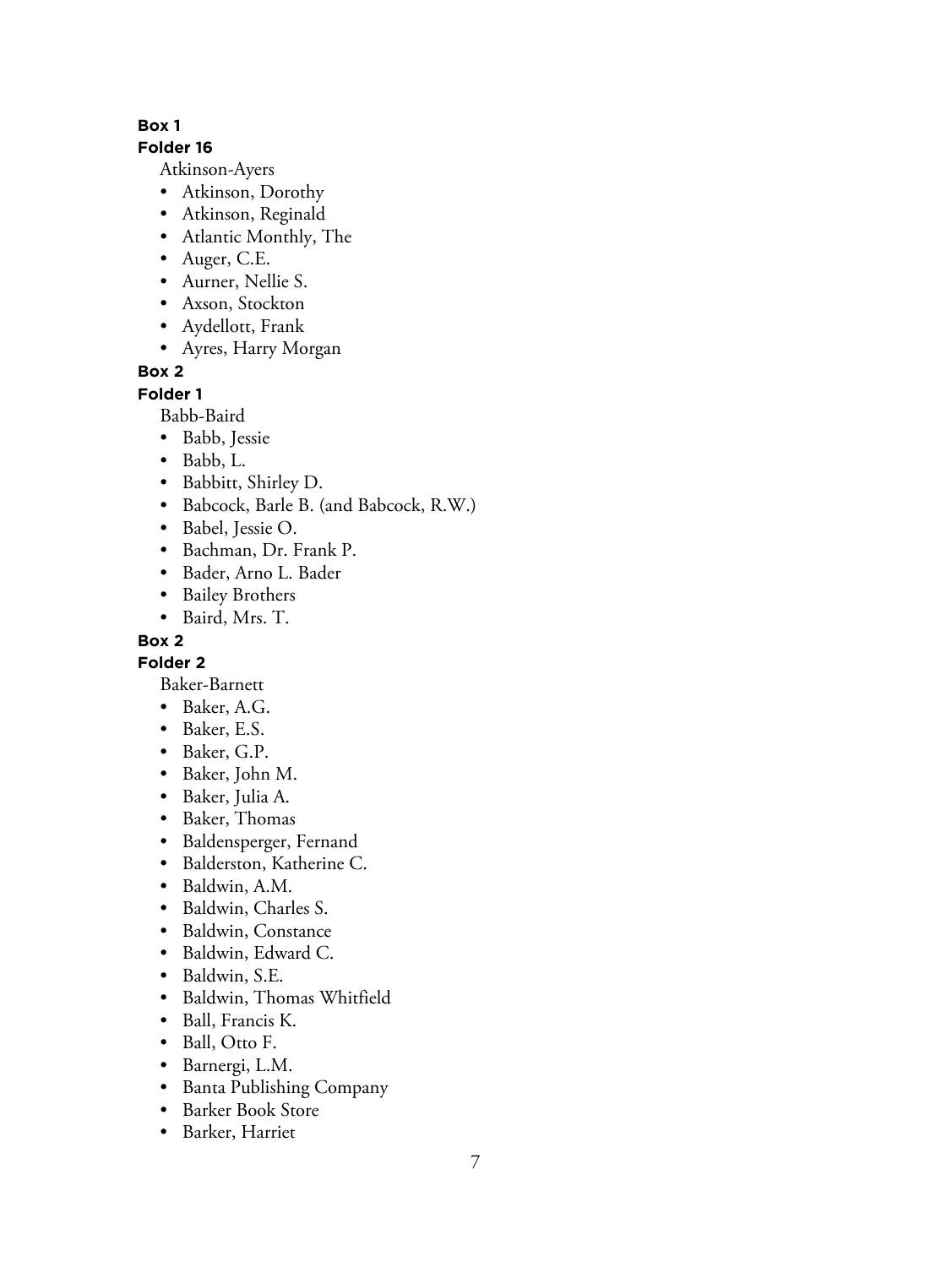- Barker, James L.
- Barnes, Harry Elmer
- Barnett, Ella. Photos

**Folder 3**

Barns, Florence

# **Box 2**

**Folder 4**

Bartky-Bay

- Bartky, Walter
- Bartoo, De Forest
- Baskervill, C.R.
- Baskervill, Mrs. C.R.
- Batt, Velva
- Baugh, A.C.
- Baumgartner, Milton D.
- Bay, J. Christian

**Box 2**

# **Folder 5**

Beach-Beeson

- Beach, Constance
- Beall, Ramona
- Bean, Donald F.
- Beatty, Arthur
- Beatty, Joseph M.
- Beauchamp, William T.
- Beber, Mildred J.
- Bechtel, E.A.
- Beck, Jean B.
- Beckwith, Martha A.
- Bedier, Joseph
- Beeson, C.H.

**Box 2**

**Folder 6**

Bek-Bell

- Bek, William G.
- Belden, H.M.
- Belgium (Galpin)
- Bell, B.J.
- Bell, Edwin H.
- Bell, H.I.
- Bell, Josephine

**Box 2**

**Folder 7**

Bender-Betts

• Bender, H.H.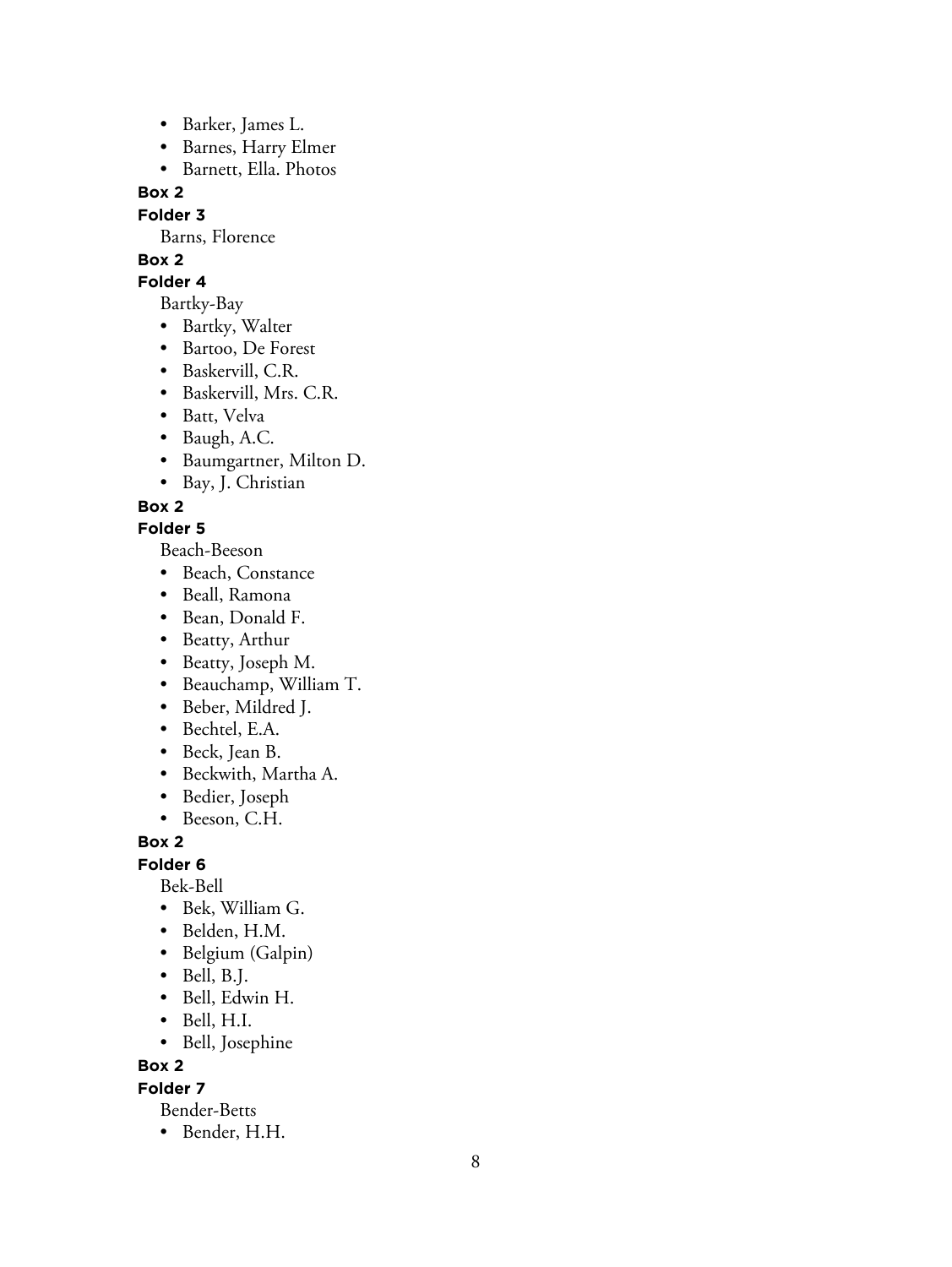- Benedict, H.Y.
- Bennet, C.L.
- Bennett, H.S.
- Bennett, Martha
- van Benschoten, William H.
- Bensley, R.R.
- Bensly, E.
- Benson, A.B.
- Bentley, G.E.
- Berdan, John M.
- Bern, Henry
- Bernbaum, Ernest
- Bernstein, Sarah
- Berryman, Mildred
- Betts, Jean

## **Folder 8**

Bibliographical-Bizzel

- Bibliographical Society of America
- Bibliotheque Nationale
- Biersach, Marge
- Binner, Witter
- Binz, G.
- Birchard [C.C.] and Company
- Bird, Grace E.
- Birrell and Garnett, Ltd.
- Birge, E.A.
- Bishop, Dr. William
- Bixler, R.W.
- Bizzell, Pres.

## **Box 2**

**Folder 9**

Black-Bloom

- Black, Louise
- Blackburn, Viola
- Blackwell, B.H.
- Blair, J.
- Blair, Walter
- Blampin, W.E.
- Blanchard, F.T.
- Blank, Earl W.
- Blank, Sheldon H.
- Blanke, John H.D.
- Blanton, J.E.
- Bliss, Isabel
- Bliss, Leslie E.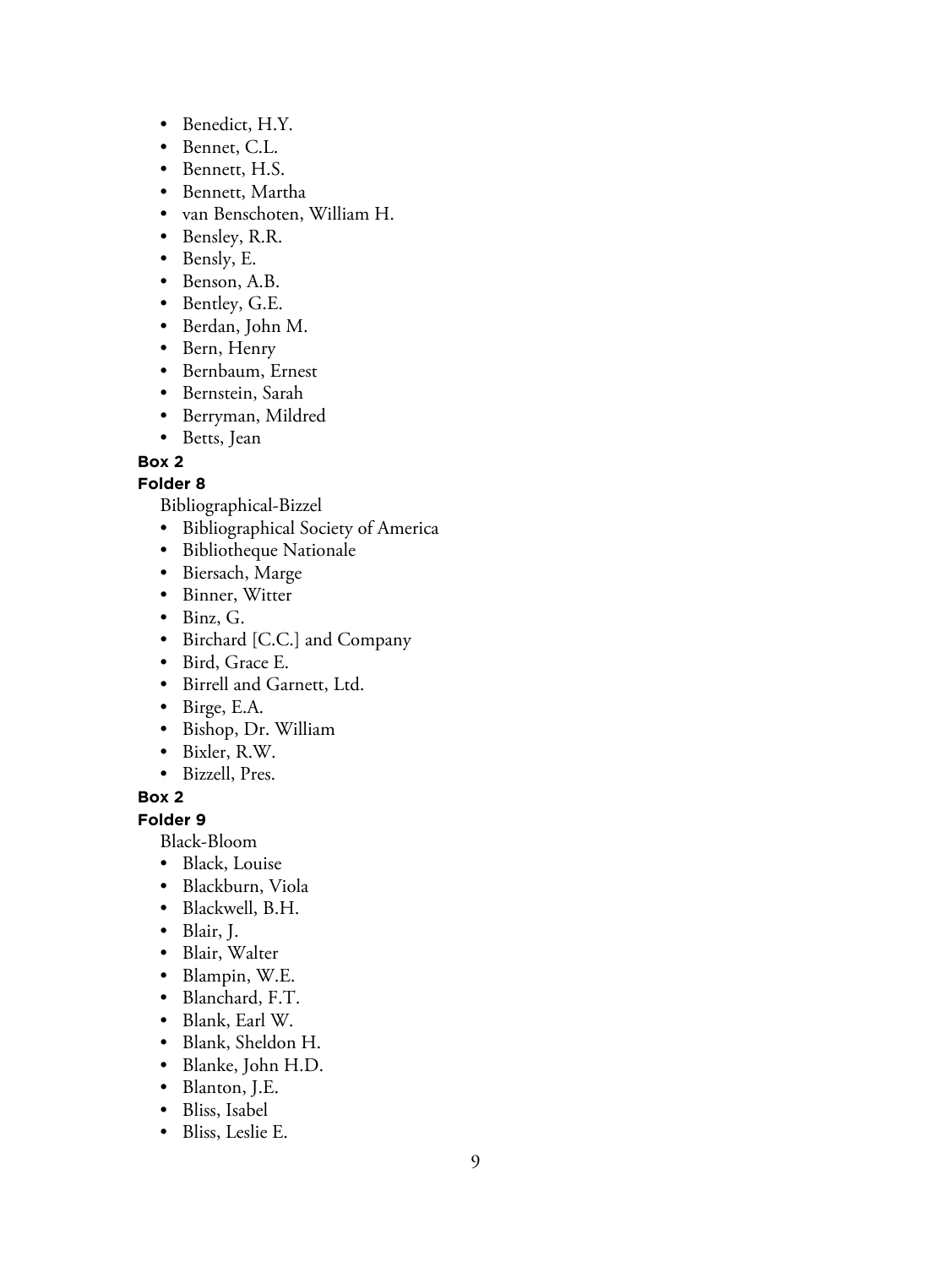#### • Bloom, Louis

#### **Box 2**

## **Folder 10**

Boas-Boyd

- Boas, Frederick S.
- Boatwright, F.W.
- Bobbs-Merrill, Publishers
- Bock, Edward
- Bodemuller, H. Rudolph
- Bodleian Library
- Boileau, Horace T.
- Bolling, G.M.
- Bond, Hoyt
- Bond, R. Warwick
- Book, W.F.
- Borland, Lois
- Boucher, C.S.
- Bowden, A.
- Boyd, Evelyn M.
- Boyd, P.P.
- Boyd, Thomas

#### **Box 2**

**Folder 11**

Boynton, P.H.

#### **Box 2**

## **Folder 12**

- Braddy-Brereton
- Braddy, Haldeen
- Bradford, C.T.
- Bradford, Gamaliel
- Bradley, H.
- Bradley, J. Frank
- Bradley, Lyman R.
- Bradshaw, S.E.
- Braithwaite, E.E.
- Braseltoh, E.
- Brauch, M.E.
- Brawley, Benjamin
- Breckinridge, Sophinisba P.
- Brendemuhl, Gabriella
- Brendl, Alois
- Brenton, T.R.
- Brereton, J.L.

#### **Box 2**

#### **Folder 13**

Bressie-British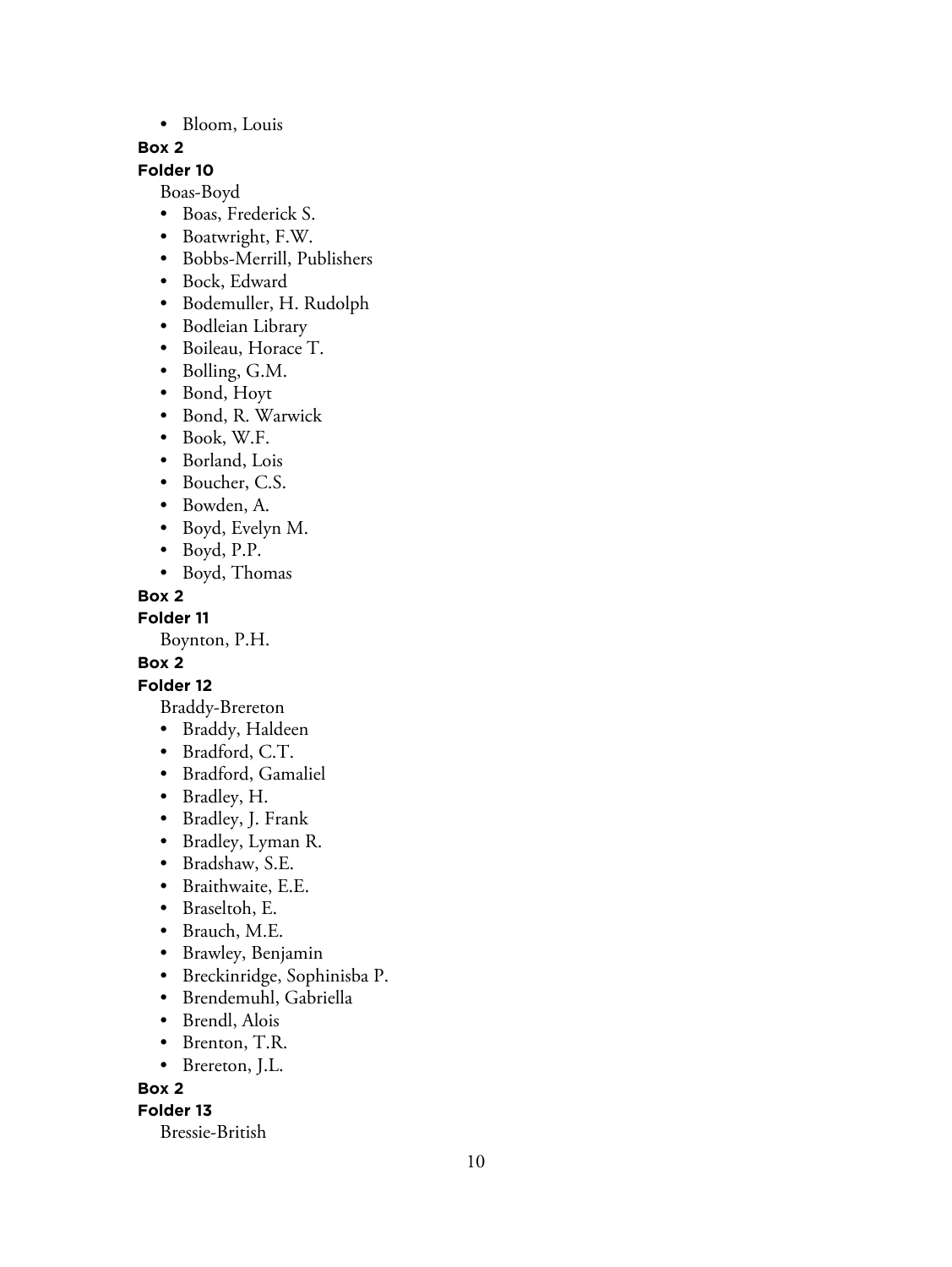- Bressie, Ramona
- Brewer, Luther A.
- Brewer, W.F.
- Brice, Ethel M.
- Brickwood, A.W.
- Bridges, R.
- Brie, Friderich
- Briggs, G.
- Brigham, Florence
- Bright, James W.
- Brinley, Mrs. Gordon
- British Institute of Philosophy
- British Library of Information
- British Museum
- British Record Society, Ltd.

#### **Folder 14**

Broadus-Brown

- Broadus, E.K.
- Brock, G.W.
- Brodie, E.C.
- Bronson, W.C.
- Brooke, Z.N.
- Brooks, F. Tucker
- Brooks, Hester McC.
- Brooklyn Daily Eagle
- Brophey, F.E.
- Brosius, J. Bruce
- Bross, J. Bruce
- Broughton, William S., Esq.
- Brown, Arthur C.L.
- Brown University Musical Clubs

**Box 2**

**Folder 15-16**

Brown, Carlton

## **Box 2**

**Folder 17**

Brown-Browne

- Brown, F.C.
- Brown, G.W.
- Brown, Gleah D.
- Brown, James R.
- Brown, John Nicholas
- Brown Pearl E.
- Brown, Ruth I.
- Browne, Bernice V.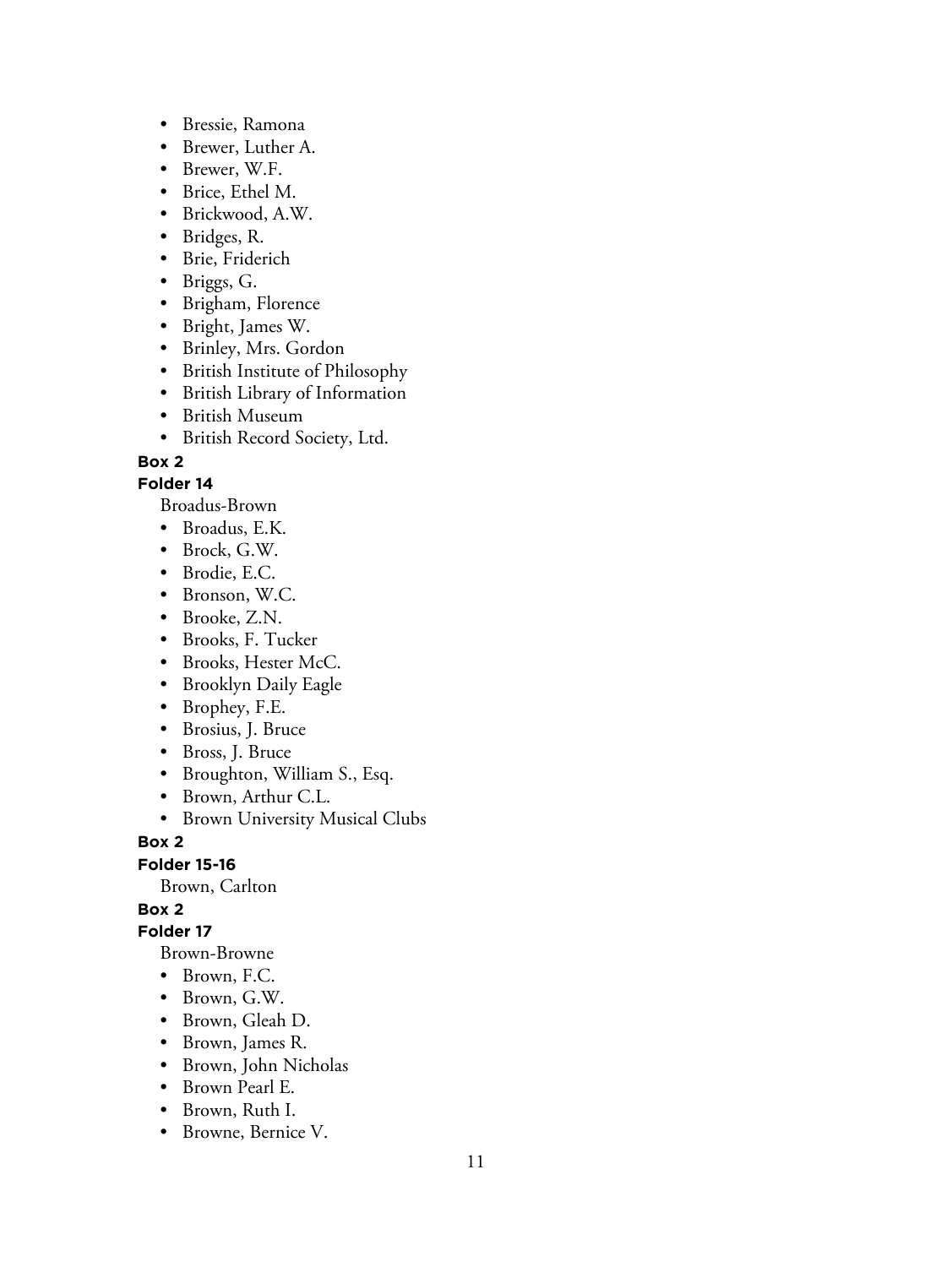- Browne, J. Lewis
- Browne, Sister M. Constance
- Browne, P.H.

## **Folder 1**

Bruere-Bryson

- Bruere, R.W.
- Bryan, W.F.
- Bryn Mawr
- Bryson

## **Box 3**

## **Folder 2**

Buck-Burnite

- Buck, Carl D.
- Buck, Howard S.
- Buckner, Mary D.
- Buell, L.M.
- Bullock, W.L.
- Bumby, Margaret E.
- Bunting Letters
- Burgess, D.
- Burk, Mrs. D.L.
- Burkholder, C.H.
- Burkholder, Nettie
- Burkland, Mrs. C.A.
- Burnett, A.W.
- Burnham, D.H.'
- Burnite, Carolyn

# **Box 3**

**Folder 3**

Burton, E.D.

**Box 3**

**Folder 4**

Bush-Byrne

- Bush, R.L.
- Butcher, Fannie
- Butler, Nathanial
- Butler, Nicholas Murray
- Butler, Dr. Pierce
- Butterfield, Charles E.
- Bynner, Witter
- Byrne, J.F.

**Box 3**

# **Folder 5**

- Cabell-Camp
- Cabell, Esvira D.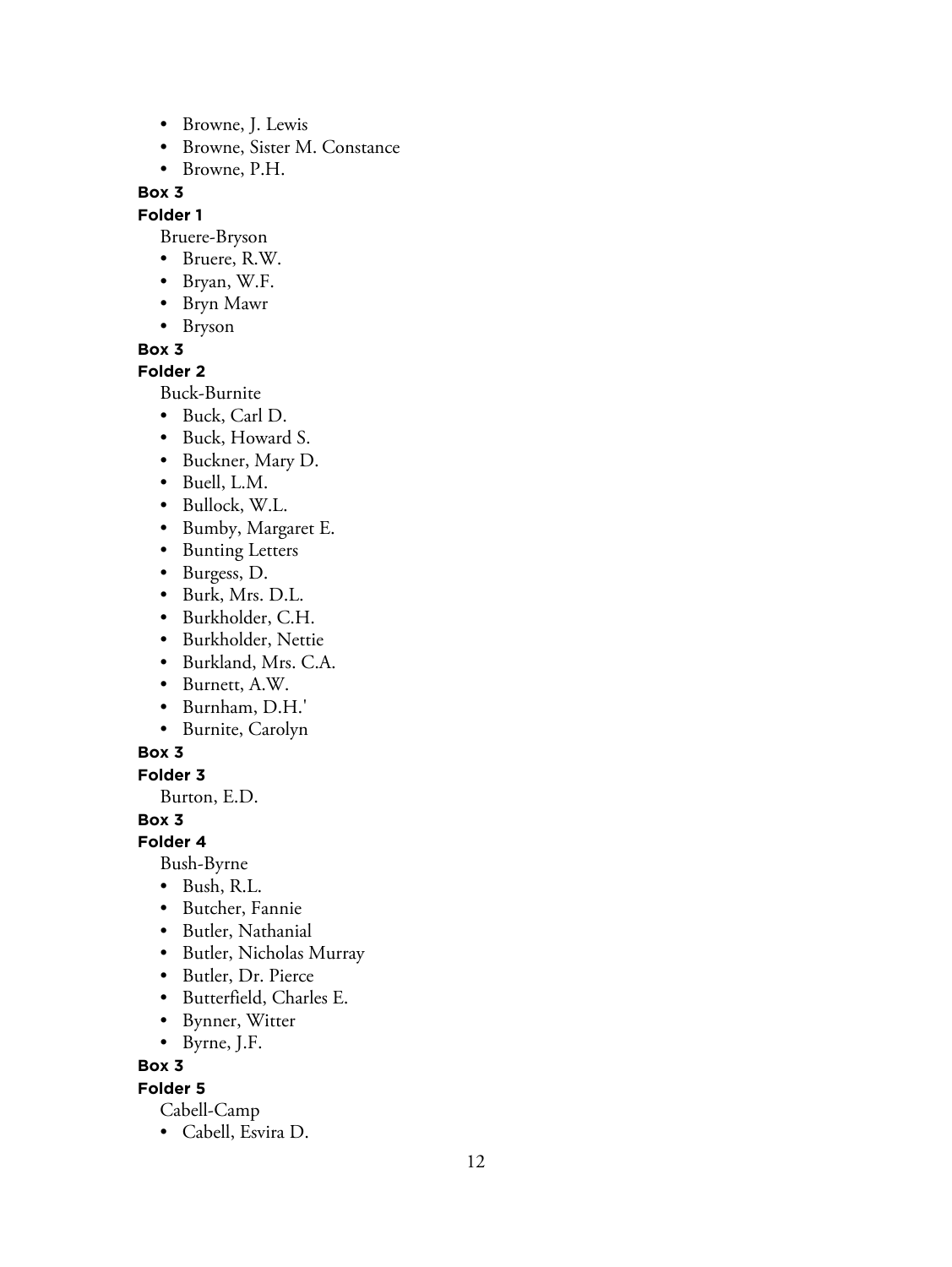- Caffyn, J.R.
- Cagg, Miles H.
- Caldwell, O.W.
- Calloway, Professor Morgan
- Calvert, P.E.
- Cambridge University Libra
- Cambridge University Press
- Camp, Charles W.

**Folder 6**

Campbell, Lily Bess

**Box 3**

#### **Folder 7**

Campbell-Capen

- Campbell, Margarette B.
- Campbell, Oscar James
- Campbell, Robert
- Campbell, S.A.
- Campbell, T.M.
- Canby, H.S.
- Cannon, Besse B.
- Capen, S.P.

## **Box 3**

## **Folder 8**

Carl-Carr

- Carl, P.M.
- Carlson, Aldena
- Carlton, William N.C.
- Carnahan, Arthur L.
- Carnegie Institute
- Carpenter, Alice C.
- Carpenter, Bruce
- Carpenter, F.I.
- Carpenter, Mrs. F.I.
- Carpenter Professorship Fund
- Carr, Emma
- Carr, Floy Inez
- Carr, H.A.
- Carr, M.B.

## **Box 3**

**Folder 9**

Carroll-Cazamian

- Carroll; H.A.
- Carruth, W.H.
- Carruthers, Thomas N.
- Carter, Allan L.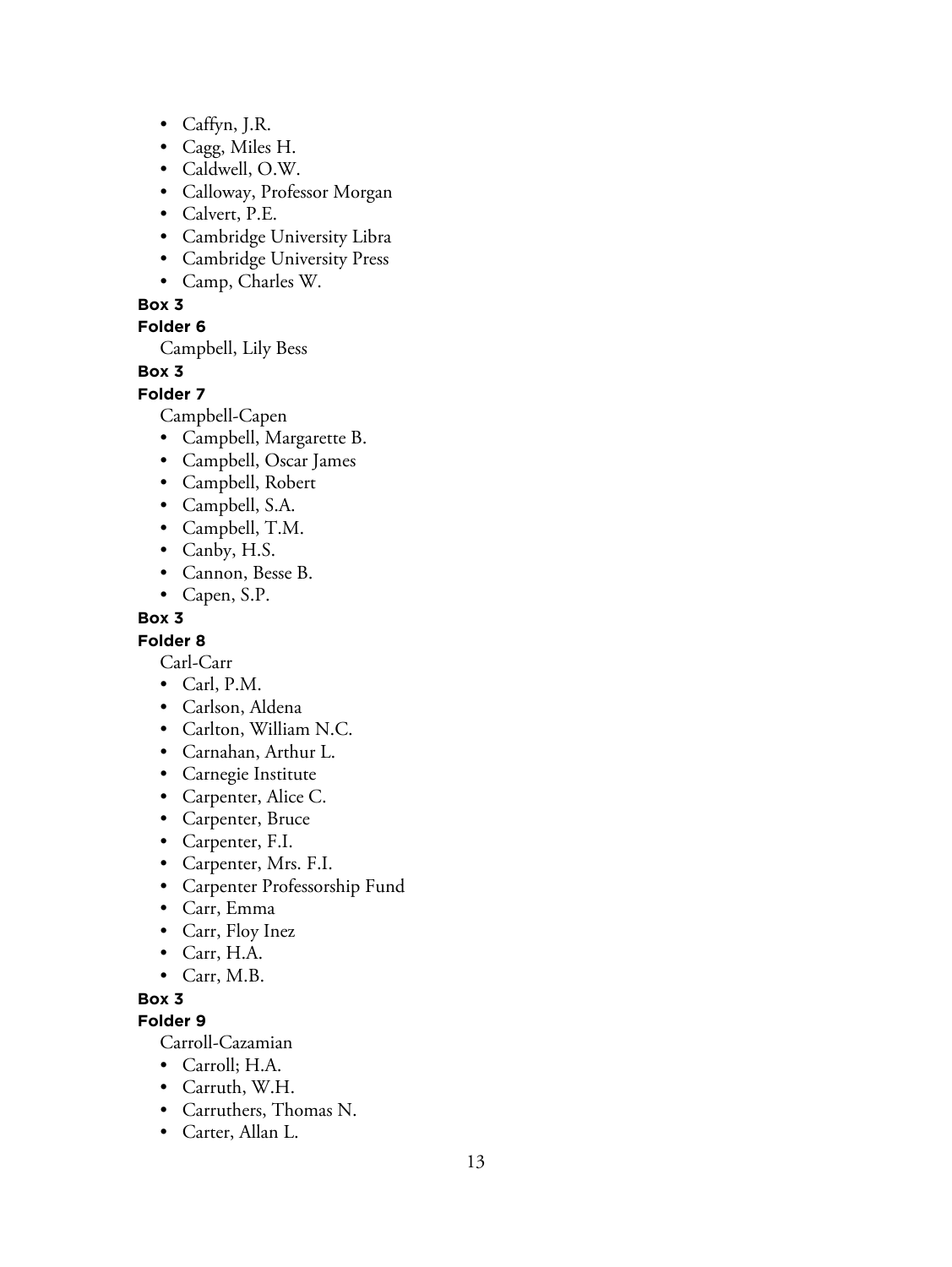- Carter, Earl
- Carter, W.J.
- Carver, George
- Cates, Virginia
- Cavenaugh, Gertrude
- Cavins, L.V.
- Caxton Club
- Cazamian, Louis

## **Folder 10**

Cefay-Cherington

- Cefay, Anthony
- Century Company, Publishers
- Chadsey, C.E.
- Chalmers, C.E.
- Chambers, D.L.
- Chambers, E.K.
- Chambers, R.W.
- Champion, Edouard
- Chan, Shan Y.
- Chance, H.M.
- Chandler, C.B.
- Chandler, W.K.
- Channon, Vesta W.
- Chapin, Elsa
- Chapin, G.E.
- Chapman, C. Otis
- Chapman, N.E.
- Chappell, Louis W.
- Chase, H.W.
- Chase, Lewis
- Chase, Stanley
- Chaules, Harriette F.
- Chaundy, Leslie
- Cherington, Frank B.

# **Box 3**

# **Folder 11**

Chester-Church

- Chester, Dr. Allan G.
- Chew, Samuel C.
- Childs, J. Rives
- Chi Psi
- Chicago Civic Theatre
- Chicago Council of Foreign Relations
- Chicago Law Institute
- Chicago Transparency Company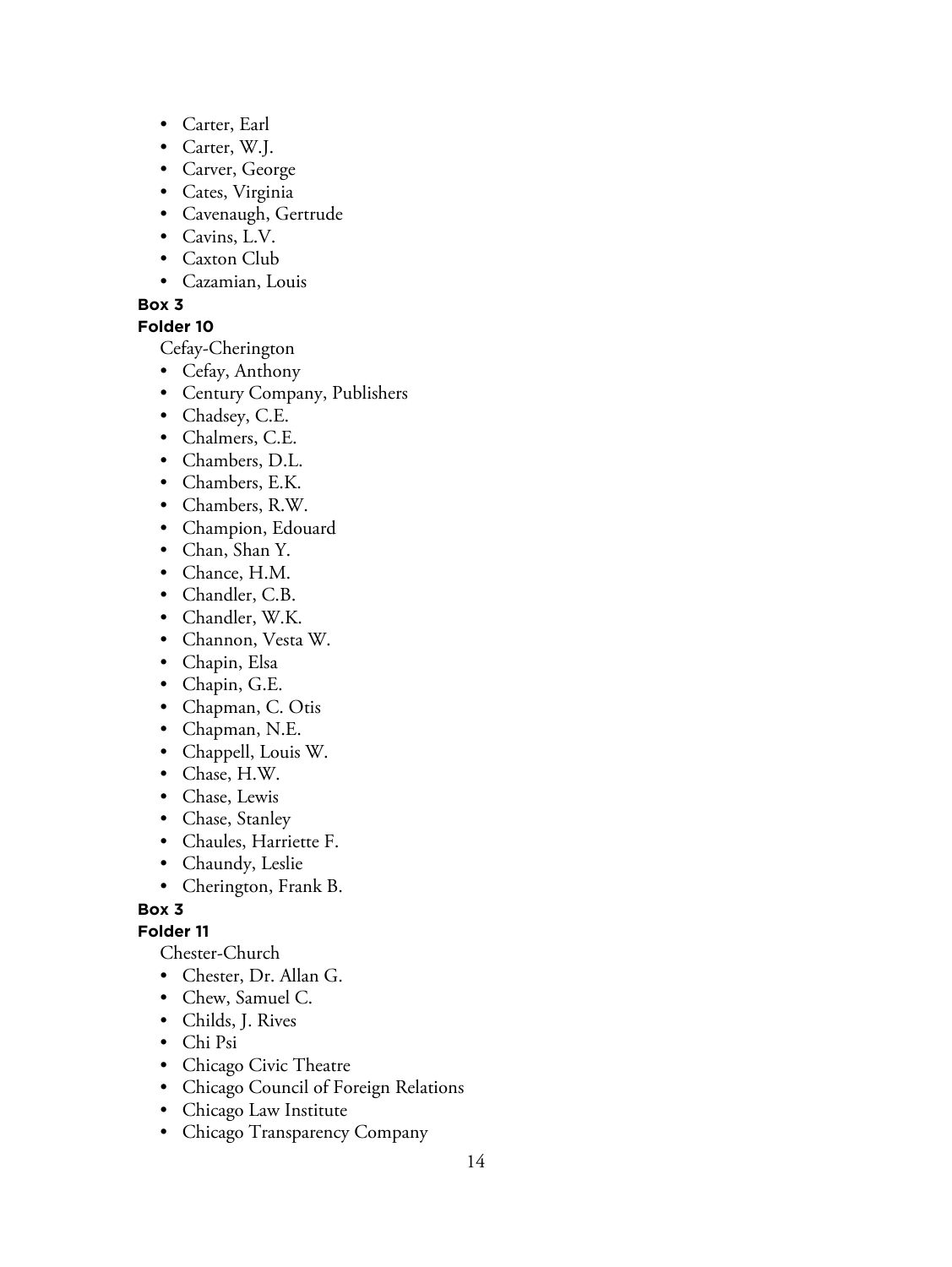- Child, C.G.
- Child, H.H.
- Childs, Dorothy F.E. Childs Company
- Childs, J.R.
- Childs, T.N.
- Chiles, Creth
- Chislett, William Jr.
- Christ, Martha F.
- Christian, Mildred C.
- Christian Science Publishing Company
- Christy, Elizabeth
- Chu, Hsiang
- Church, Elizabeth

**Folder 12**

Cincinnati-Cody

- Cincinnati, University of
- City Club of Portland
- Clare, Sister Mary
- Clarendon Press
- Clark, Charles Upson
- Clark, E.M.
- Clark, Edward H.
- Clark, Edna M.
- Clark, Harry
- Clark, John Owen
- Clark, John S.
- Clark, Julia Evelyn
- Clark, Natalie
- Clark, Walter
- Clippinger, E.E.
- Cobb, Charles W.
- Cocke, M.E.
- Cocke, Matty L.
- Cockerell, Sydney
- Coddington, Ada L.
- Cody, Sherwin

# **Box 3**

## **Folder 13**

Coffman, George P.

# **Box 3**

**Folder 14**

Coghill-Comptroller

- Coghill, N.K.
- Cohen, F.
- Cole, Fay-Cooper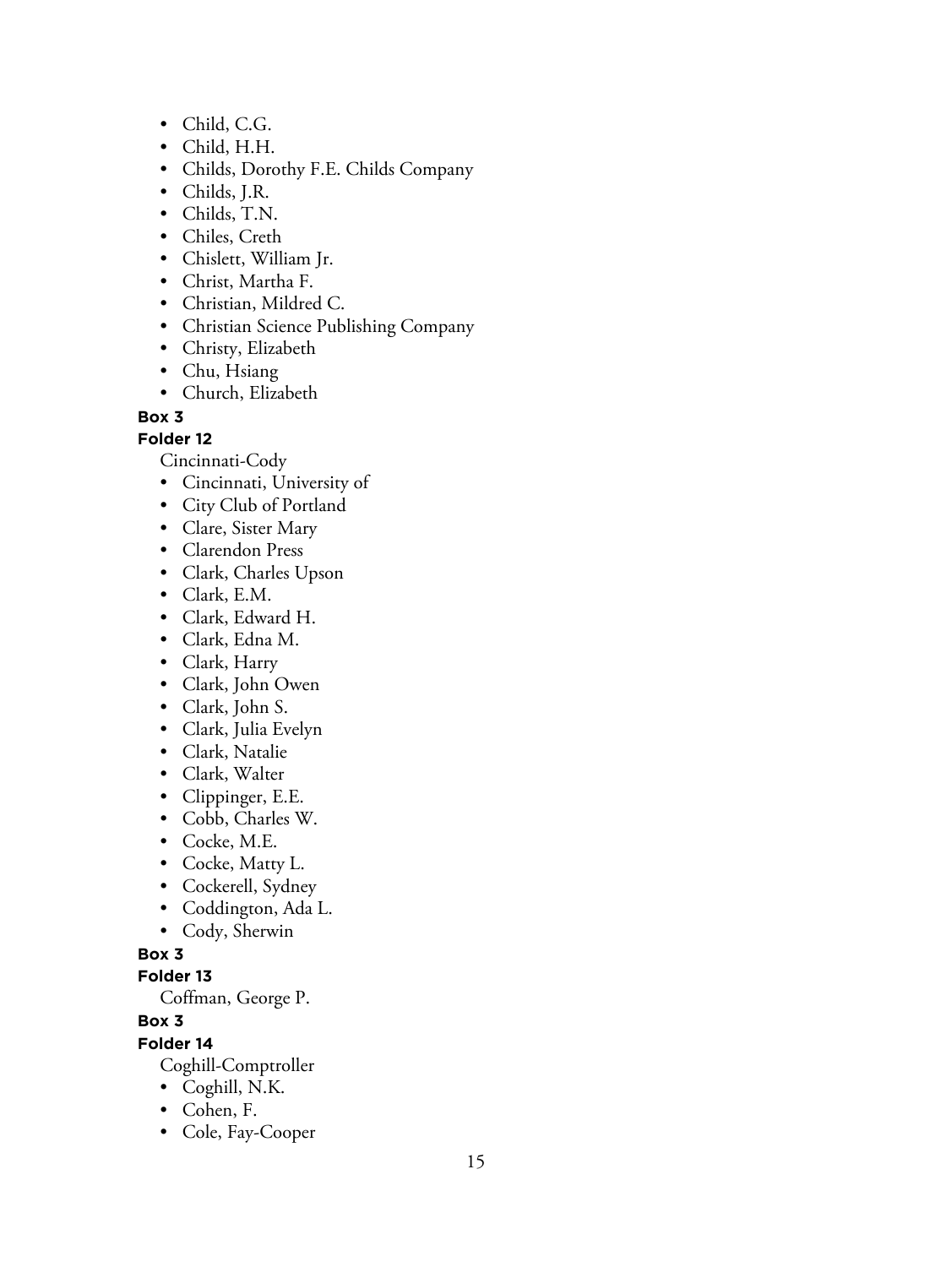- Cole, G.W.
- Coleman, Algernon
- Coles, Dudley E.
- Collier and Son
- Collignon, Arthur
- Collins, Fletcher, Jr.
- Collins, H.E.
- Collins, Virginia Lee
- Comfort, Catherine
- Comfort, W.W.
- Commission for Modern Language Group
- Commissioner of Education
- Commons, John J.
- Comparative Literature Committee
- Compton [F.E.] and Co.
- Comptroller, Office of the

## **Folder 1**

Condit-Coolidge

- Condit, J.D.
- Conference of British and American Professors of English
- Confrey, Burton
- Congress, Library of
- Connelly, Beatrice
- Connely, Willard
- Connor, C.T.
- Cook, A.S.
- Cook, David C., Jr.
- Cook, F.
- Cook, J.E.
- Cooke, Jessie
- Cool, E.P.
- Coolidge and Hodgdon, Architects

**Box 4**

## **Folder 2**

Cooper-Coulter

- Cooper, Anna Pearl
- Cooper, C.B.
- Cooper, Esther L.
- Cooper, Lane
- Cooper, Ruth P.
- Copeland, E.I.
- Corbett
- Corl, Pearl M.
- Cormask, B.
- Cornelius, Roberta D.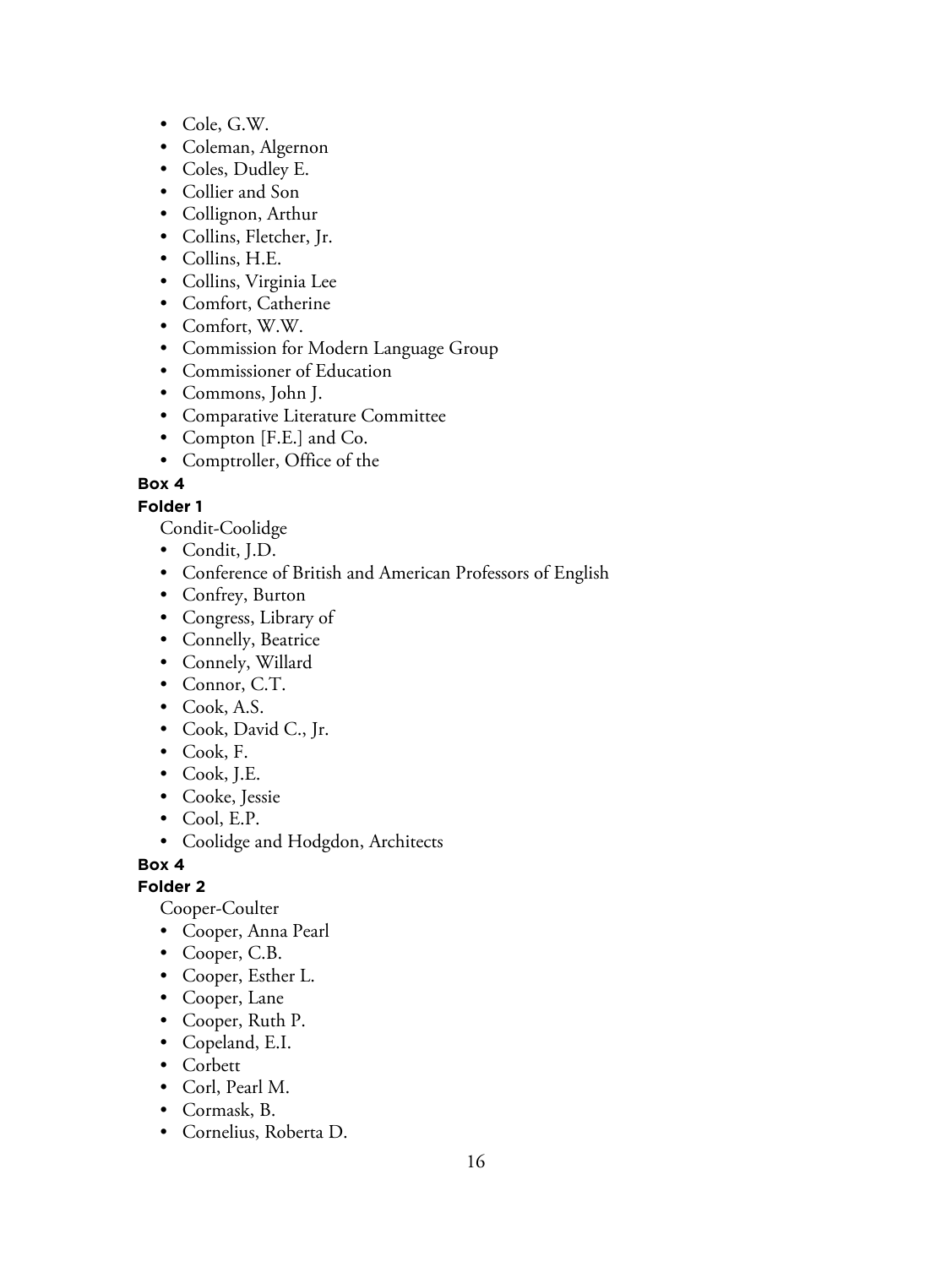- Cornu, Donald
- Corsett, A.B.
- Cory, H.E.
- Cottrell, G.W.
- Couch, W.T.
- Coulter, J.M.

#### **Folder 3**

Coulton, G.G.

## **Box 4**

#### **Folder 4**

Courter-Craig

- Courter, C.V.
- Cowles, D.R.
- Cowles, Henry C.
- Cowley, Malcom
- Cox, Alma A.
- Cox, G.W.
- Cox, John E.
- Cox, John H.
- Craig, Eleanor
- Craig, Hardin
- Craig, Mary H.

#### **Box 4**

**Folder 5-6**

Craigie, W.H.

## **Box 4**

**Folder 7**

Cram-Crawford

- Cram, Ralph Adams
- Crane, A.G.
- Crane, R.S.
- Crane, T.F.
- Craster, H.H.E.
- Crawford, Blanche
- Crawford, B.V.
- Crawford, R.N.

#### **Box 4**

#### **Folder 8**

Crerar-Cross

- John Crerar Library
- Crist, Raymond E.
- Crittendon, S.S.
- Croissand, D.C.
- Cross, S.H.
- Cross, T.P.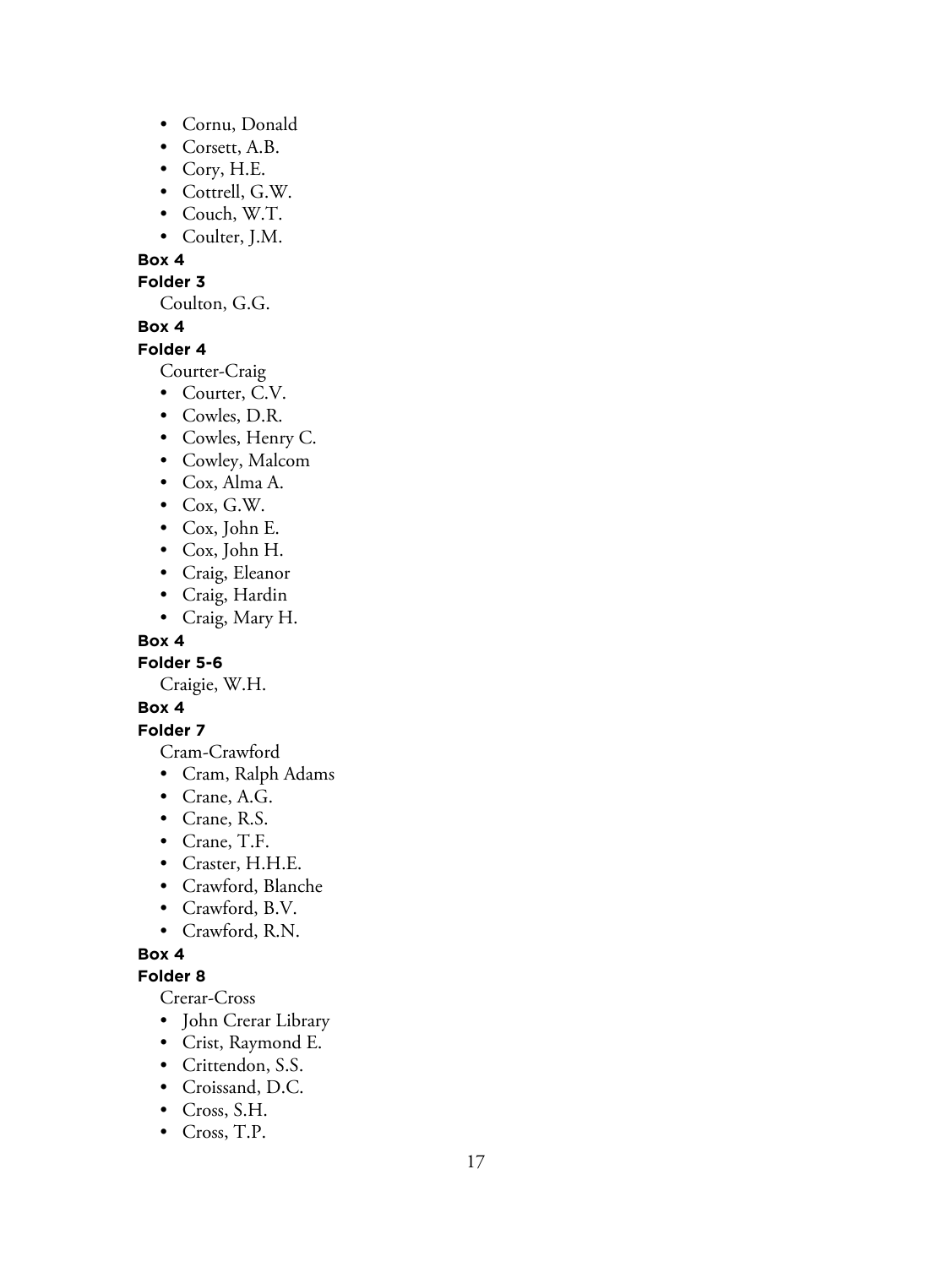# **Folder 9**

Crow-Cruse

- Crow, M.M.
- Crow, Elizabeth
- Crowe, J.M.
- Crowley, W. Irving
- Cruse, S.R.

**Box 4**

# **Folder 10**

Culp-Cutts

- Culp, Warren
- Cummings, L.E.
- Cuneo, John F.
- Cunliffe, J.W.
- Curme, George O.
- Curriculum
- Currie, Annie
- Currier, T.F.
- Curry, Walter Clyde
- Curtis and Curtis
- Curtis, George B.
- Collector of Customs
- Cutter, Edgar T.
- Cutting, Starr W.
- Cutts, Cecilia

# **Box 4**

**Folder 11**

Daggett-Date

- Daggett, Windsor P.
- Dahlstrom, Carl E.W.L.
- Dailey, Eva B.
- Daily Maroon
- Daly, Edward
- Dalziel, W.A.
- Daminno, C.E.
- Damon, Ruth A.
- Daniel, R.N.
- Daniels, Earl R.K.
- Dantzler, L.L.
- Darby, Christopher
- Darby, Helen
- Dargan, E.P.
- Darley, W.M.
- Darling, J.W.
- Dartoo, Deforest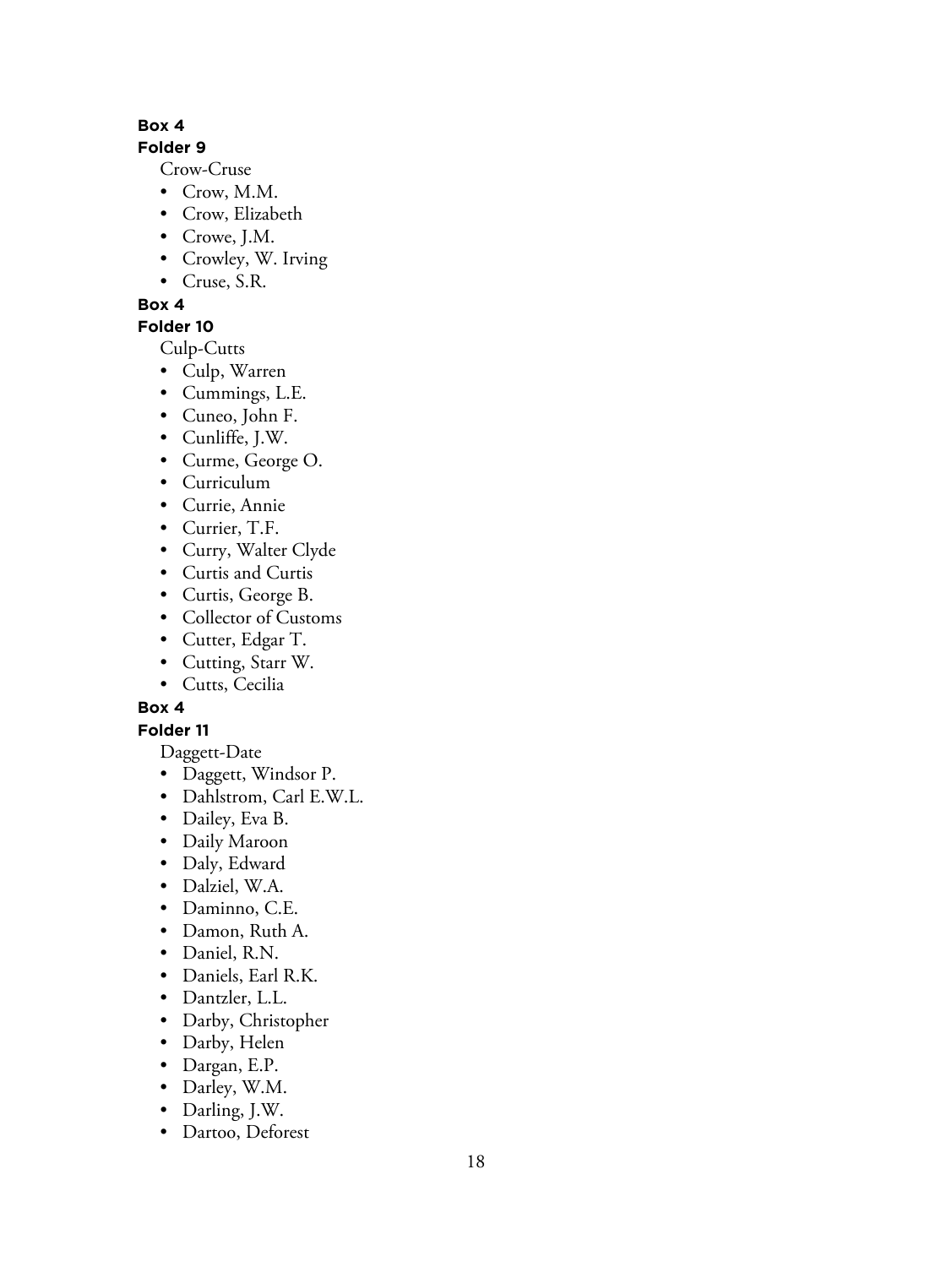• Date, Deforest

#### **Box 4**

**Folder 12**

Daugherty, George

## **Box 4**

## **Folder 13**

- David-Day
- David, H.
- Davidson, Ernestine Burton
- Davidson, Lloyd J.
- Davies, William L.
- Davis, Blanchard P.
- Davis, C.H.
- Davis, E.B.
- Davis, Helen I.
- Davis, Mary K.
- Davis, Scottie R.
- Davis, W.R.
- Dawson, Giles E.
- Dawson, Marjorie
- Day, Mabel

## **Box 4**

**Folder 14**

Deaver-Delmar

- Deaver, J.M.
- Decker, W.N.B.
- Deering, Charles
- DeKovers, Maurice
- Delabarre, E.B.
- Delano, Frederic
- Delano, Josephine
- Delmar, Margaret S.

**Box 4**

**Folder 15**

De Moss, W.F.

## **Box 4**

#### **Folder 16**

Dempster-Dexter

- Dempster, A.J.
- Denson, W.A.
- Dent, J.M. and Sons, Publishers
- Dercum, Francis X.
- Derieux, William T.
- De Sales, Sister M.
- Deupree, Louie
- DeVine, Russell B.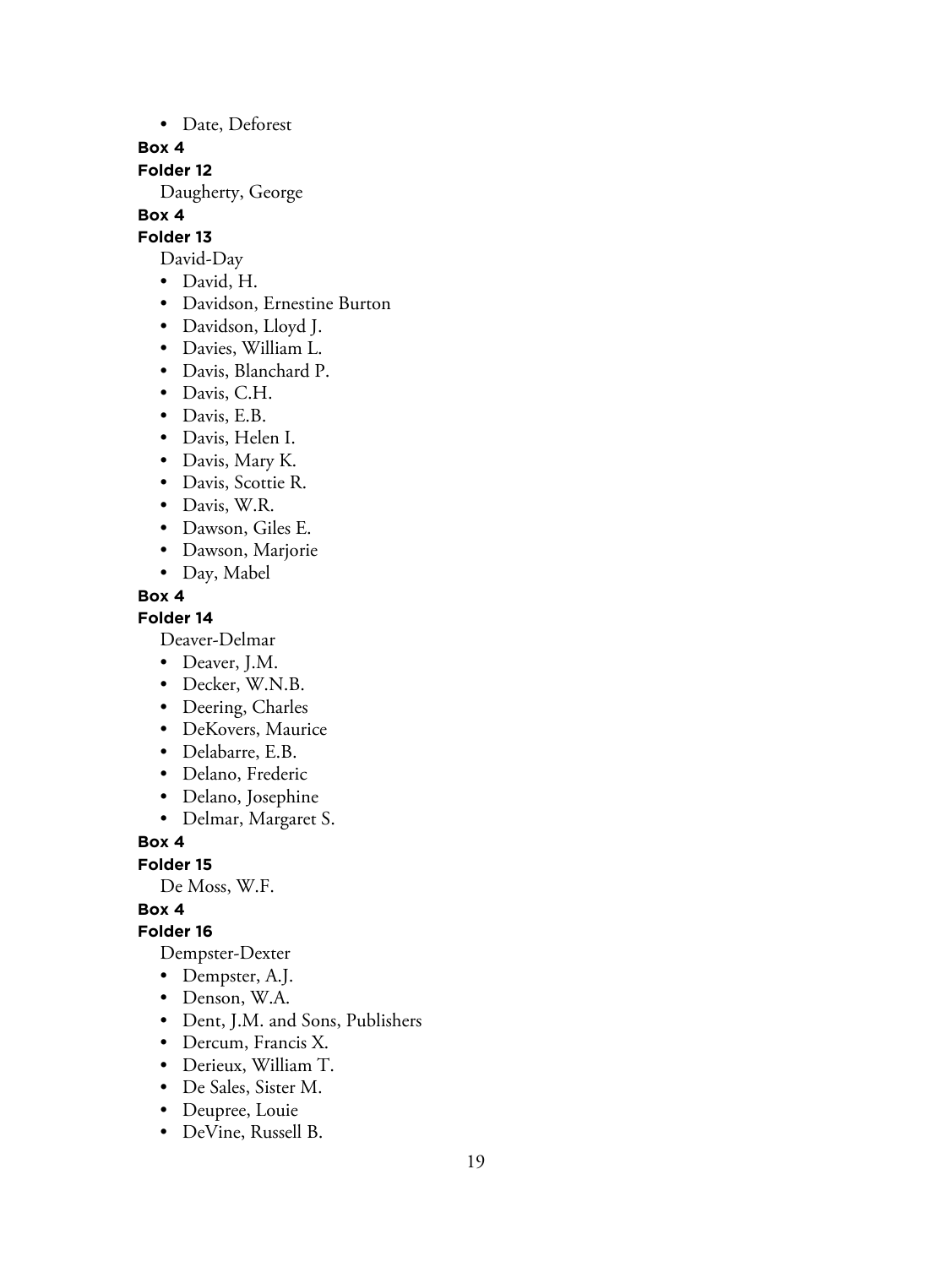- DeWitt, M.E.
- Dexter, Elise F.

#### **Folder 1**

Dickason-Dixon

- Dickason, Frederick G.
- Dickerson, J.S.
- Dickerson, L.E.
- Dictionary of American Biography
- Dills, John F.
- Dissertation
- District of Columbia Public Library
- Dittus, C.W.
- Dixon, Ethel M.
- Dixon, T.

## **Box 5**

## **Folder 2**

Dobell-Dougherty

- Dobell, P.J. & A.E.
- Dodd, William E.
- Dodge, R.E.N.
- Dollard, John
- Dolson, Eugene C.
- Dondore, Dorothy
- Donnelley, T.E. (R.R. Donnelly and Sons)
- Denoh, W.S.
- Dooley, Louis
- Doran, George H. Co.
- Doran, M.
- Dorf, A.T.
- Doroba, Walter S.
- Dorset, H.
- Doubleday, Page & Co.
- Dougherty, G.H.

## **Box 5**

**Folder 3**

Douglas, C.H.

# **Box 5**

## **Folder 4**

Douglas-Downey

- Douglas & Breeden, Druggists
- Douglas, Paul H.
- Dowell, L.L.
- Downey, June E.

## **Box 5**

## **Folder 5**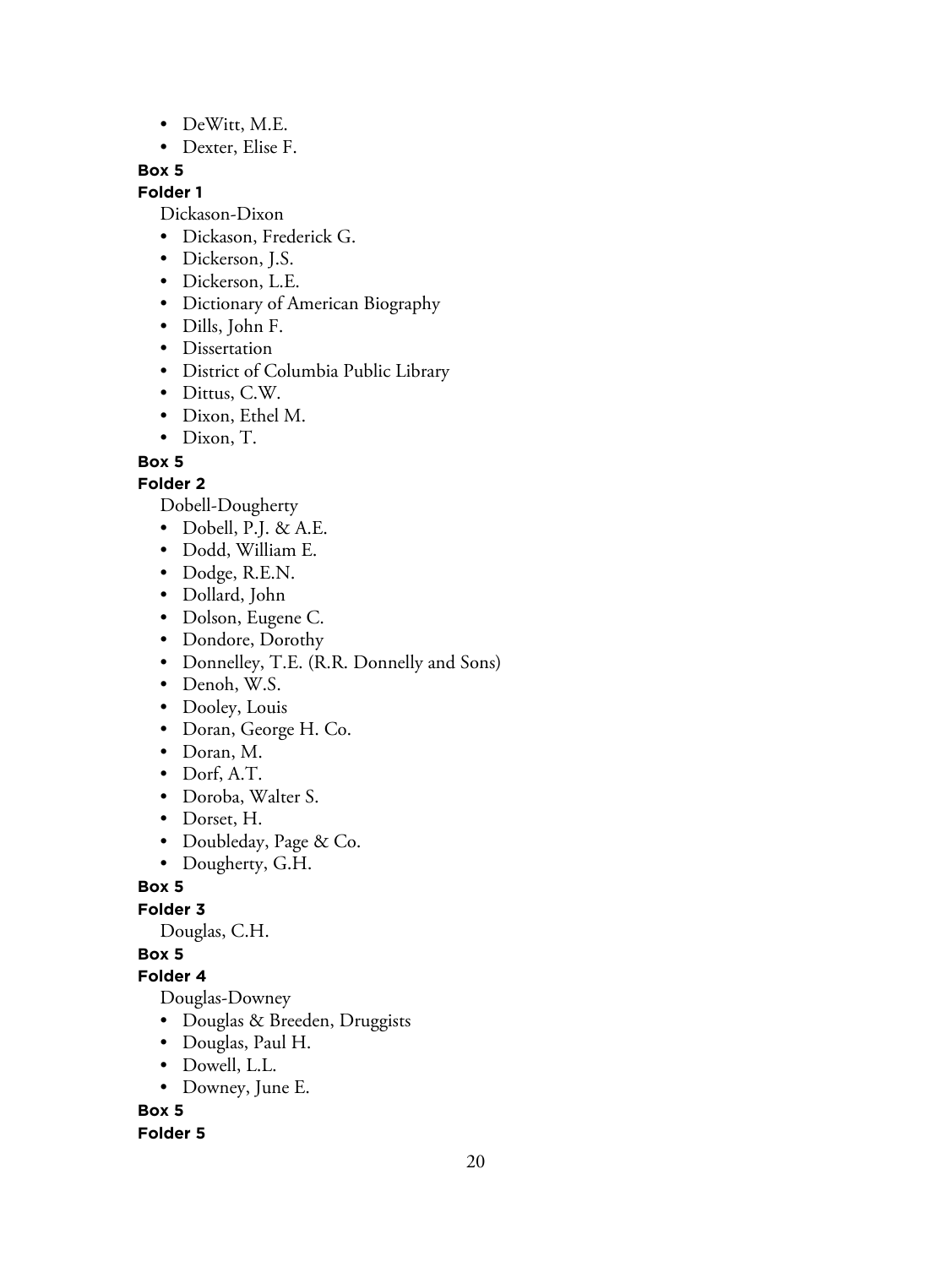Drage-Duffy

- Drage, Louise
- Drake, Florence M.
- Draper, John W.
- Drayton, Frank
- Drew, Helen
- Driscoll, Lucy C.
- Droz, Librarie(?) E.
- Drury, F.S.E.
- Duddy, E.A.
- Duddy, N.K.
- Duddy, L.
- Duff, Samuel E.
- Duffy, Thomas E.

## **Box 5**

## **Folder 6**

Duggan-Dykes

- Duggan, Stephen P.
- Duggins, May B.
- Dunkel, Wilbur D.
- Dunlop, C.G.
- Dunn, Thomas F.
- Du Puy, Margaret
- Dustoor, P.E.
- Dutton, E.P. & Company
- Dutton, George B.
- Dyboski, Roman
- Dykes, Mattie

## **Box 5**

**Folder 7**

Earle-Exams

- Earle, Curran B.
- Eason, J. Lawrence
- Eastman, George
- Eaton, George F.
- Edgar, Pelham
- Edmunds, Pelham
- Edmundson, J.D.
- Edmundson, T.W.
- Educational Institute
- Edwards, M.W.
- Edwards Brothers
- Edwards, Newton
- Egge, Albert
- Ehrie, M.
- Eldridge, Seba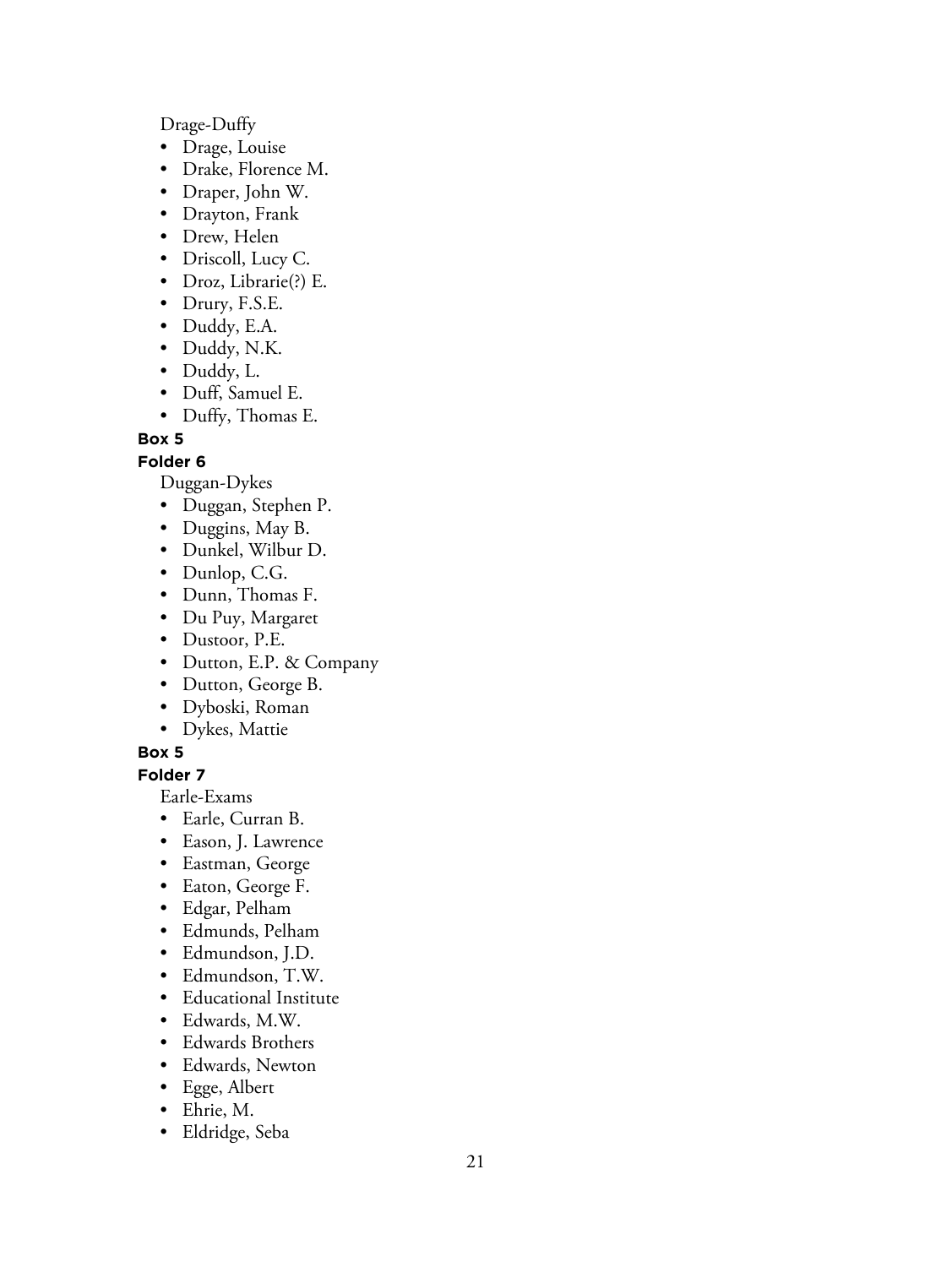- Elizabethan Club
- Ellard, R.B.
- Ellinger, Dr. John
- Ellis, Amanda M.
- Ellis, H.M.
- Ellison, L.M.
- Embree, Edwin R.
- Emergency Relief Committee
- Emerson Hotel
- Emerson, Lucile
- Emerson, O.F.
- Emmanuel College
- Encyclopedia Britannica
- Engle, W.D.
- English Department
- English Language Congress
- Erhardt-Siebold, Erika von
- Ericson, Eduard
- Esdaile, A.
- Eulett, Charles E.
- Euwema, Ben
- Evans, B. Ifor
- Evans, George P.
- Evanston Woman's Club
- Ewan, Caroline
- Exams

**Folder 8**

Fabian-Fay

- Fabian, Colonel George
- Fackinthal
- Facsimile Text Society
- Fairchild, A.H.R.
- Fairchild Aerial Camera Corporation
- Former, Grace
- Farr, Shirley
- Farrand, Max
- Faucett, Lawrence
- Faucett, L.W.
- Faulkconer, Lynn
- Faunce, W.H.
- Faust, Clarance H.
- Favero, M.A.
- Fawcett, M.A.
- Fay, Lewis

**Box 5**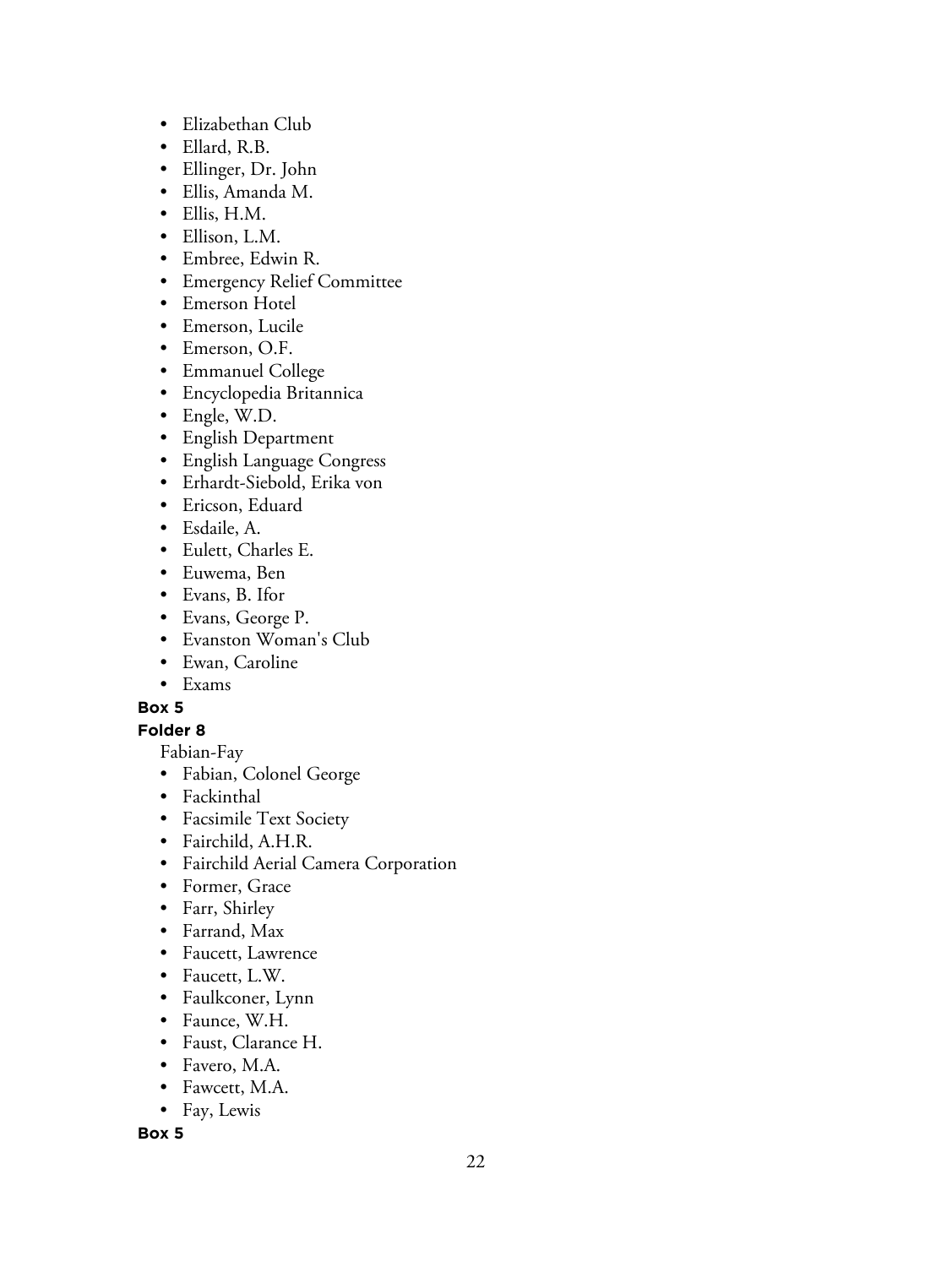## **Folder 9**

Federal-Feuillerat

- Federal Council of the Churches of Christ in America
- Feeback, Tillie H.
- Felber, Emil
- Feldman, J.H.
- Felton, J.L.
- Ferrin, Dana H.
- Ferris, Ruth M.
- Fess, L.E.
- Fetterman, John C.
- Feuillerat, John C.

## **Box 5**

**Folder 10**

Field-Fife

- Field, James A.
- Field, Mrs. J.W.
- Fife, R.H.

## **Box 5**

## **Folder 11**

Filbey-Fister

- Filbey, E.T.
- Finkel, C. Norman
- Fish, C.A.
- Fisher, Charles P.
- Fisher, Dorothy Canfield
- Fisher, Vardis
- Fiske Teachers' Agency
- Fiske, Horace Spencer
- Fiske poetry
- Fister, Fern E.

**Box 5**

## **Folder 12**

Flagg-Flint

- Flagg, Alice A.
- Flanagan, Zoe F.
- Fleming, Edith D.
- Fletcher, J.B.
- Fletcher, R.H.
- Flexner, Abraham
- Flickinger, Roy C.
- Flint, Charles W.

## **Box 5**

**Folder 13**

Flint, Edith F.

## **Box 5**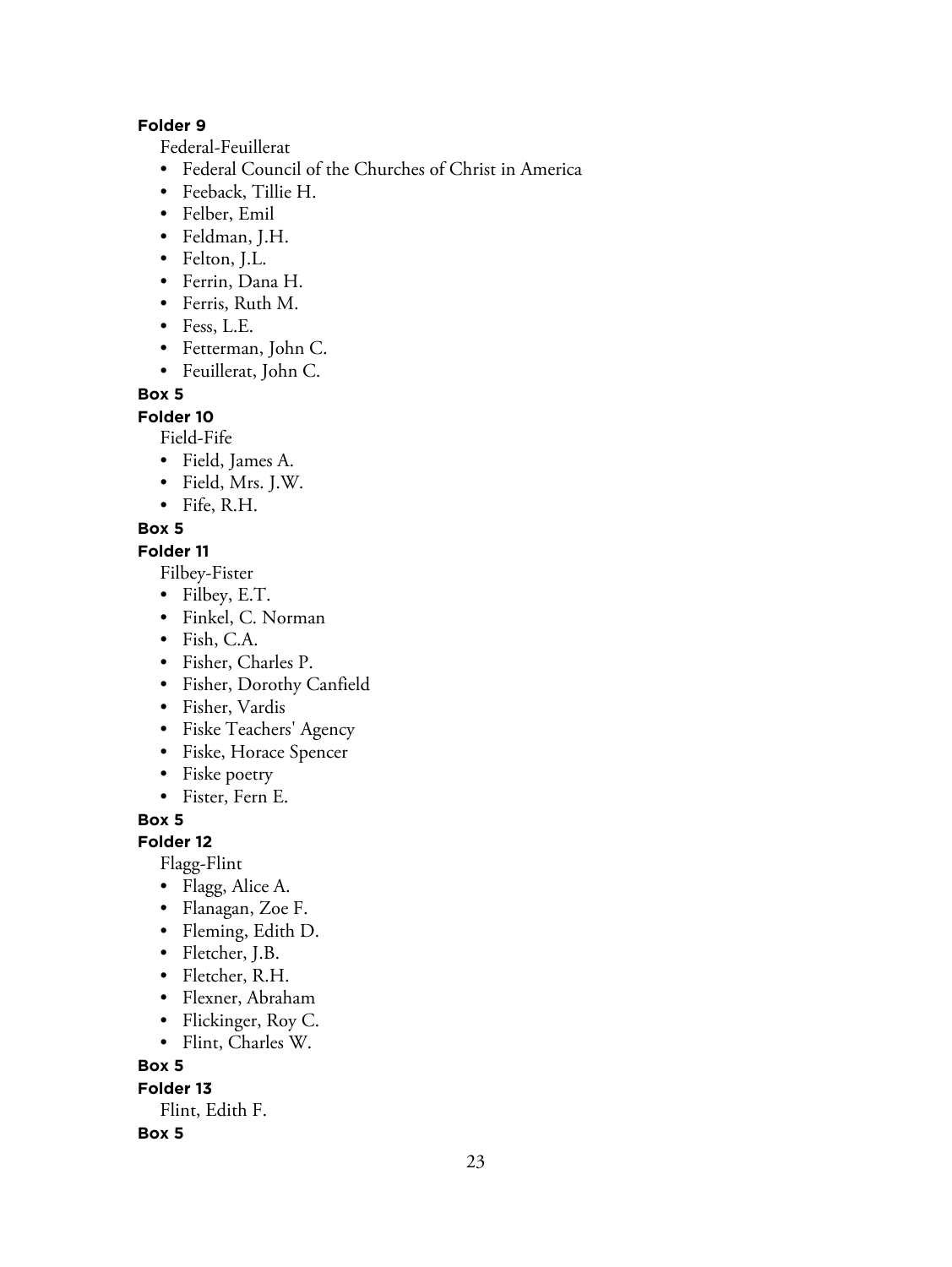#### **Folder 14**

Flock-Flugel

- Flock, L.R.
- Flournoy, F.B.
- Flower, Robin
- Floyd, Robin
- Flugel, Felix

## **Box 5**

## **Folder 15**

Fock-Fowler

- Fock, Gustav
- Folger Shakespeare Library
- Folger, H.C.
- Follansbee, Mitchell D.
- Ford, Martha R.
- Fore, Harry F.
- Forest, Noel
- Forster, Max
- Forsythe, Edith V.
- Forsythe, Robert S.
- Fortnightly, The
- Fosdick, Raymond B.
- Fester, Mrs. Allyn
- Foulk, Ruby
- Fowler, E.B.

# **Box 5**

# **Folder 16**

Francis-Franz

- Francis, W.A.
- Francke, Kuno
- Frank, B.L.
- Frank, Marion
- Frank, Tenney
- Frank, Mrs. Tenney
- Frankenstein, Mrs. Victor S.
- Franklin, Professor G.B.
- Frantz, Adolf I.
- Franz, R.W.

# **Box 6**

**Folder 1**

Frederick, John T.

# **Box 6**

**Folder 2**

Freund-Furst

- Freund, Ernst
- Fray, Charles Daniel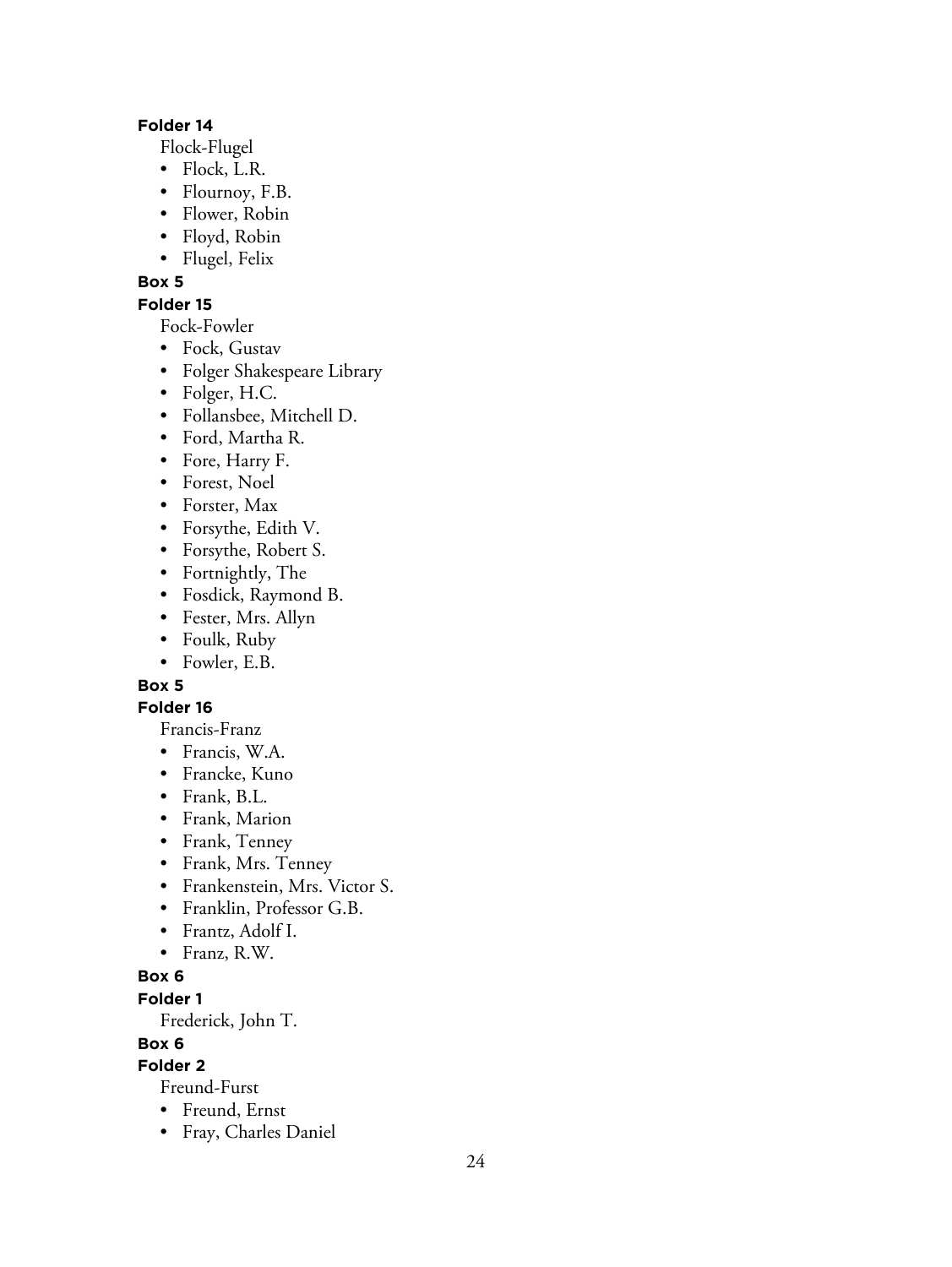- Friehold, Edward George
- Frost, Edwin C.
- Frost, G.L.
- Frost, Robert
- Fuller, Harold De Wolf
- Fuller, Henry B.
- Fulton, Maurice G.
- Funderberg, J.H.
- Funk, Lillian
- Funk and Wagnalls Co.
- Furman University
- Furman, Allester G., Jr.
- Furman, Allester G. Co.
- Furst, Clyde B.
- Furst, J.H. Co.

## **Folder 3**

Gachenour-Gayley

- Gachenour
- Gafford, Lucile
- Gaines, R.E.
- Gale, Henry
- Galloway and Porter
- Galpin, Perry C.
- Gamber, J.
- Gambiez, G.
- Garceau, A.J.
- Gardner, Earl S.
- Gardner, Eugene E. (Gardner, Francis E.)
- Garrard, M.
- Garrison, Mrs. de Guzman
- Garrity, Byrnina M.
- Garwick, Walter C.
- Garwodd, Erving
- Gass, Frances
- Gates, Mrs. F.P.
- Gavlin, L.
- Gaw, Allison
- Gayley, C.M.

## **Box 6**

**Folder 4**

Geddes-Gingrich

- Geddes, James
- Geer, B.E.
- Geering, Rudolf
- General Education Board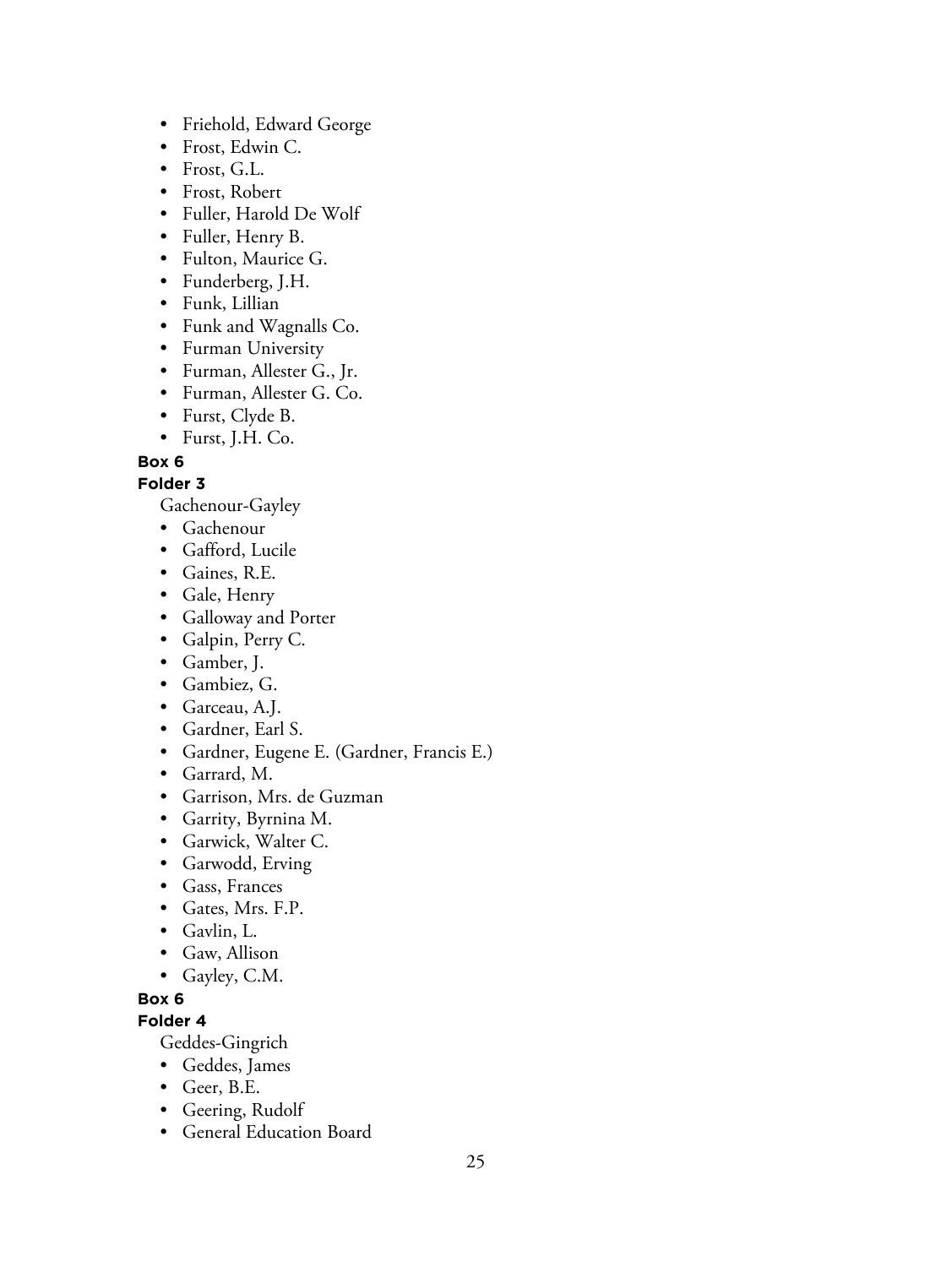- Gerould, G.H.
- Gettys, C.M.
- Geyer, Myrtle C.
- Ghosh, P.C.
- Gibbon, John Murray
- Gibbon, Martha
- Gibbon, S.
- Giffin, Mary E.
- Gilbert and Gill
- Gilkey, Charles W.
- Gilsmore, E.A.
- Gingrich, Bessie S.

**Folder 6**

Ginn and Co., Publishers

## **Box 6**

## **Folder 7**

Girdler-Glidden

- Girdler, Winifred
- Glasson, Lucy
- Glattfield, John W.
- Gleam, The
- Glenn, L.M.
- Glicksberg, Charles
- Glidden, Fannie

# **Box 6**

## **Folder 8**

Goad-Gooch

- Goad, Harold E.
- Gochenour, Della
- Goddard, R.W.
- Goepfert, Lucile
- Goerisa, I.
- Goforth, Alys M.
- Goldschmidt, E.P. & Co., Ltd.
- Goldschmidt, E.P.
- Goldsmith, Peter H.
- Gollancz, Israel
- Gooch, Frances K.

## **Box 6**

# **Folder 9**

Goodale, Ralph

# **Box 6**

# **Folder 10**

Goodspeed-Gowenlock

• Goodspeed's Book Shop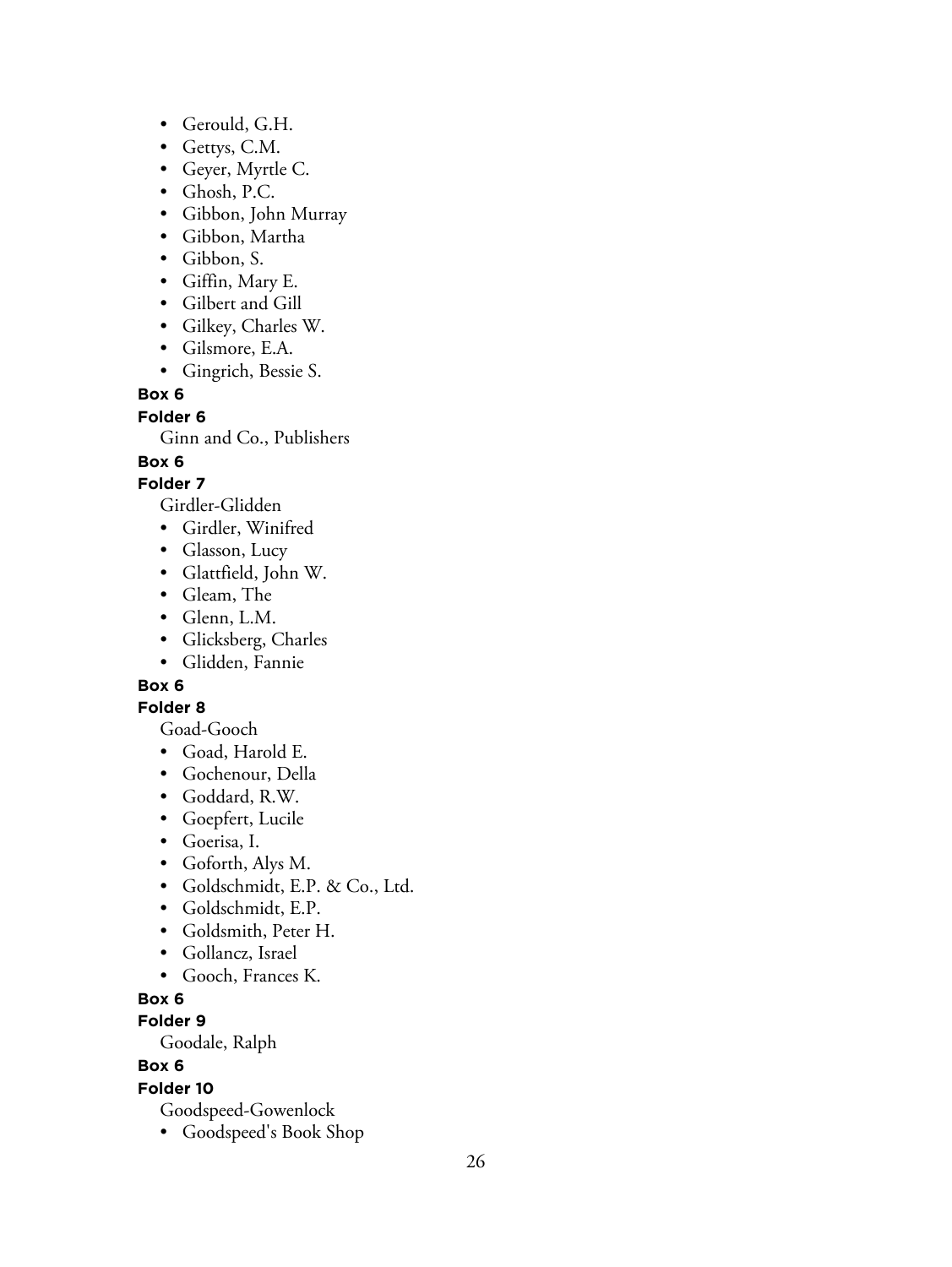- Goodspeed, C.D.
- Goodspeed, Edgar J.
- Goodspeed, Helen
- Gordon, George
- Gordon, Isabel
- Gordon, R.K.
- Gordon, Seth Ernst
- Gore, George W., Jr.
- Gorrell, Warren
- Gosser, Warren
- Gould, Chester N.
- Goulding, Phillip S.
- Gowenlock, Frederick

#### **Folder 11**

Grabo-Granberry

- Grabo, C.H.
- Grace, C.H.
- Graduate Schools
- Graham, Helen Louise
- Graham, Katherine
- Graham, Walter
- Graham, William B.
- Granberry, R.C.

## **Box 6**

#### **Folder 12**

Grandgent-Graydon

- Grandgent, Charles H.
- Grant, John
- Grant, William
- Gras, N.S.B.
- Graves, Mortimer
- Graves, T.S.
- Graves, William C.
- Gray, R.P.
- Gray, William S.
- Graydon, Joseph S.

#### **Box 6**

#### **Folder 13**

Greathouse-Greene

- Greathouse, Charles A.
- Green, Hattie
- Green, Ward H.
- Greenacre, Alice
- Greene, Alexander
- Greene, Belle da Costa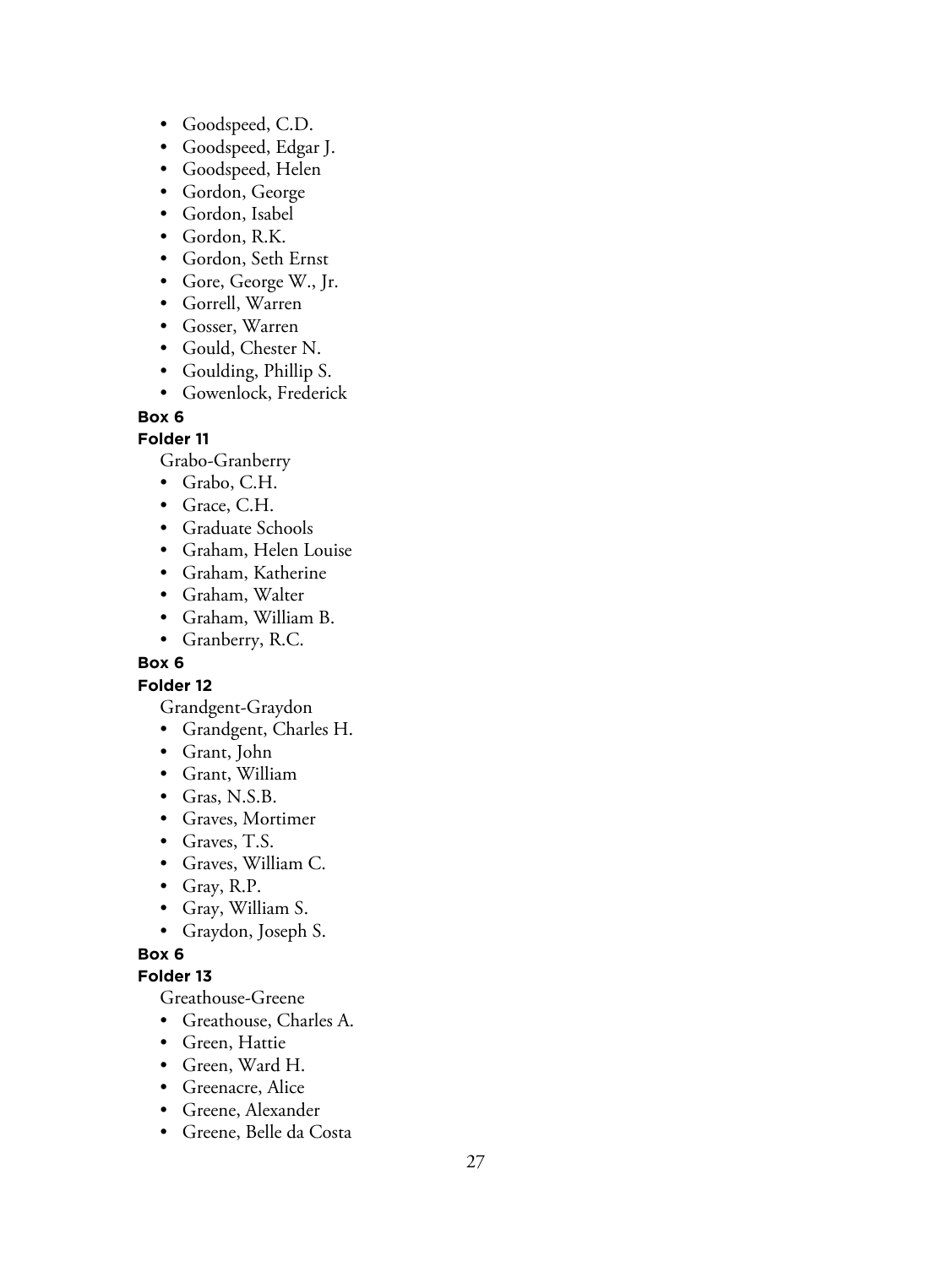• Greene, William M.

#### **Box 6**

**Folder 14**

Greenlaw, Edwin

# **Box 6**

# **Folder 15**

- Greenop-Grierson
- Greenop, I.
- Greenough, C.N.
- Greenwalt, Mary Hallock
- Greenslet, Ferris
- Greer, B.E.
- Greer, John P.
- Greet, Phillip Ben
- Greever, Garland G.
- Gregg, W.W.
- Grey, Lennox
- Gridley, Eleanor
- Grierson, H.J.C.

## **Box 6**

#### **Folder 16**

Griffin, Nathaniel E.

#### **Box 6**

## **Folder 17**

Griffith, D.D.

## **Box 6**

## **Folder 18**

Griffith

- Griffith, Helen
- Griffith, R.H.
- Griffith, Zixie

## **Box 6**

## **Folder 19**

Grimm-Griswold

- Grimm, Charles
- Grimshaw, Robert
- Grissom, A.W.
- Griswold, Sarah G.

# **Box 6**

# **Folder 20**

Groesbeck-Gunther

- Groesbeck, Katherine
- Gronert, Henry
- Grover, Edwin
- Grover, Emily B.
- Groves, Owen G.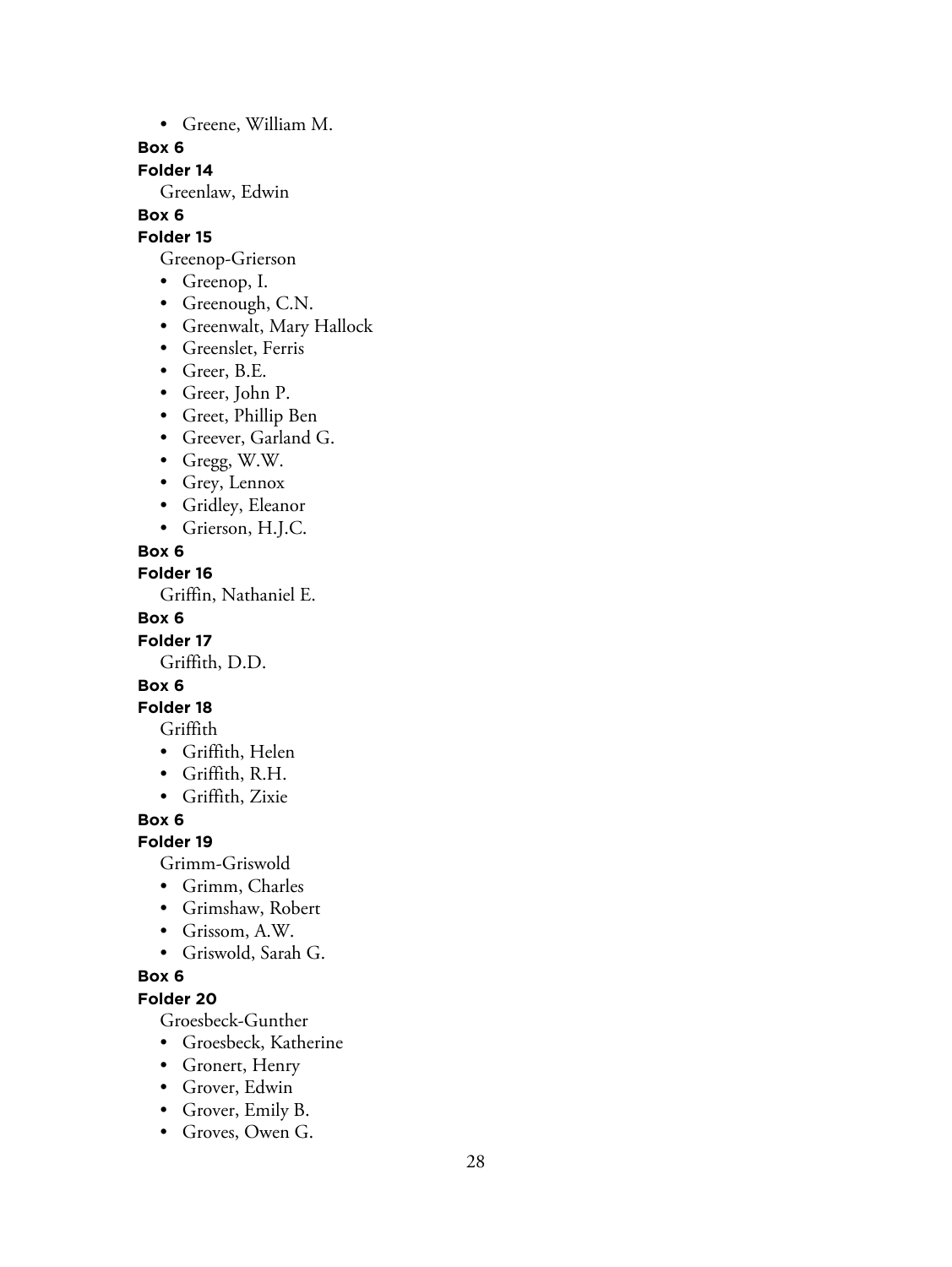- Gruenberg, V.C.
- Guggenheim Memorial Foundation
- Guilbeau, Lillian
- Gummere, Mrs. Francis B.
- Gunderson, Henry
- Gundlach Advertising Co.
- Gunsaulus, Frank W.
- Gunther, John

## **Folder 1**

Hadley-Hamilton

- Hadley, J. Edwin
- Hadsell, S.R.
- Haimowitz, Rose
- Haislund, N.
- Hale, William Gardner
- Hall, Anita
- Hall, Elmer
- Hall, G.M.
- Hall, Howard J.
- Hall, Hubert
- Hall, J.P.
- Hallock, H.G.
- Hallock, Hortense
- Halvorson, N.O.
- Hamilton, F.
- Hamilton, Marie Podgett

## **Box 7**

**Folder 2**

Hammond, Eleanor

**Box 7**

## **Folder 3**

Hammond-Hansen

- Hammond, Percy
- Hancock, Arthur S.
- Hancock, Arthur S.
- Hancox, H.F.
- Hanes, Ernest F.
- Hanford, J.H.
- Hanna, O.M.
- Hannaford, Janet L.
- Hansen, Harry

# **Box 7**

**Folder 4**

Hanson, J.C.M.

## **Box 7**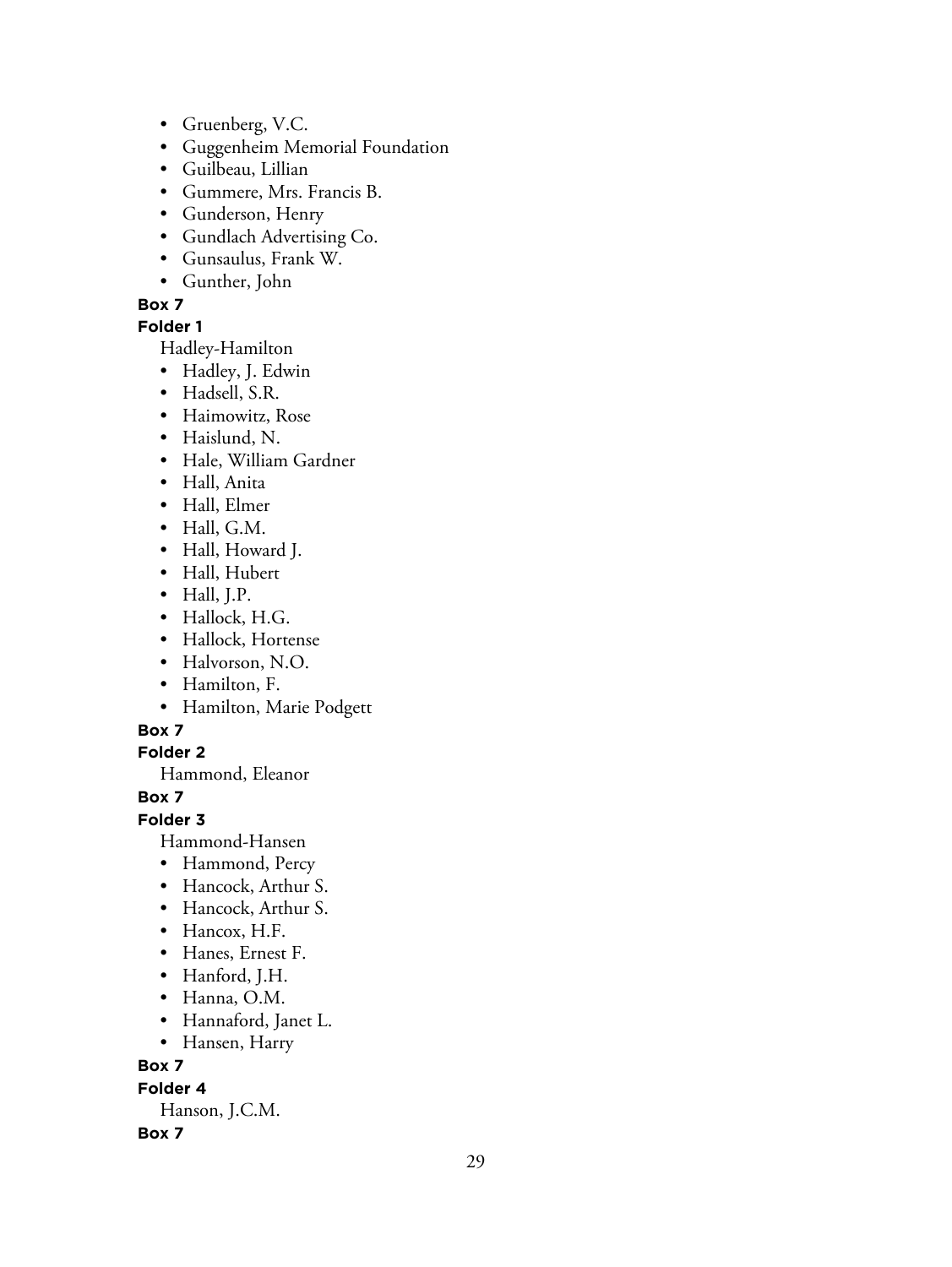#### **Folder 5**

Harcourt

- Harcourt, Alfred
- Harcourt, Brace and Co.

# **Box 7**

## **Folder 6**

Harder-Harding

- Harder, E.
- Hardie, Margaret
- Harding, George

## **Box 7**

## **Folder 7**

Hardy-Hart

- Hardy, Jane D.
- Hardt, Jane D.
- Harmon, Lucy
- Harned, W.E.
- Harper's Magazine
- Harper, Samuel N.
- Harrasowitz, Otto
- Harrington, Burton
- Harris, A.H.
- Harris, Harvey R.
- Harris, Lynn
- Harris, R.B.
- Harrison, G.B.
- Harrison, Leland
- Harrison, Thomas P.
- Hart, Edward
- Hart, Olive Ely

**Box 7**

## **Folder 8**

Hart-Hasegawa

- Hart, Walter M.
- Harter, Sylvester
- Hartwell, Elizabeth B.
- Hartwell, R.M.
- Harvard Club
- Harvard Endowment Fund
- Harvey, Sara King
- Harvey, Walter W.
- Harvey-Jellie, W.
- Hasegawa, T.

# **Box 7**

# **Folder 9**

Haselden, Captain R.R.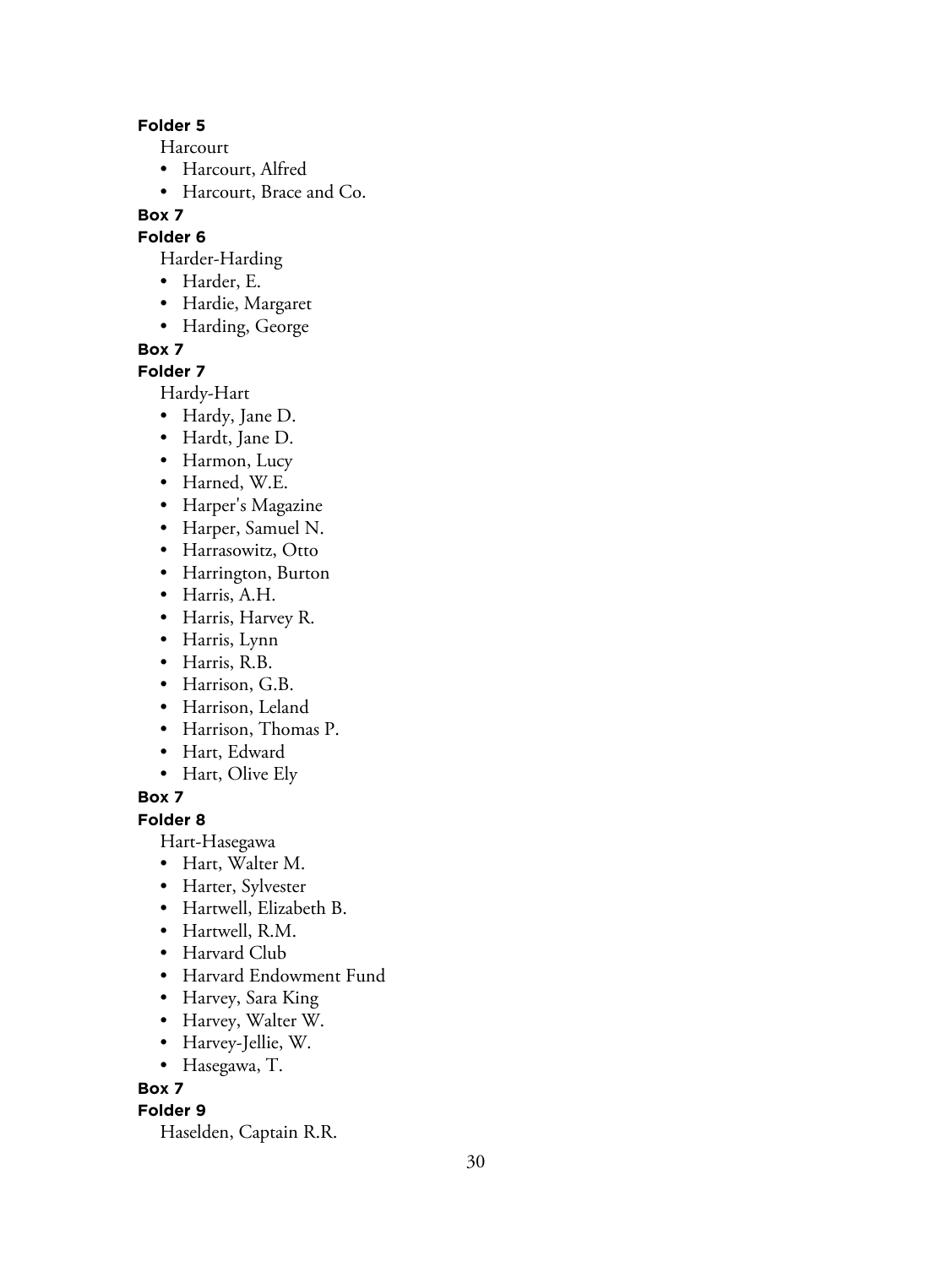## **Folder 10**

Haskell-Hayde

- Haskell, Frederick T.
- Haskett, F.W.
- Haskins, C.H.
- Hastings, George E.
- Hatcher, Harlan H.
- Hatfield, T.M.
- Hatfield, W.W.
- Havens, Raymond D.
- Hawkins, Don Pyle
- Hawthorne, Mrs. J.
- Hayakawa, S. Ichiye
- Hayde, Sister Mary Loyola

# **Box 7**

# **Folder 11**

Hyden-Heartwell

- Hyden, Phillip M.
- Hayes, Charles S.
- Hayes, Frank H.
- Hayes, James J.
- Hayes, Ramona G.
- Hayhurst, Cathleen H.
- Haynes, Rowland
- Hays, D.G.
- Health, Department of
- Hearst, William Randolph
- Heartwell, Elizabeth Brodie

**Box 7**

# **Folder 12**

D.C. Heath & Co.

# **Box 7**

**Folder 13**

Heffer-Henry

- Heffer and Sons, Ltd.
- Heidelberger Akadenie der Wissenschaften
- Heilman, Ralph G.
- Heinritz, Stuart F.
- Held, Janet
- Held, Joyce M.
- Helen Margaret, Sister
- Heller, Otto
- Hellerus
- Hellstrom, K.e.
- Helmershausen, Adelia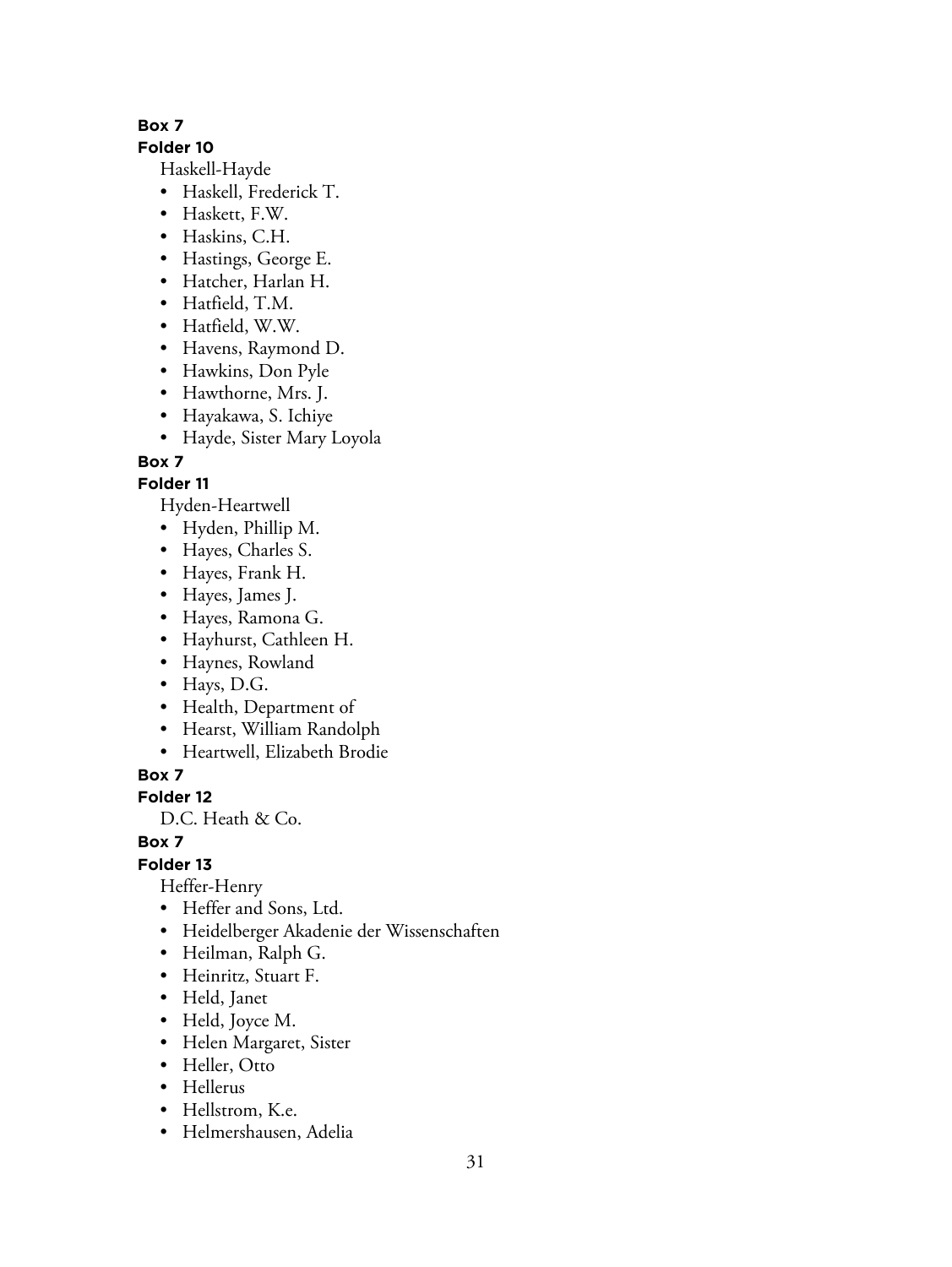- Helperen, Ralph J.
- Heltzel, Ralph J.
- Hench, Atcheson L.
- Henderson, Archibald
- Hendricks, Walter
- Henel, W.P.
- Henkels, Stan V.
- Henry, David D.
- Henry, Ralph L.

## **Folder 14**

Herald-Heywood

- Herald and Examiner
- Herbert, J.A.
- Herrick, Robert
- Herrick, Winfred C.
- Herrington,. S.K.
- Herron, L.L.
- Herstein, Ethel Lillian
- Hessler, John C.
- Hewlet, James Howell
- Heywood, Florence

## **Box 7**

## **Folder 15**

Hibbard, Laura

- Hicks, P.M.
- Highfall, Robert D.
- Hill, Albert
- Hill, Caroline M.
- Hill, David S.
- Hill, H.W.
- Hill, Paul A.
- Hill, Walter M.
- Hillebrand, Harold N.
- Hilles, W.T.

# **Box 8**

## **Folder 1**

Hillhouse-Hitchcock

- Hillhouse, Mildred
- Hilling, Mary C.
- Hills, E.C.
- Hilton, H.H.
- Hinckley, Henry B.
- Hines, R.N.
- Hinton, E.W.
- Hiram College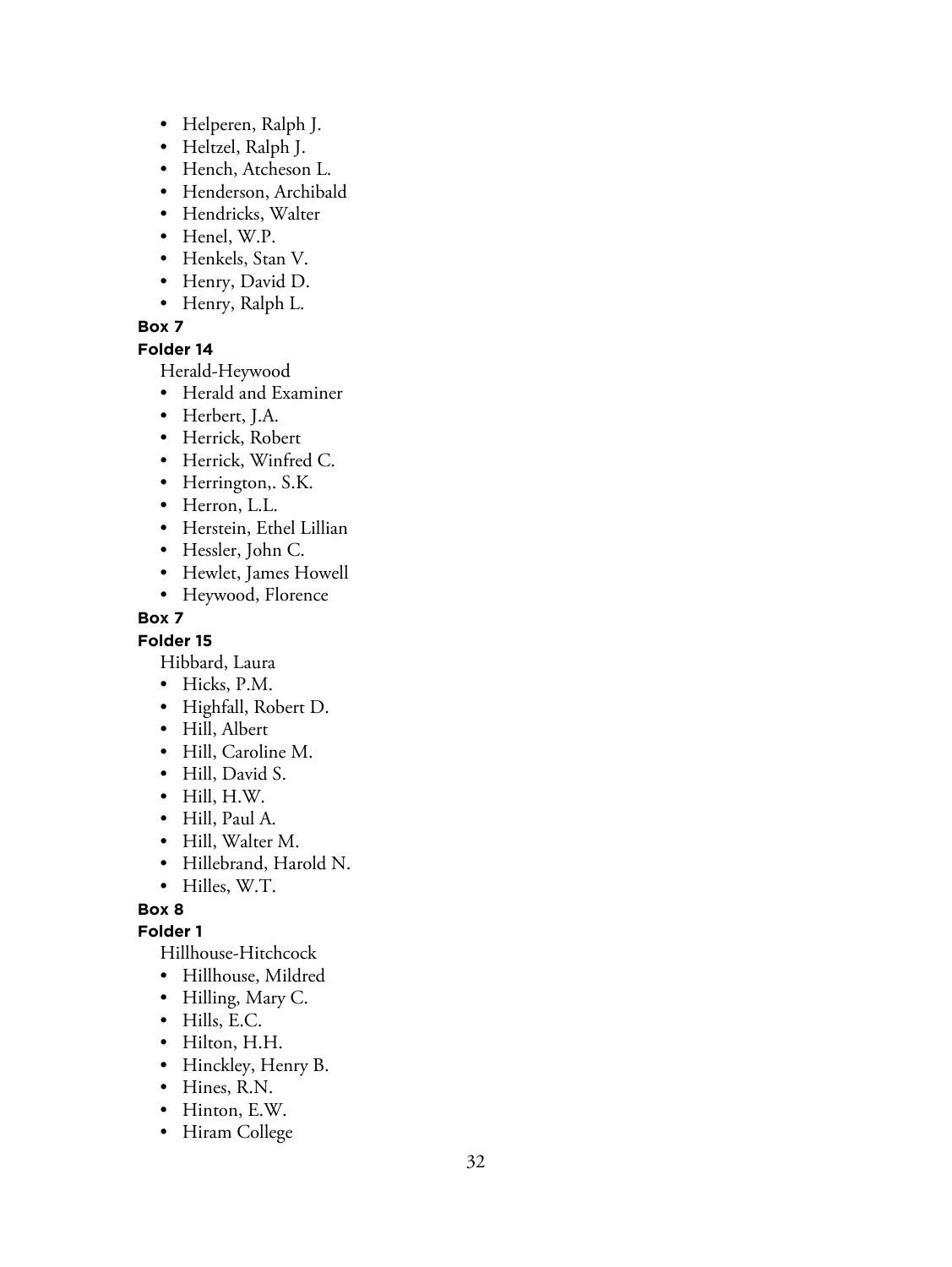• Hitchcock, C.M.

## **Box 8**

# **Folder 2**

Hoadley-Hollingsworth

- Hoadley, Geo. A.
- Hoag, C.G.
- Hobbs, W.H.
- Hobson, Martha
- Hoben, Lindsay
- Hodnett, M.P.
- Hoefer, Lawrence
- Hofer, Stefan
- Hogg, R.E.
- Hogrefe, Pearl
- Hohgatt, C.H.
- Holcumbe, Jobilee
- Holland, E.O.
- Holland Brothers
- Holland, W.W.
- Hollingsworth, Inez

## **Box 8**

# **Folder 3**

Hollis-Holmes

- Hollis, Gertrude
- Holloway, R.F.
- Holmes, Urban T.

# **Box 8**

# **Folder 4**

Henry Holt and Co.

**Box 8**

# **Folder 5**

Holzhauer-House

- Holzhauer, Genevieve L.
- Home Correspondence School
- Hooper, Robert
- Hopkins, Annette B.
- Barse and Hopkins
- Hopkins, Edwin M.
- Horn, Vernon
- Hornaday, William T.
- Horne, Bess E.
- Hosic, James F.
- Hoskins, James D.
- Houghton, A.V.
- Houghton Mifflin Co.
- House, Frank J.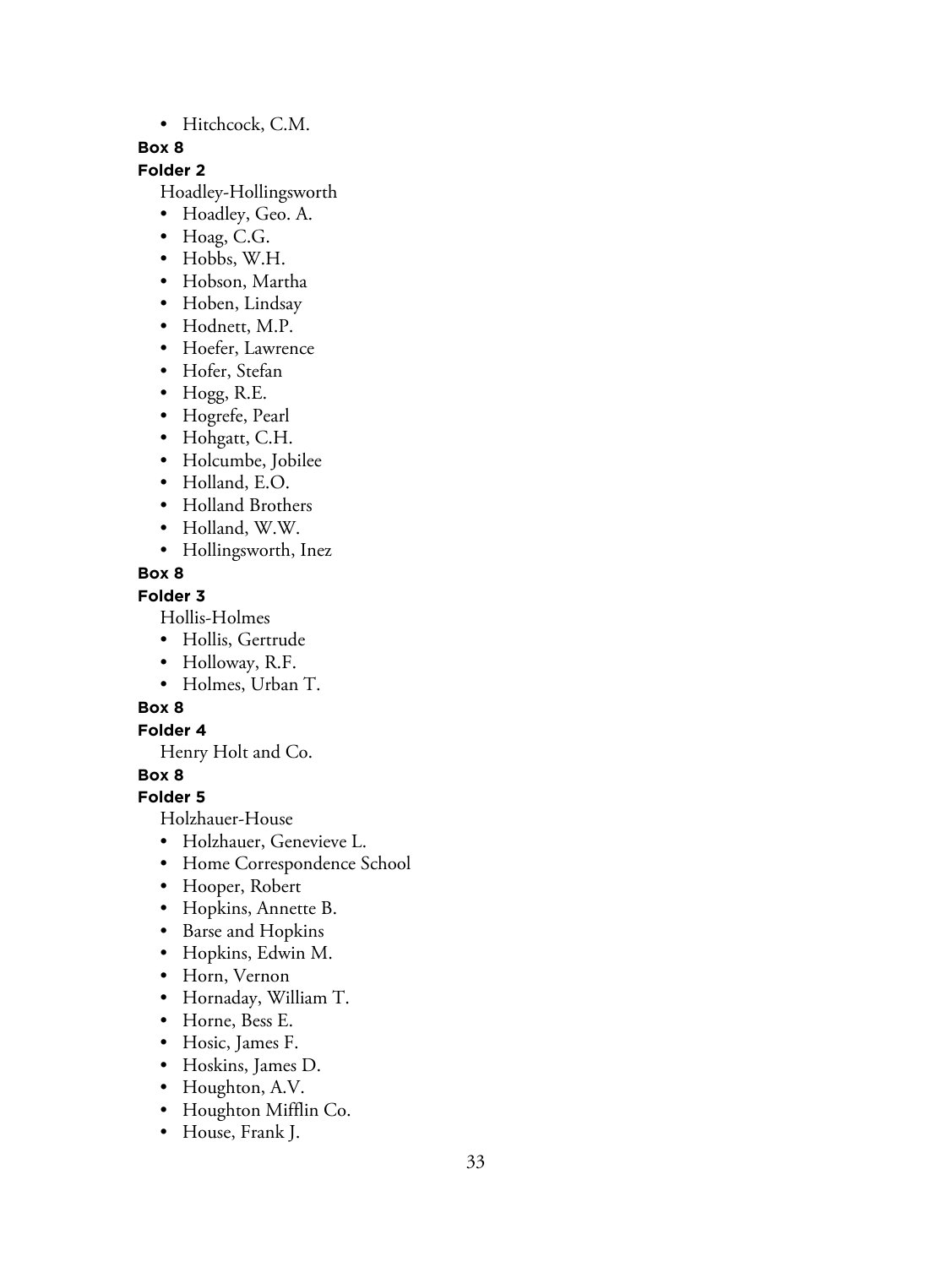- House, J.T.
- House, S. Daniel

## **Folder 6**

Howard

- Howard, Caroline
- Howard, Claud
- Howard, L.
- Howard, Percy
- Howard, W.G.

#### **Box 8**

**Folder 7**

Howe

- Howe, E.B.
- Howe, H.C.
- Howe, W.D. (see also Scribner's, Charles& Sons)

## **Box 8**

#### **Folder 8**

Howell-Hoyt

- Howell, A.G.
- Howes, C.
- Howland, George C.
- Hoyt, Mary

# **Box 8**

**Folder 9**

Hubbard-Hukill

- Hubbard, F.G.
- Hubbell, Jay B.
- Hudson, A.P.
- Hudson, Hoyt H.
- Huey Company
- Huffmann, M.A.
- Huggard, William A.
- Hughes, Alfred F.
- Hughes, Helen Sard
- Hughes, R.M.
- Huglin, Ida
- Huhner, Max
- Hukill, J. Spencer
- **Box 8**

**Folder 10**

Hulbert, J.R.

**Box 8**

#### **Folder 11**

- Hummel-Hyman
- Hummel, F.F.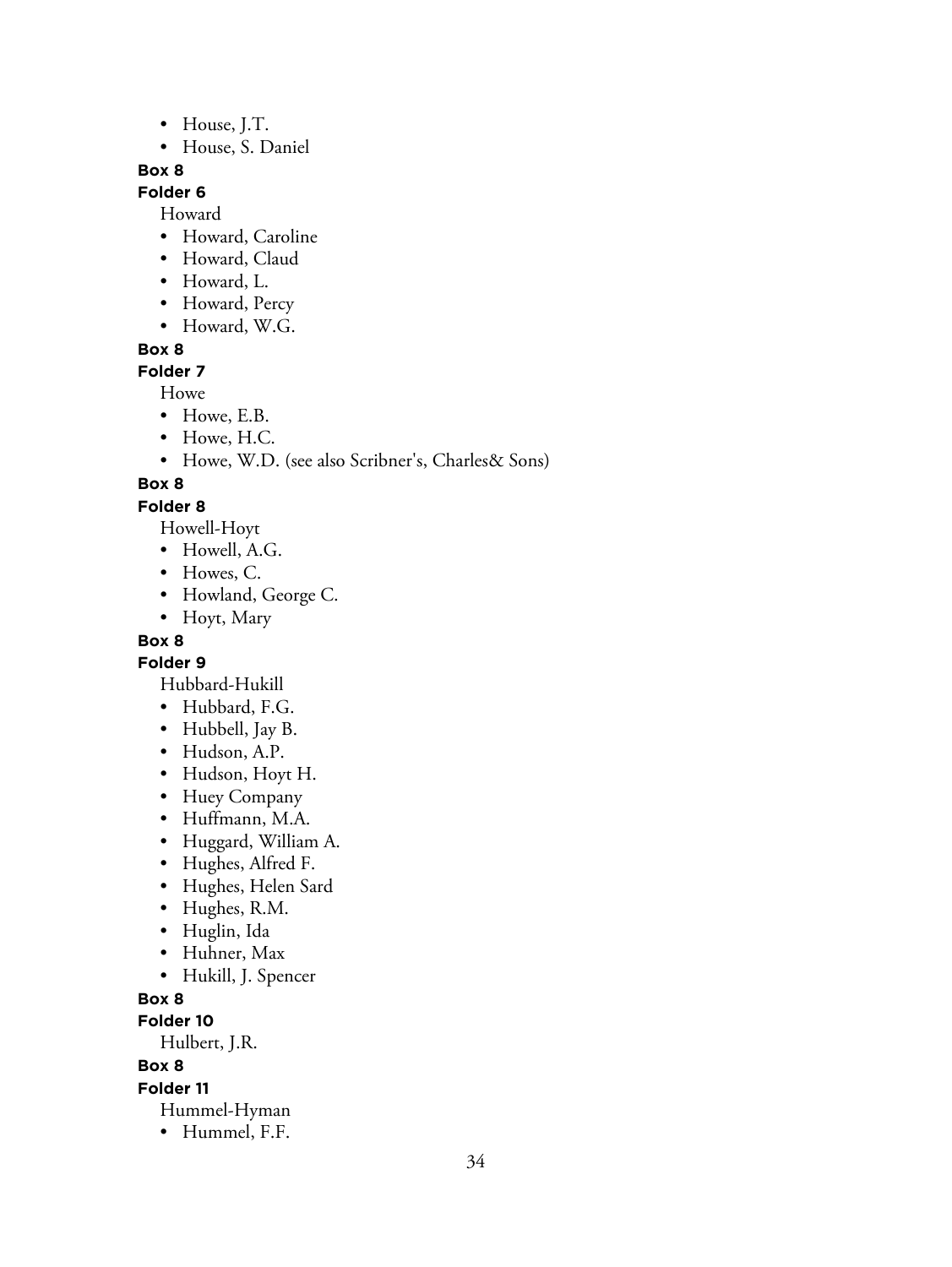- Humphrey, Anne C.
- Hundley, F.
- Hunt, C.L.
- Hunt, Douglas
- Hunt, P.
- Hunter, S. McK.
- Henry E. Huntington Library and Art Gallery
- Huntley, S. McK.
- Hutchins, R.M.
- Hutchinson, Mrs. C.L.
- Hyde, Laura H.
- Hyman, Clauce S.

#### **Folder 12**

Ideal-Isaacs

- Ideal Home Magazine
- Illinois, University of
- Ingels, Mazie
- Institute Litteraire et Artistique de France
- Institute of International Education
- Insull, Samuel
- International Language Society of America
- Iowa, University of
- Ipswich Cartulary
- Irvine, Annie
- Irwin, Emorette
- Isaacs, Edith J.R.

## **Box 8**

# **Folder 13**

Jackson-Jenkins

- Jackson, C.N.
- Jackson, H.R.
- Jackson, Laura
- Jackson, R.
- Jacobs, Cary F.
- Jacobs, E.L.
- James, M.R.
- James, M.S.
- Jameson, Hallie
- Jameson, J. Franklin
- Jameson, R.D.
- Jamias, R.D.
- Janeway, Mary
- Jaros, Natalie
- Jarrett, E.E.
- Jarvis, Floyd E.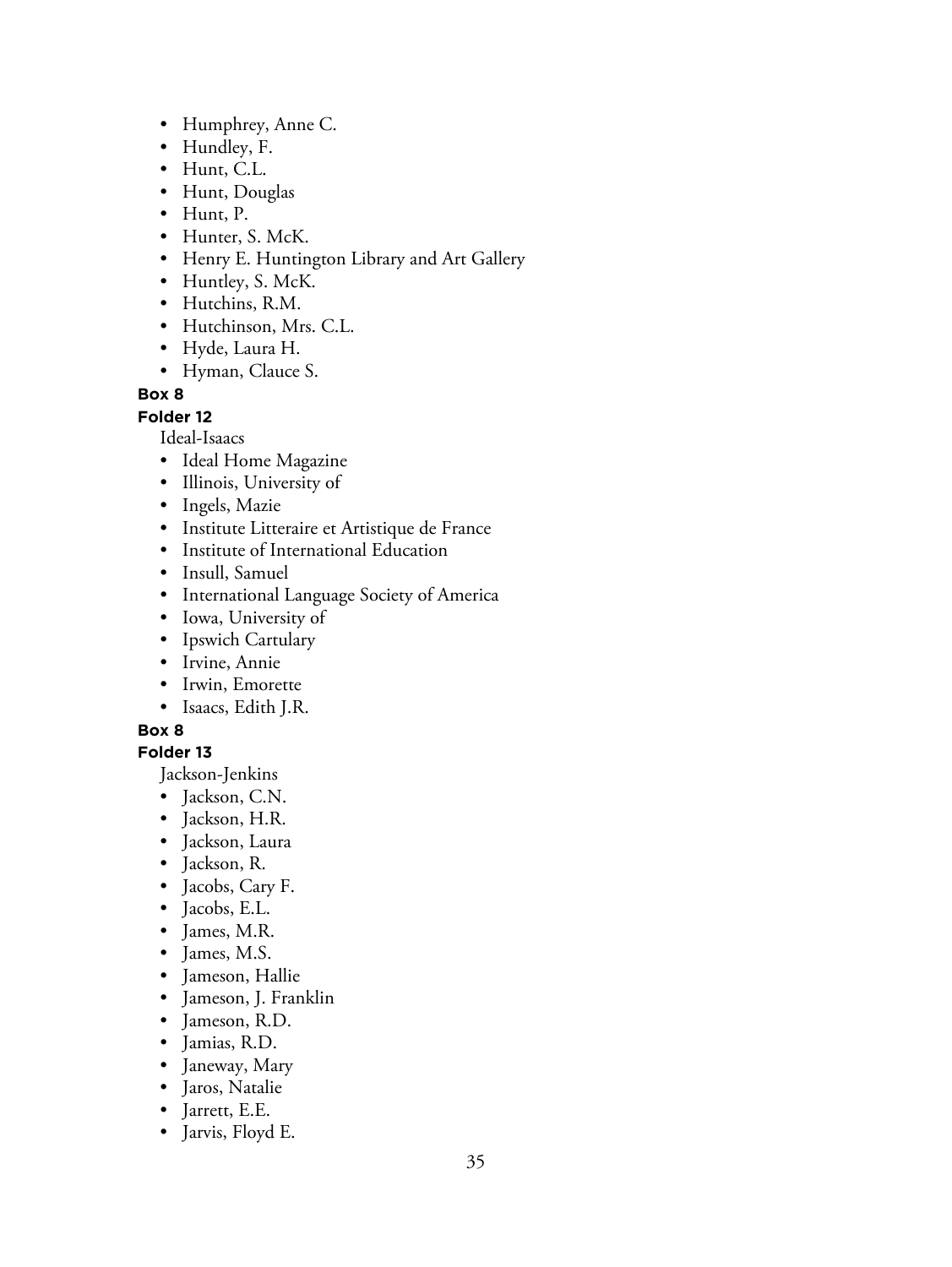- Jasehke, R.
- Jelinek, Josephine
- Jenkins, H.F.
- Jenkins, L.

#### **Folder 14**

Jenkins-Jewell

- Jenkins, T.A.
- Jenkinson, Francis
- Jesperson, Otto
- Jessen, Carl
- Jessup, Alex
- Jesup, W.A.
- Jewell, S. Estelle

**Box 8**

#### **Folder 15**

Johns-Johnston

- Johns, D.
- Johns, Sylvester
- Johnson, Alfred
- Johnson, Eleanor C.
- Johnson, I. Ellis
- Johnson, H.C.
- Johnson, Nellie E.
- Johnson, Roy I.
- Johnson, T.M.
- Johnson Publishing Co.
- Johnston, E.
- Johnston, M.B.
- Johnston, J.B.
- Johnston, W.W.
- Johnston, Winifred

**Box 9**

**Folder 1**

Jonas-Jourdain

- Jonas, J.B.E.
- Jonas, B.
- Jonas, Easley S.
- Jonas, Edith Harriet
- Jonas, H.B.
- Jonas, H.S.V.
- Jonas, Howard M.
- Jonas, Llewelyn
- Jonas, Mary M.
- Jonas, Robert C.
- Jonas, Virgil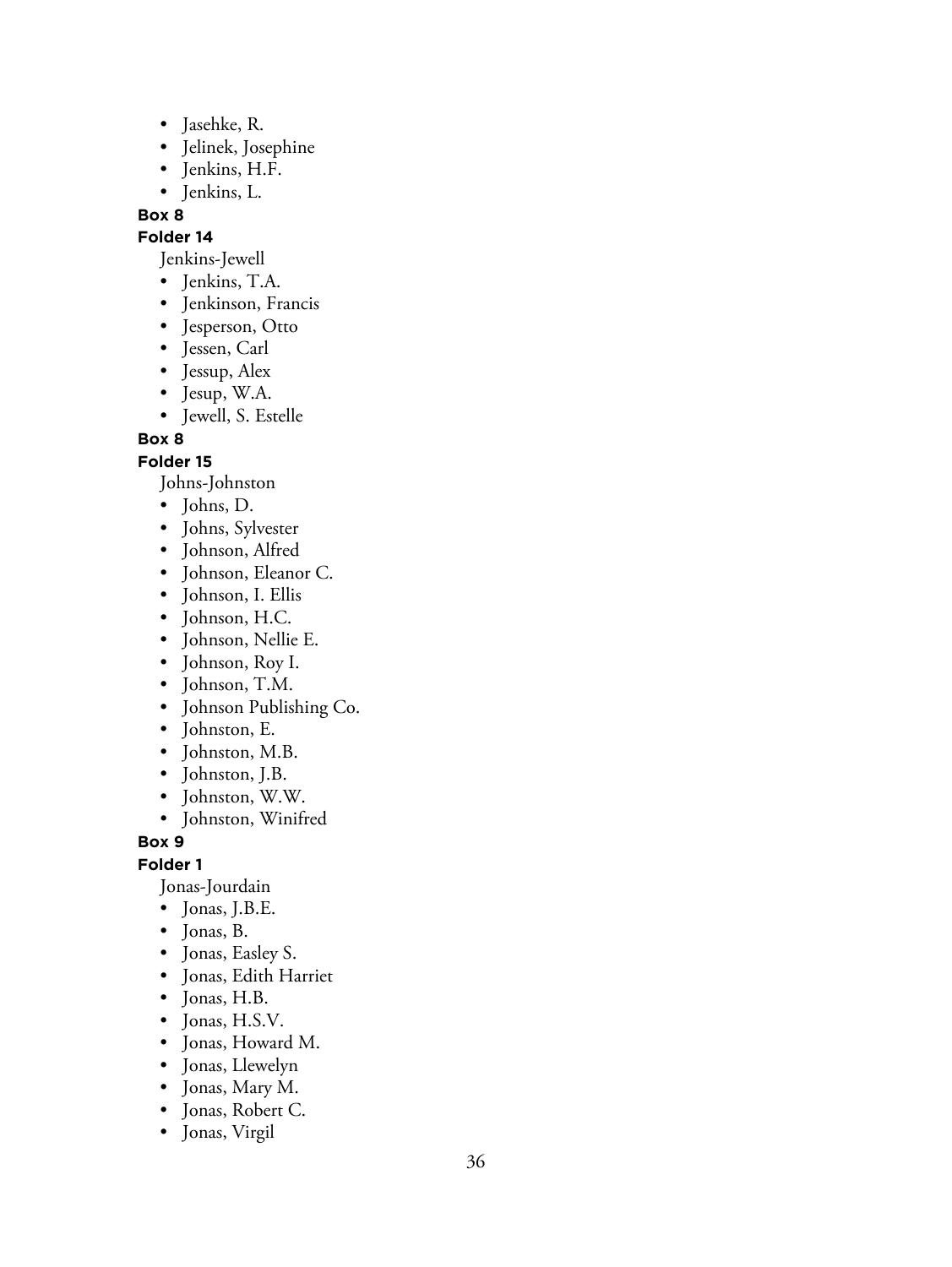- Jonas, Warren
- Josephson, A.J.S.
- Jourdain, E.F.

#### **Folder 2**

Judd, C.M.

# **Box 9**

# **Folder 3**

Judson, H.P.

# **Box 9**

#### **Folder 4**

Jusserand, J.J.

### **Box 9**

#### **Folder 5**

Kahn-Kaye

- Kahn Foundation for Foreign Travel of American Teachers
- Kane, E.K.
- Kansas State Library, Topeka
- Kaplan, F.
- Karsten, Luella
- Kase, C.R.
- Kato, Katsuji
- Kauffman, Harlan B.
- Kaufman, Paul
- Kaye, F.B.

# **Box 9**

# **Folder 6**

Keaton-Kent

- Keaton, Anna L.
- Keen, W.W.
- Kieller, Fred J.
- Keiser, Albert
- Kellar, Herbert A.
- Keller, A.G.
- Kelley, Maurice W.
- Kellogg, Robert J.
- Kellogg, Vernon
- Kemble, A.C.
- Kendall, Emma
- Kendrick, John F.
- Kennedy, A.G.
- Konnicott, H.L.
- Kent, Charles W.
- Kent, R.G.

**Box 9**

### **Folder 7**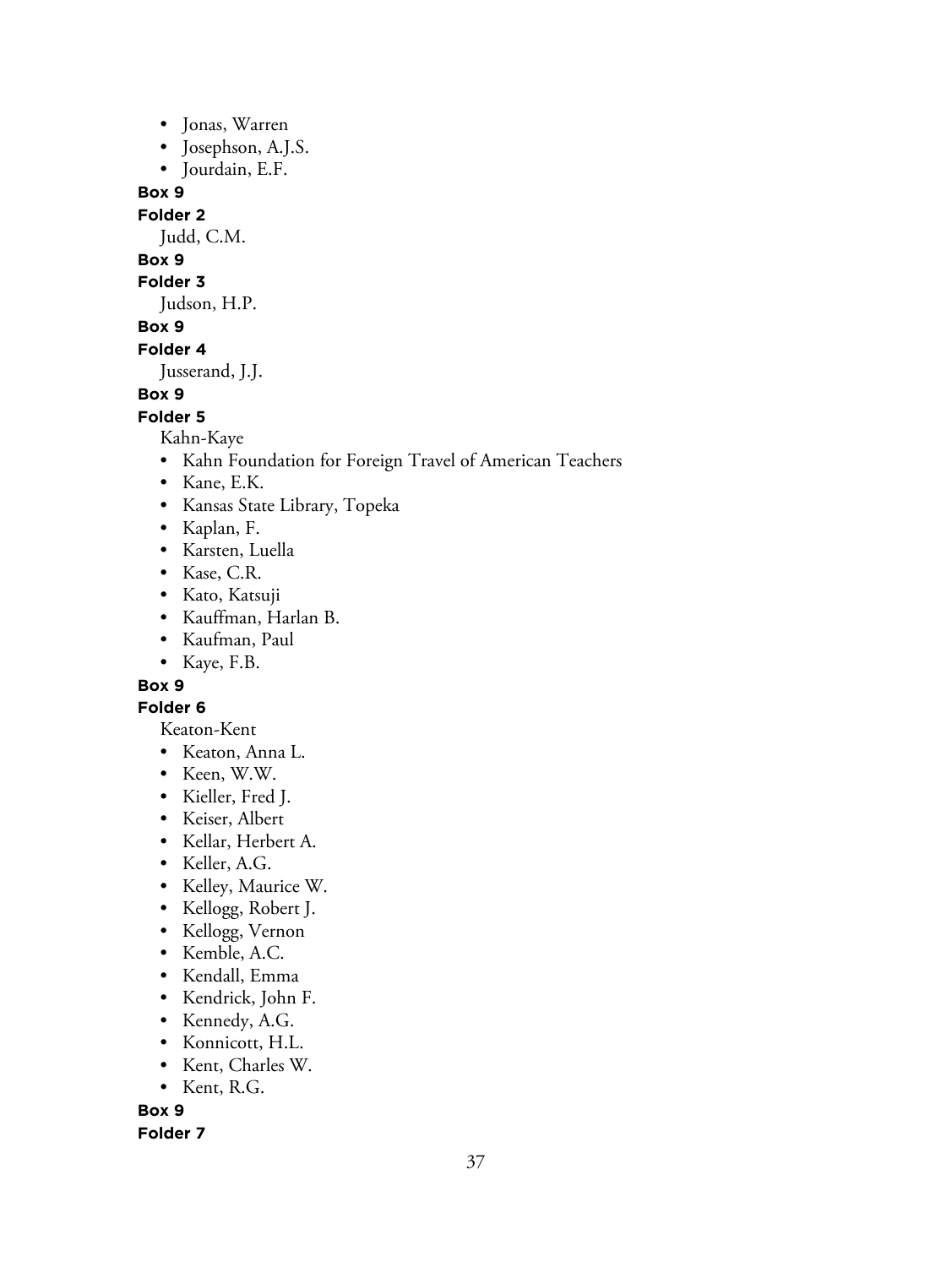Kenyon-Kesler

- Kenyon, Sir Frederick
- Kenyon, John S.
- Keogh, Andrew
- Keppel, F.D.
- Kerby-Miller, Charles
- Kern, A.A.
- Kerr, F.L.
- Kesler, Margaret

#### **Box 9**

#### **Folder 8**

Kies-Kirtley

- Kies, P.
- Kilbourn, Louise
- Killinger, M.
- Kimball, M.T.
- Kimbrough, O.M.
- Kiner, G.I.
- King, Dickie
- Kipling, Rudyard
- Kingsland, Gertrude S.
- Kinkade, B.L.
- Kinman, G.M.
- Kinney, L.V.
- Kinnick, Claude
- Kirby, Louise
- Kirkconnel, W.
- Kirtley, J.S.

#### **Box 9**

**Folder 9**

Kitterdige, G.L.

**Box 9**

#### **Folder 10**

Klaeber-Klotzsche

- Klaeber, F.
- Klenze, F. Von
- Klipple, May A.K.
- Klotzsche, Bessie M.

## **Box 9**

# **Folder 11**

Knapp-Koch

- Knapp, Bradford
- Knipmeyer, Gilbert
- Knopf, Alfred A.
- Knott, Thomas A.
- Knowlton, Edgar C.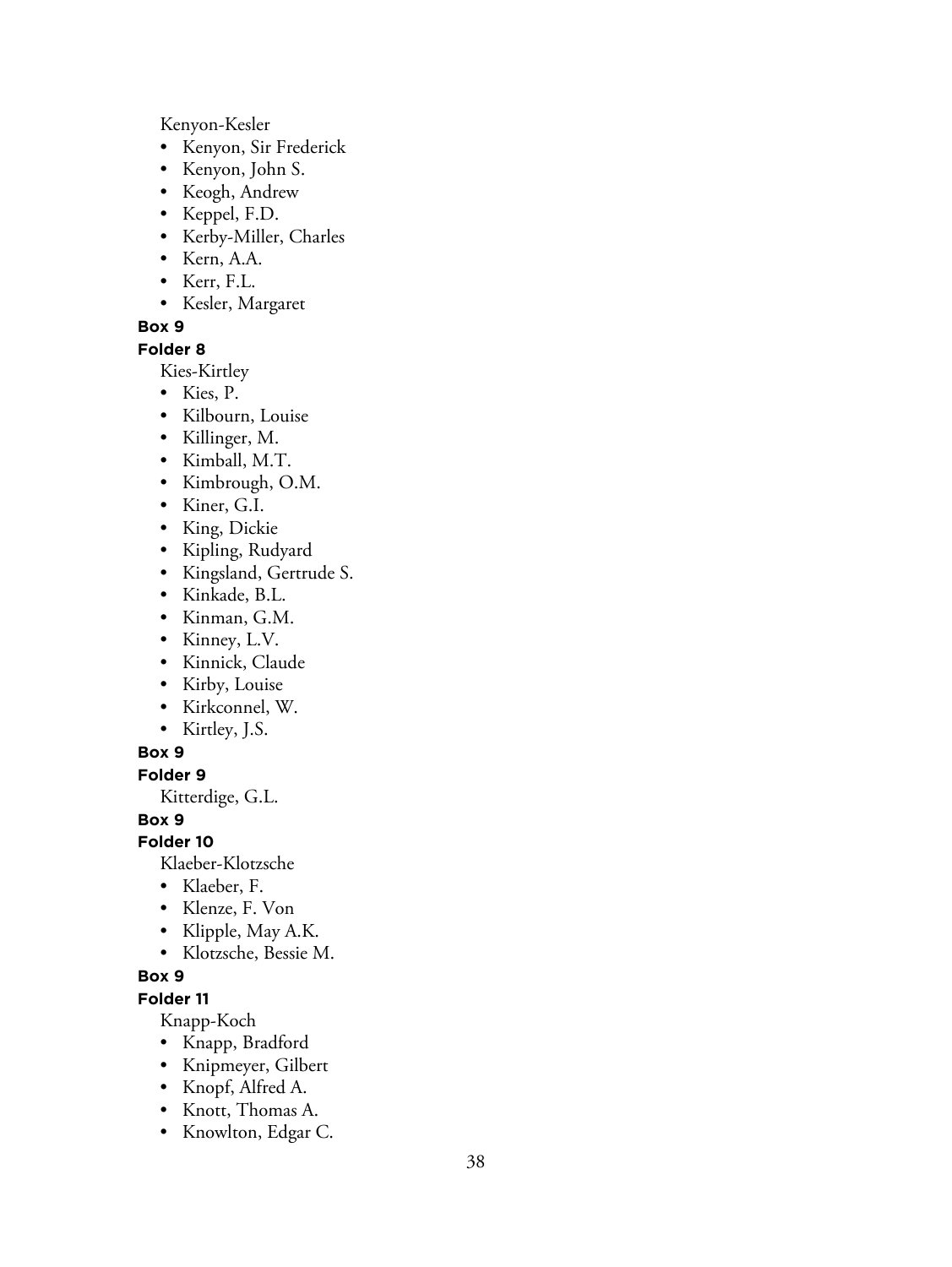- Kobele, A.
- Koch, Friedrich H.
- Koch, T.W.

#### **Folder 12**

Koehlers-Kurath

- Koehlers, K.F. Antiquarium
- Koopman, H.L.
- Korzybski, M.E.
- Kosciuszko Foundation
- Krans, Horatio S.
- Krapp, George Philip
- Kuchynka, J.V.
- Kuh, Frederick
- Kuh, William H.
- Kuhl, E.P.
- Kuhlman, A.F.
- Kuhn, Sherman
- Kurath, John M.
- **Box 9**

#### **Folder 13**

Lafferty-Laing

- Lafferty, C.E.
- Laing, G.J.

#### **Box 9**

### **Folder 14**

Laistner-Lanson

- Laistner, M.L.W.
- Lamb, Helen M.
- Lambert, Mildred E.
- Lamont, William
- Lamson, David
- Lancaster, H.C.
- Landa, Louis
- Lane, Jay
- Lane, Jos.
- Lane, S.B.
- Lane, W.C.
- Lange, H.
- Lansdell, Cyrus Hudson
- Lansing, Edward
- Lansing, Robert C.
- Lanson, Robert C.

#### **Box 9**

#### **Folder 15**

Larsen-Lawrence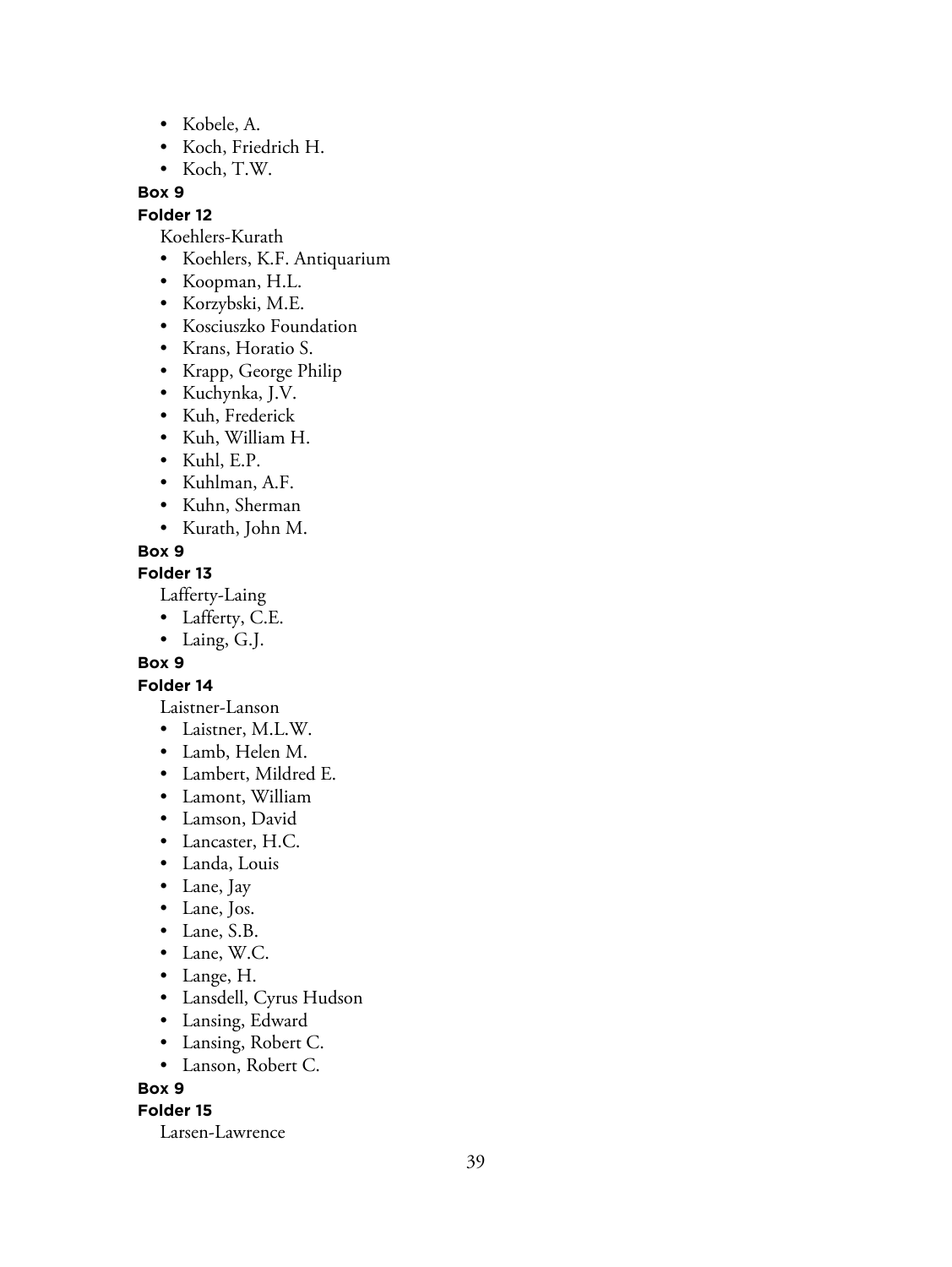- Larsen, Henning
- Lasker, Albert D.
- Last, G.H.
- Latham, H.S.
- Lathrop, H.B.
- Law, Ada
- Law, R.A.
- Lawless, R.M.
- Lawrence, W.H.
- Lawrence, W.J.
- Lawrence, W.W.

#### **Folder 16**

Leach-Lewis

- Leach, H.C.
- Lecompte, I.C.
- Lecuyer, M.
- Lee, James Melvin
- Leete, Hilda
- Legouis, Emile
- Leiber, Fritz
- Leibrand, John T.
- Leisy, John T.
- Leland, E.T.
- Leland, Waldo G.
- Lembo, F.
- Lemme, Lolo
- Leo, Mary, Sister
- Leopold, W.
- le Rini, W.
- Leubrie, Nina
- Leveson, H.E.
- Lewis, A.D.

**Box 9**

#### **Folder 17**

Lewis, B.H.

**Box 9**

### **Folder 18**

Lewis-Leyton

- Lewis, E.H.
- Lewis, H. Foster
- Lewis, R.G.
- Lewis, Timothy
- Lexington Public Library
- Leyton, J.E.

**Box 10**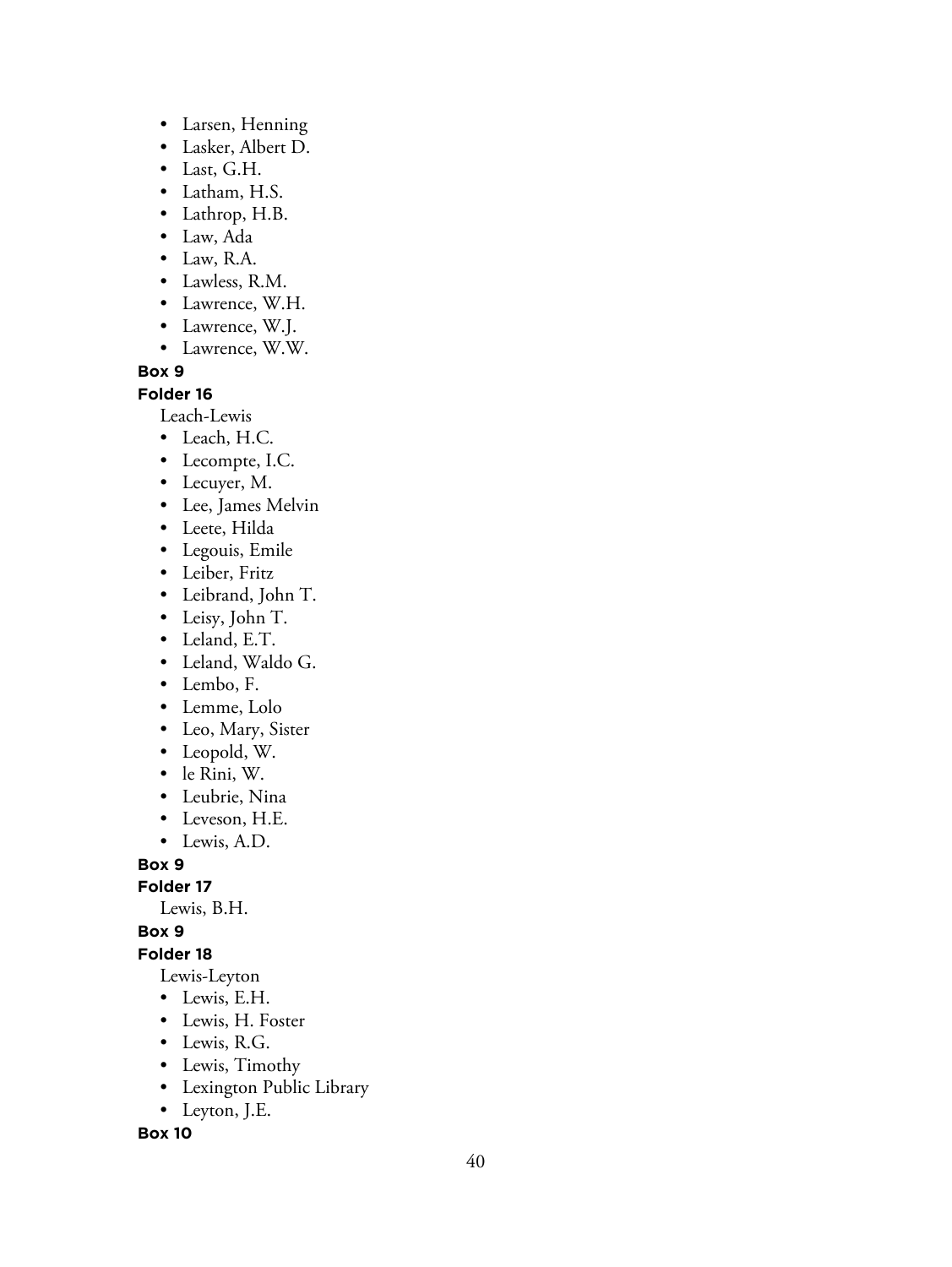## **Folder 1**

Libraries-Linguistic

- Libraries, U. of C.
- Library of the Communist Academy
- Library of Congress
- Lide, K.
- Ligo, Ida Louise
- Liljegren, S.B.
- Limbaugh, Denton
- Lincoln, George
- Linder, Mary Virginia
- Lindsay, W-B.
- Lingle, W-B.
- Linguistic Institute of the
- Linguistic Society of America

## **Box 10**

## **Folder 2**

Linn-Livingston

- Linn, J.W.
- Linner, Myrtle C.
- Linney, J.T.
- Literary Review of the New York Evening Post
- Litterell, Ruby
- Little, A.G.
- Little, Brown and Co.
- Little, Clara L.
- Little, Tom
- Liveright, Horace
- Livingston, Horace

**Box 10**

### **Folder 3**

Lockwood-Lotspeich

- Lockwood, Frank C.
- Loeb, Carrie
- Logeman, H.
- Logie, Iona M.R.
- Logue, Leona
- Lomax, John A.
- London, H. Stanford
- London Times
- Long, James W.
- Long, P.W.
- Longan, L.E.
- Longman, Green, & Co.
- Longmire, Rowena
- Loomis, Roger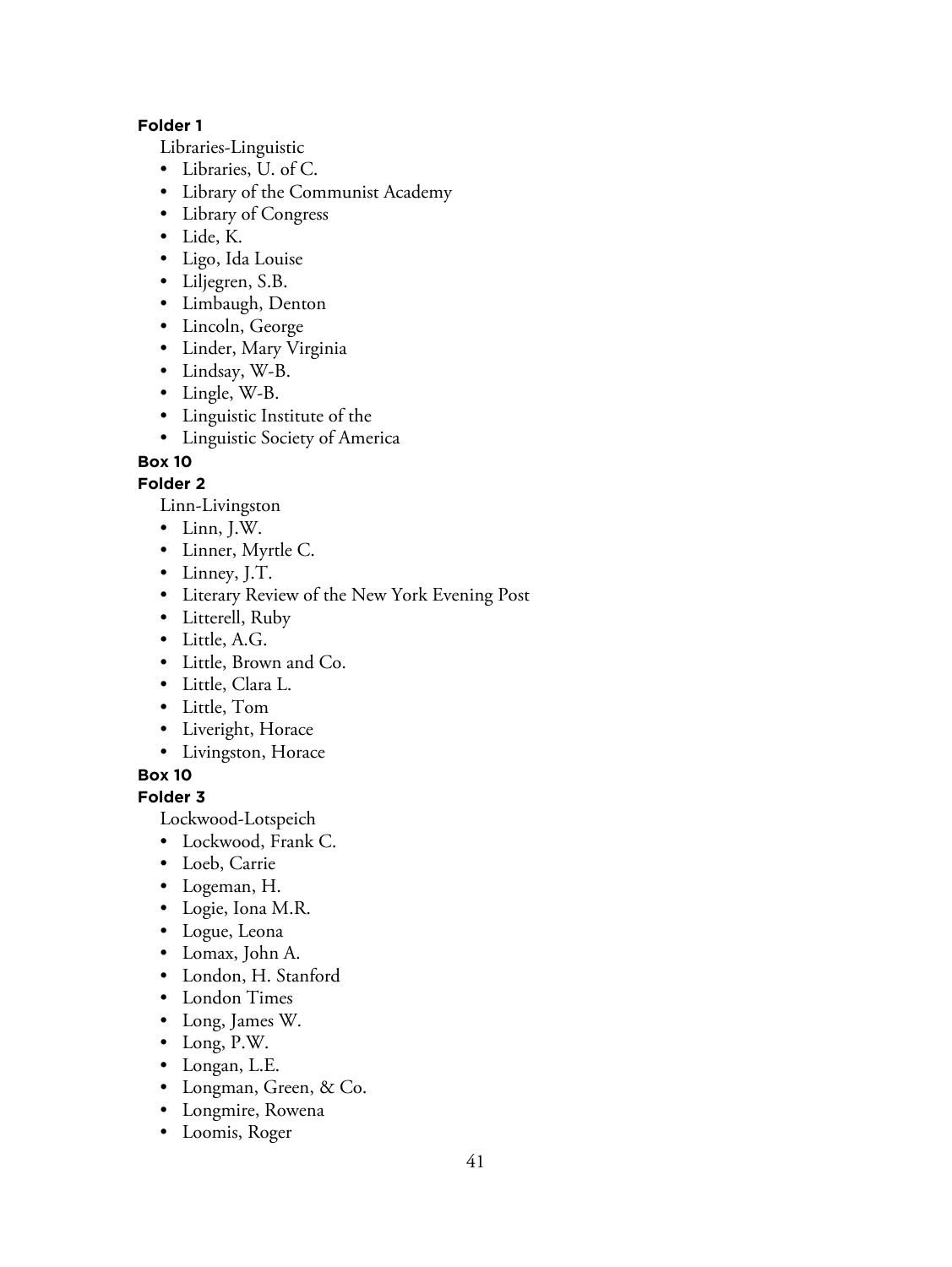- Lord, Edward
- Lorenz, Julius M.
- Lost, G.H.
- Lothrop, Lee & Shepard Co., Publishers
- Lotspeich, Henry G.

**Folder 4**

- Love-Lovett
- Love, Stuart
- Lovejoy, A.O.
- Lovett, David
- Lovett, Edgar Odell

### **Box 10**

#### **Folder 5**

Lovett, Robert M.

#### **Box 10**

# **Folder 6**

Loving-Lowes

- Loving, F.C.
- Lowe Brothers
- Lowe, Lucretia
- Lowell, A. Lawrence
- Lowell, J.A.
- Lowery, Ruth
- Lowes, John

# **Box 10**

#### **Folder 7**

Luck-Lytle

- Luck, Elmer L.
- Luckenbach, Helen M.
- Luckhardt, A.B.
- Luebke, William F.
- Luedeke, H.
- Ludlow, Francis
- Luelf, Amanda
- Luttrell, Estelle
- Lutz, Edgar A.
- Lydenberg, H.M.
- Lyford, J.G.
- Lyman, B.
- Lyman, Rollo
- Lyman, W.H.
- Lynch Clarisey Co.
- Lyon, J.H.H.
- Lyons, Clifford P.
- Lyons, Jessie M.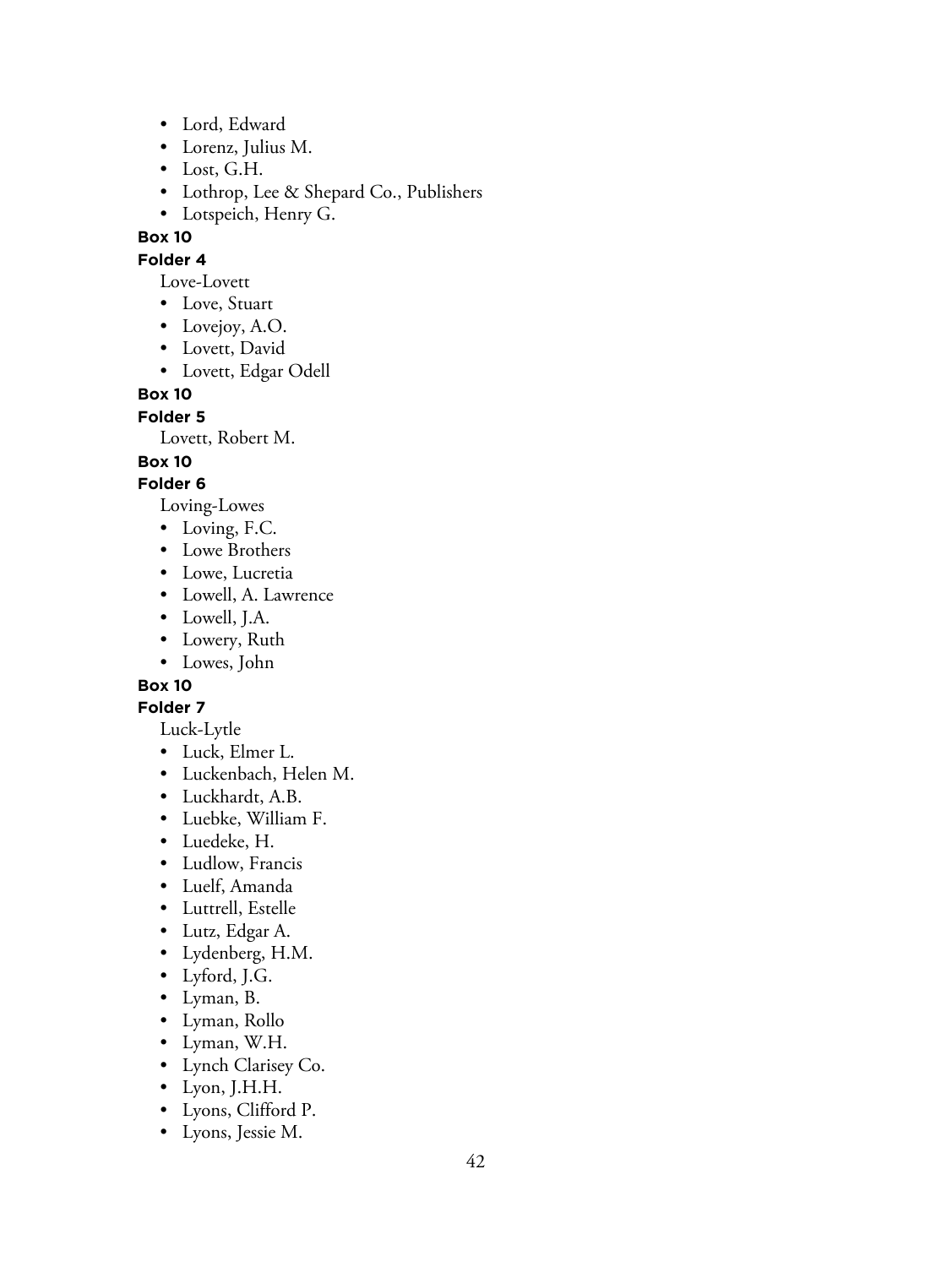• Lytle, Clara

**Box 10**

**Folder 8**

Mabbott, Thomas O.

# **Box 10**

**Folder 9**

McAfee-McCerrow

- McAfee, Helen M.
- McAuley, J. Anne
- Mc Bean, George M.
- Mac Cafferty, Louellen
- Mc Cain, R.M.
- Mc Candless, Bethana
- McCann, Dorothy
- McCerrow, R.B.

**Box 10**

# **Folder 10**

MacClintock, W.D.

**Box 10**

# **Folder 11**

McCloskey-McCormick

- McCloskey, Manus
- McClure, Norman Egbert
- McClurg, A.C.
- McCollough, Lola
- McCormick, Harold F.
- McCormick, Imogene C.
- McCormick, Maude
- McCormick, Sir William

**Box 10**

# **Folder 12**

McCourtie-MacFall

- McCourtie, William B.
- McCoy, Bessie
- MacCracken, H.N.
- McCrum, Blanche P.
- McCully, Bruce
- McDaniel, J.E.
- MacDonald, Anne
- MacDonald, J.F.
- MacDonald, J.F.
- MacDonald, Mary K.
- MacDonough School, Third Grade
- MacDowell, G. Tremaine
- MacFall, Russell P.

**Box 10**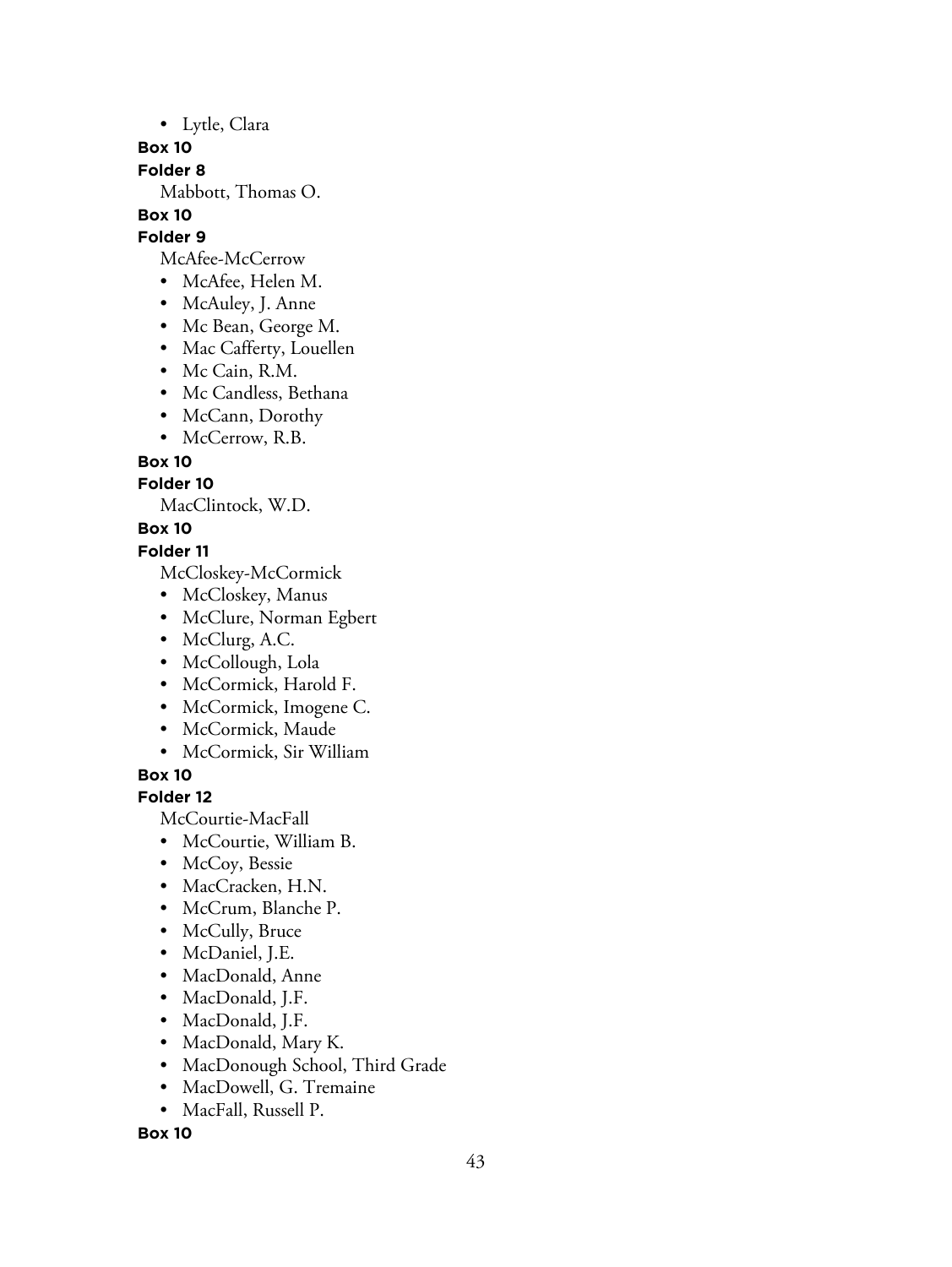#### **Folder 13**

McFarland-McIntosh

- McFarland, A.C.
- McGannon, Carl
- McGinness, B.F.
- McGlothlin, W.J.M.
- McGuire, W.P.
- McHenry, Sara
- McIntosh, Helen
- McIntosh Stereo Opticon, Inc.

**Box 10**

### **Folder 14**

Mack-McLean

- Mack, Jessie F.
- MacKaness, G.
- McKeehan, Irene P.
- McKerrow, R.B.
- McKillop, Alan D.
- McKinny, Jackson Benjamin
- McLaughlin, A.C.
- McLaughlin, Margaret L.
- McLean, Ethel
- McLean, F.C.
- McLean, Mamie F.

### **Box 10**

### **Folder 15**

- MacMahon-MacVeagh
- MacMahon, A.M.
- MacMecham, A.
- Macmillan Co.
- MacMillan, Dougald
- MacMillan, John D.
- McNair, John
- McNamara, R.C.
- McNeil, Joseph H.
- McNight, G.H.
- McPike, E.F.
- MacVeagh, Lincoln

# **Box 10**

# **Folder 16**

Maddox-Malloch

- Maddox, W.
- Maggs Brothers
- Magoffin, R.V.D.
- Magoun, Francis P.
- Maher, Lawrence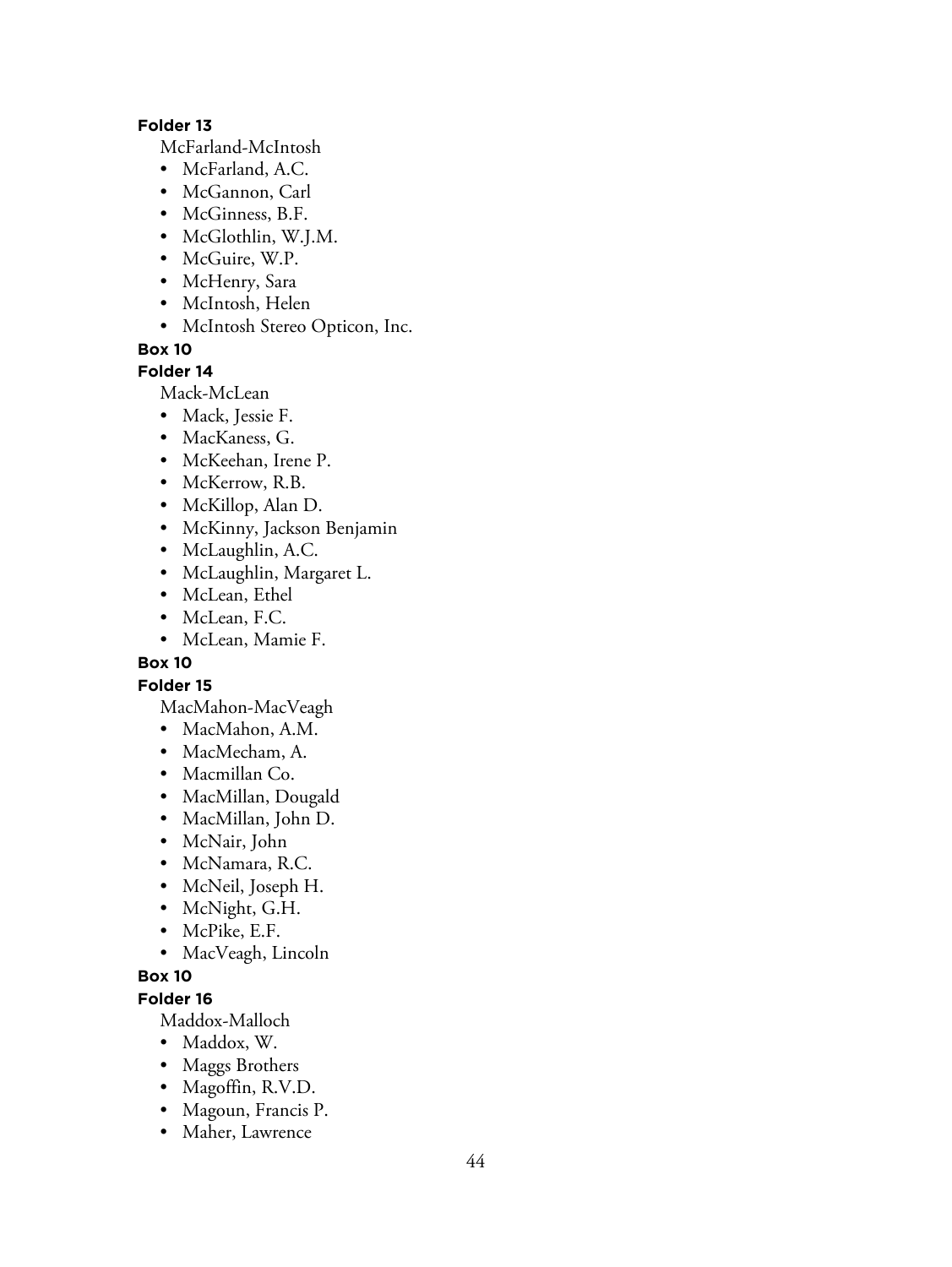- Mallett, Carlie
- Malloch, Archibald

# **Folder 1**

Malone

- Malone, Kemp
- Malone Society

## **Box 11**

### **Folder 2**

Mallory-Malloy

- Mallory, H.F.
- Malloy, Frances

# **Box 11**

## **Folder 3**

Manchester-Marshall

- Manchester, Earl M.
- Manly, J.M.
- Manly, William H.
- Mann, James H.
- Manning, Clarence A.
- Manser, Ruth B.
- Mantooth and Collins
- Maret, Benton
- Mark, Kate E.
- Maroon, The Daily
- Marquis, A.N. and Co.
- Marsh, George L.
- Marshall, John (see also Medieval Academy)
- Marshall, L.C.
- Marshall, Rebecca
- Marshall Field and Co.

# **Box 11**

**Folder 4**

Marston-Mason

- Marston, F.J.
- Martin, E.
- Martin, Irene
- Martin, Paul
- Martin, Valerie
- Marvin, Cloyd H.
- Marvin, Mary B.
- Marvin, R.
- Masefield, John
- Mason, Lawrence

**Box 11**

### **Folder 5**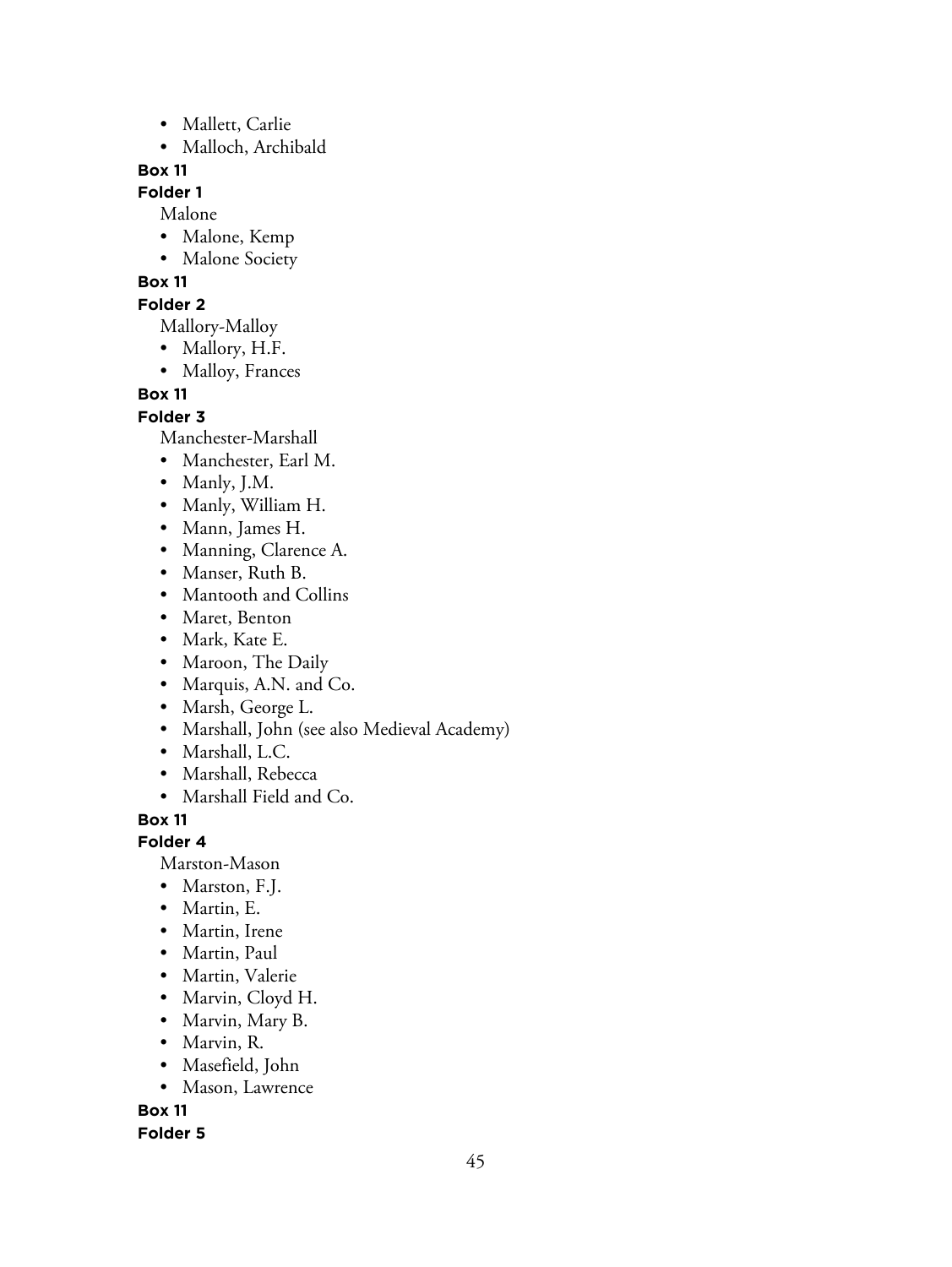Mason, Max

#### **Box 11**

### **Folder 6**

Mason-Maynard

- Mason, William S.
- Masoner, Mary
- Masters, Edgar Lee
- Masters, J.V.
- Mather, Charles C.
- Mather, William J.
- Mathews, Brander
- Mathews, M.M.
- Mathews, Shailer
- Matthews, Charles Walton
- Mattax, Madeline
- Mawer, Allen
- Maxwell, Baldwin
- May, Arthur J.
- Mayfield, John S.
- Maynard, M.M.

# **Box 11**

# **Folder 7**

Mead-Medieval

- Mead, W.E.
- Medieval Latin Studies [Committee on]
- Medieval Latin, [Modern Language Association on]

# **Box 11**

# **Folder 8-10**

Medieval Academy (see also Marshall, John)

**Box 11**

# **Folder 11**

Medill-Mezger

- Medill-Mez, John
- Medill School of Journalism
- Mei, Y.L.
- Mellen, F.D.
- Mendum, C.A.
- Mennen, Robert J.
- Menorah Educational Conference
- Mensel, E.H.
- Merriam, G. & C. Co.
- Merriam, H.G.
- Merriam, John C.
- Merrill, E.T.
- Merrill, Jeanette
- Merrill, Robert V.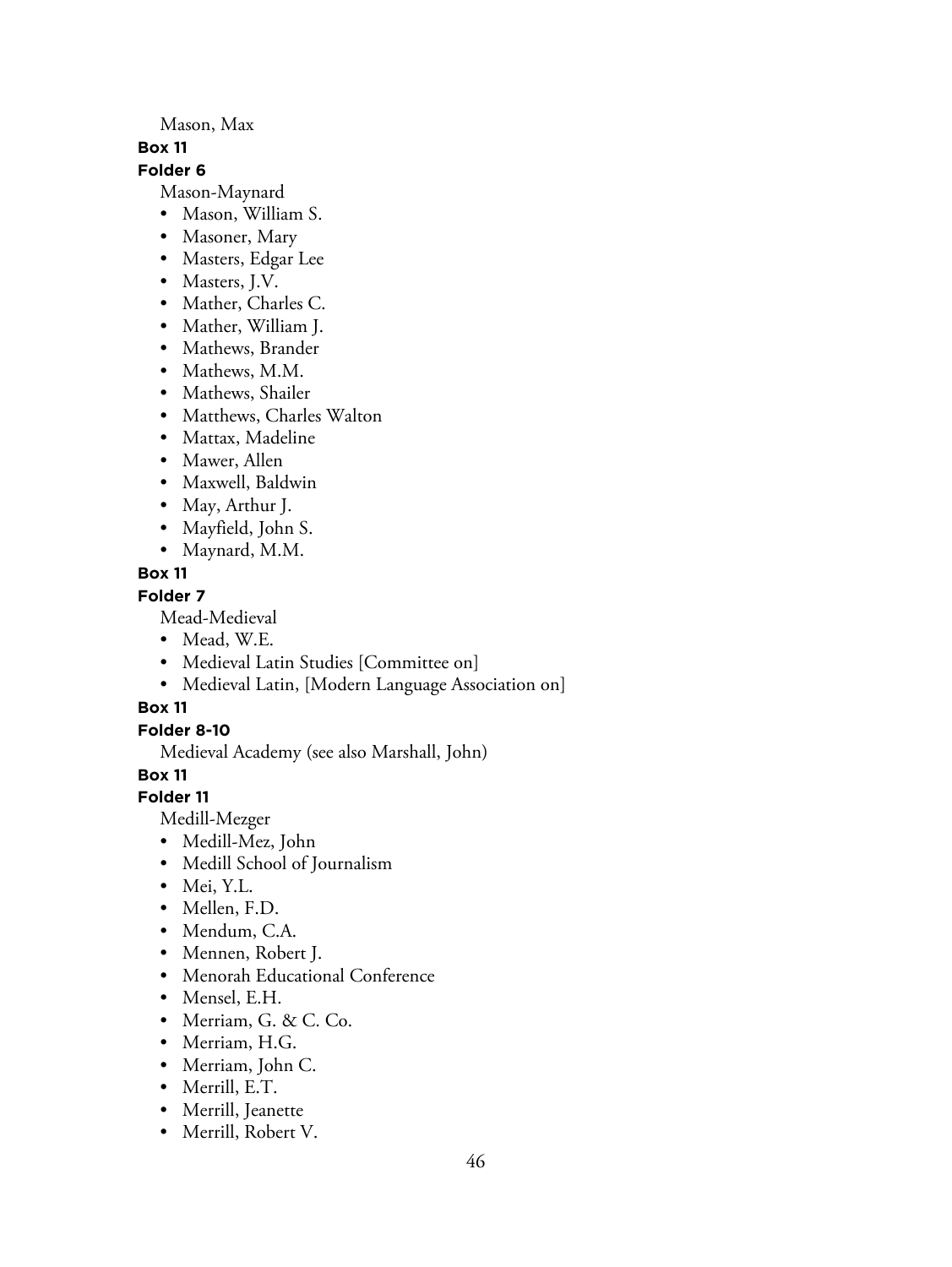- Merrill, W.J.
- Mersand, Joseph
- Metcalfe, Felicia L.
- Mezger, Fritz

**Folder 12**

Middle English Dictionary

# **Box 11**

## **Folder 13**

Midland-Millar

- Midland Authors, Society of
- Mikesell, W.H.
- Miles, James
- Miles, Mabel
- Millar, A.S.
- Millar, Eric
- Millar, Agnes T.
- Millar, Douglass W.
- Millar, F.J.
- Millar, Jesse Ray
- Millar, M.G.
- Millar, Newman
- Millar, Orville C.
- Millar, Perry
- Millar, V.C.
- Millar, Walter

# **Box 11**

# **Folder 14**

Millett-Mixed

- Millett, Fred B.
- Milligan, E. Mildred
- Mills, Charles W.
- Mills, E.H.F.
- Mills, Laurens J.
- Mills, Matthew
- Milne, J. Walker
- Mims, E.
- Mitchell, Dale R.
- Mitchell, Kent O.
- Mixed Claims Commission

# **Box 12**

# **Folder 1**

Mobberly-Modern

- Mobberly, Mary L.
- Modern Humanities Research Association
- Modern Language Association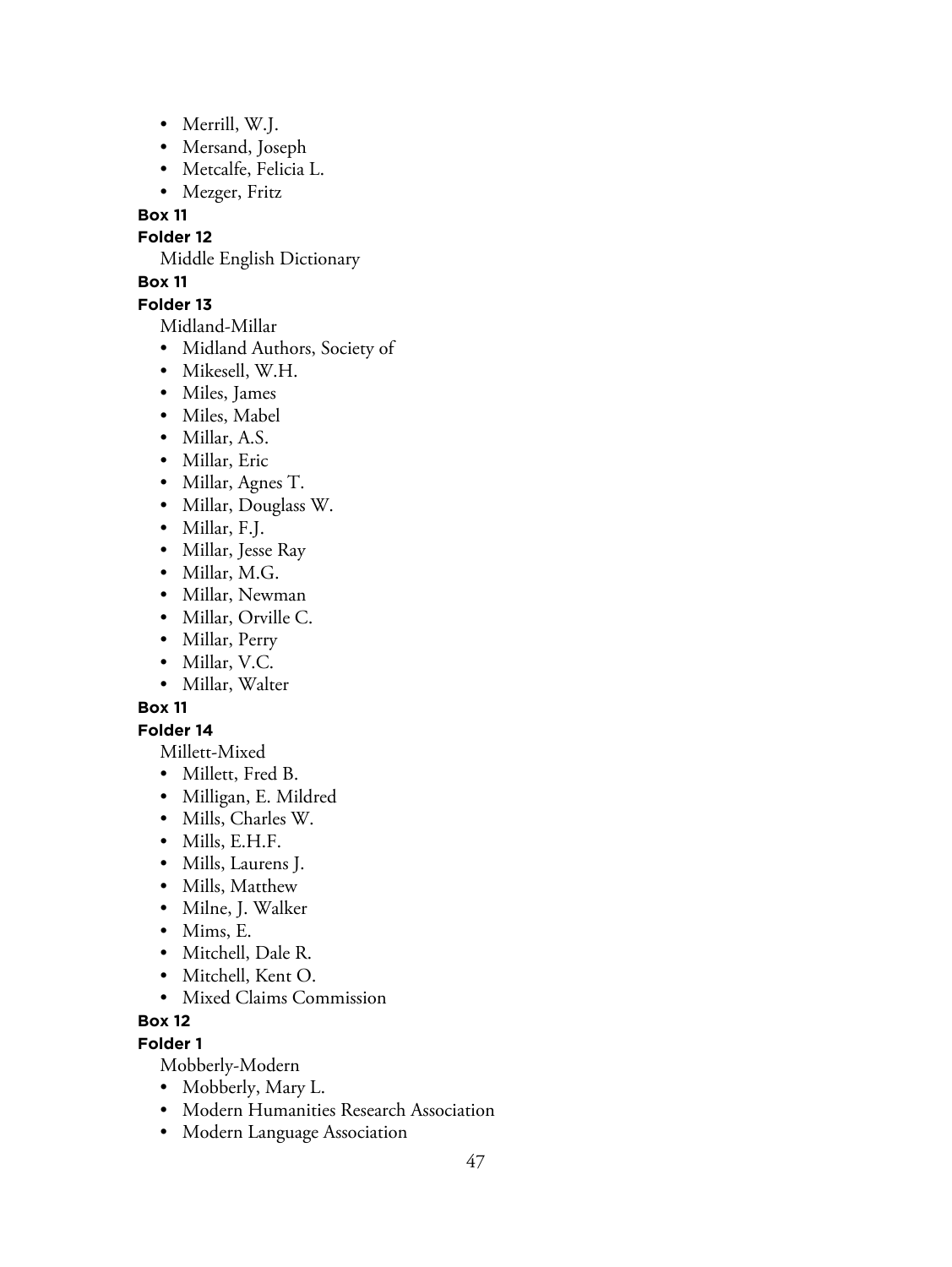- Modern Language Notes
- Modern Philology

### **Folder 2**

Moe, Henry Allen

**Box 12**

# **Folder 3**

- Moffitt-Moody
- Moffitt, Carl
- Montague, D.
- Montague, Mrs. R.A.
- Montgomery, Basil E.
- Montgomery, Dalmyra
- Moody, Helen L.
- Moody, William Vaughn

**Box 12**

# **Folder 4**

Mooar-Moorman

- Mooar, Eva A.
- Moore, C.
- Moore, C.A.
- Moore, Charles
- Moore, E.H.
- Moore, George T.
- Moore, Jessie
- Moore, Myrtle
- Moore, Samuel
- Moorman, Nell

# **Box 12**

# **Folder 5**

More-Molyneu-Morrow

- Morehead State Teachers College
- Moreland, James
- Morely, Charles Rufus
- Moreman, J.J.
- Morey, C.R.
- Morgan, A.E.
- Morgan, Flora
- Morgan [Pierpont] Library
- Morgan, Stella
- Morganstern, W.V.
- Morley, Frank
- Morrison, H.A. (Morrell, Alfred L.; Morris, A.R.; Morris, Frank)
- Morrison, H.C.
- Morrison, R.C.
- Morrow, H.E.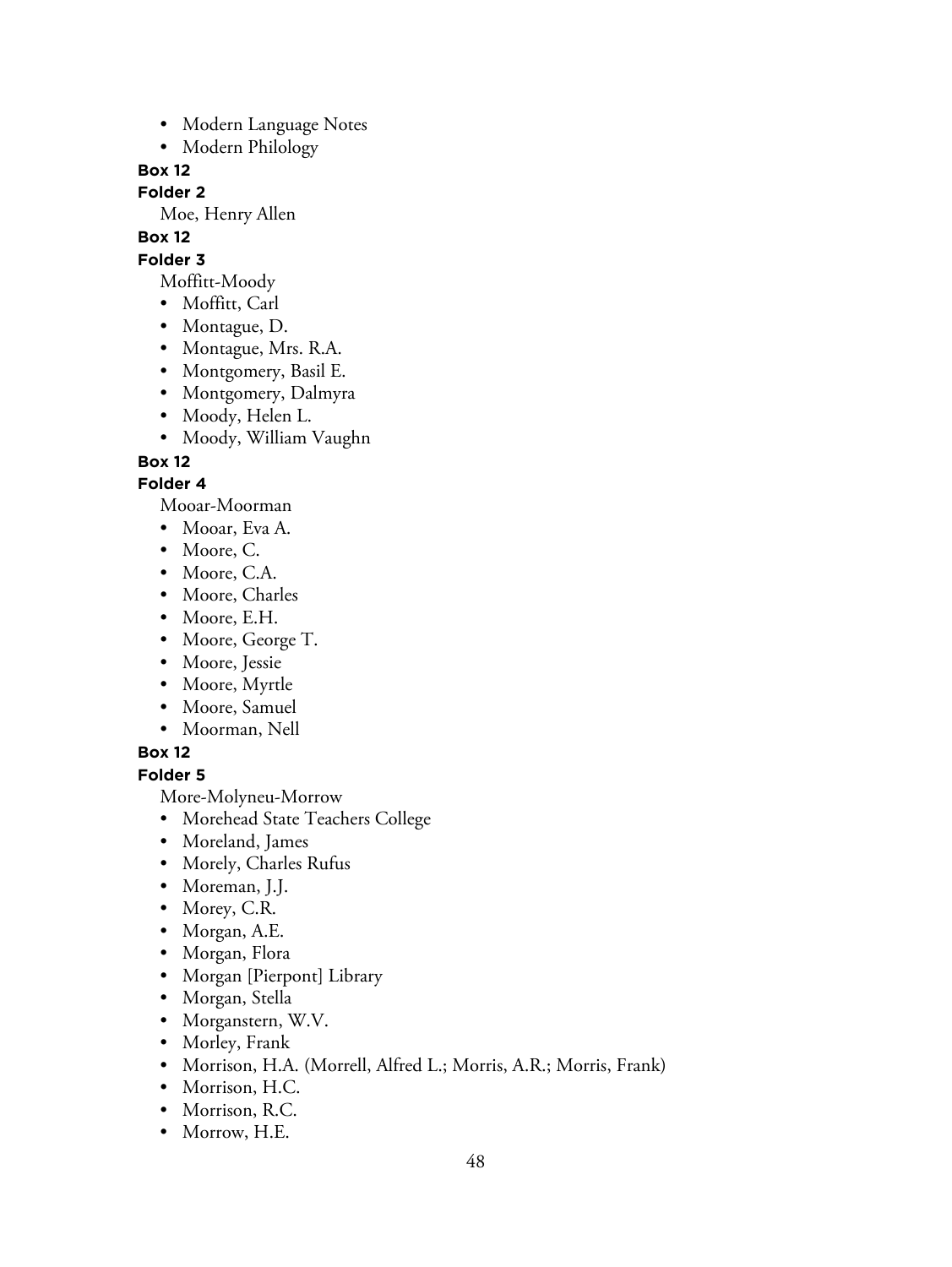### **Folder 6**

Morsbach-Moyle

- Morsbach, L.
- Morse, Grace
- Morsman, Eugene K.
- Mortimer and Walling, Inc.
- Mortvedt, Robert
- Mossman, Frank E.
- Moulds, John F.
- Mountain, Arthur
- Moyer, James A.
- Moyle, Lyda

**Box 12**

**Folder 7**

Mulford-Myers

- Mulford, Bentley
- Mulgrave, Dorothy L.
- Muller, Therese
- Munro, Dana C.
- Munro, W.F.
- Murdoch, Harold
- Murfee, Hopson Owen
- Murley, Clyde
- Murphy, Lawrence
- Murphy May E.
- Murphy, Rose A.
- Murry, Middleton
- Musser, Paul H.
- Mutchler, Fred
- Myers & Co.
- Myers, A.M.
- Myers, S.
- Myers, W.E.
- Myers, Walter L.

**Box 12**

### **Folder 8**

N-Nethercot

- N., J. F.
- Nashville Agricultural
- Normal Institute
- Nason, Arthur H.
- Nassau, R.H.
- Nathan, Ernest D.
- National Advisory Council on Radio in Education
- National Council of Teachers of English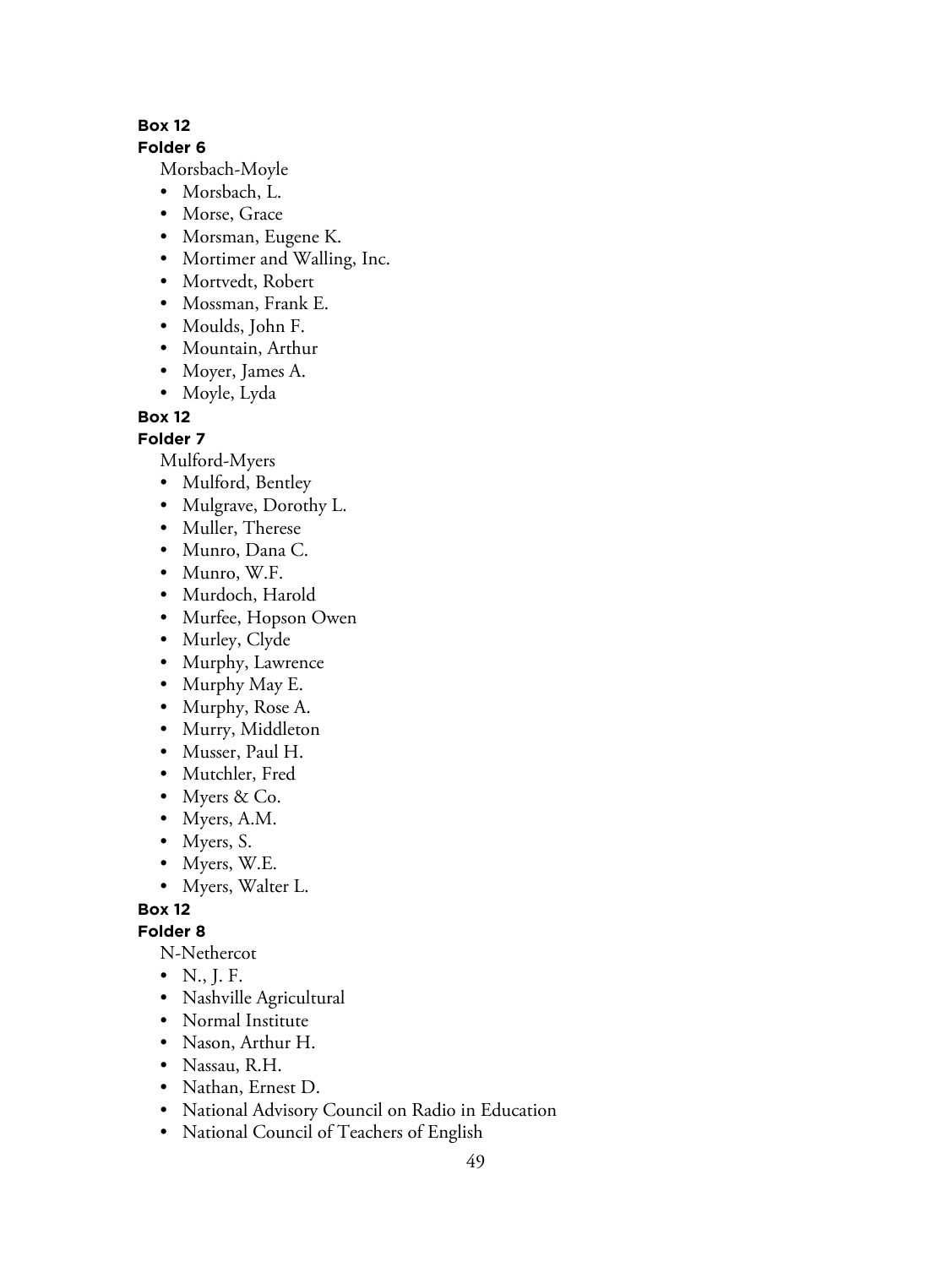- National Cyclopedia of American Biography
- National Geographic Society
- National Research Council
- Neal, James L.
- Needham, F.R.
- Neeld, George Avery
- Nef, John U.
- Neff, E.R.
- Nellegar, C.G.
- Nelson, C.G.
- Nelson, Bertram G.
- Nelson, David T.
- Nethercot, Arthur H.

### **Folder 9**

Nettlston-Newton

- Nettlston, George H.
- New Republic
- Newberry Library
- Newhouse, H.B.
- Newlin, Jessie Lee
- Newman, Charles
- Newman, H.H.
- Newman, Margaret E.
- Newmann, Joshua H.
- Newton, A.E.

### **Box 12**

### **Folder 10**

Nichols-Nickerson

- Nichols, Charles F.W.
- Nicholson, Florence M.
- Nicholson, Homer
- Nickel, V.A.
- Nickerson, P.A.

### **Box 12**

### **Folder 11**

Nicoll, Allardyce

# **Box 12**

## **Folder 12**

Nicolson-Nkomo

- Nicolson, Marjorie
- Nilsson, Axel F.
- Nitze, William A.
- Nkomo, S.

# **Box 12**

### **Folder 13**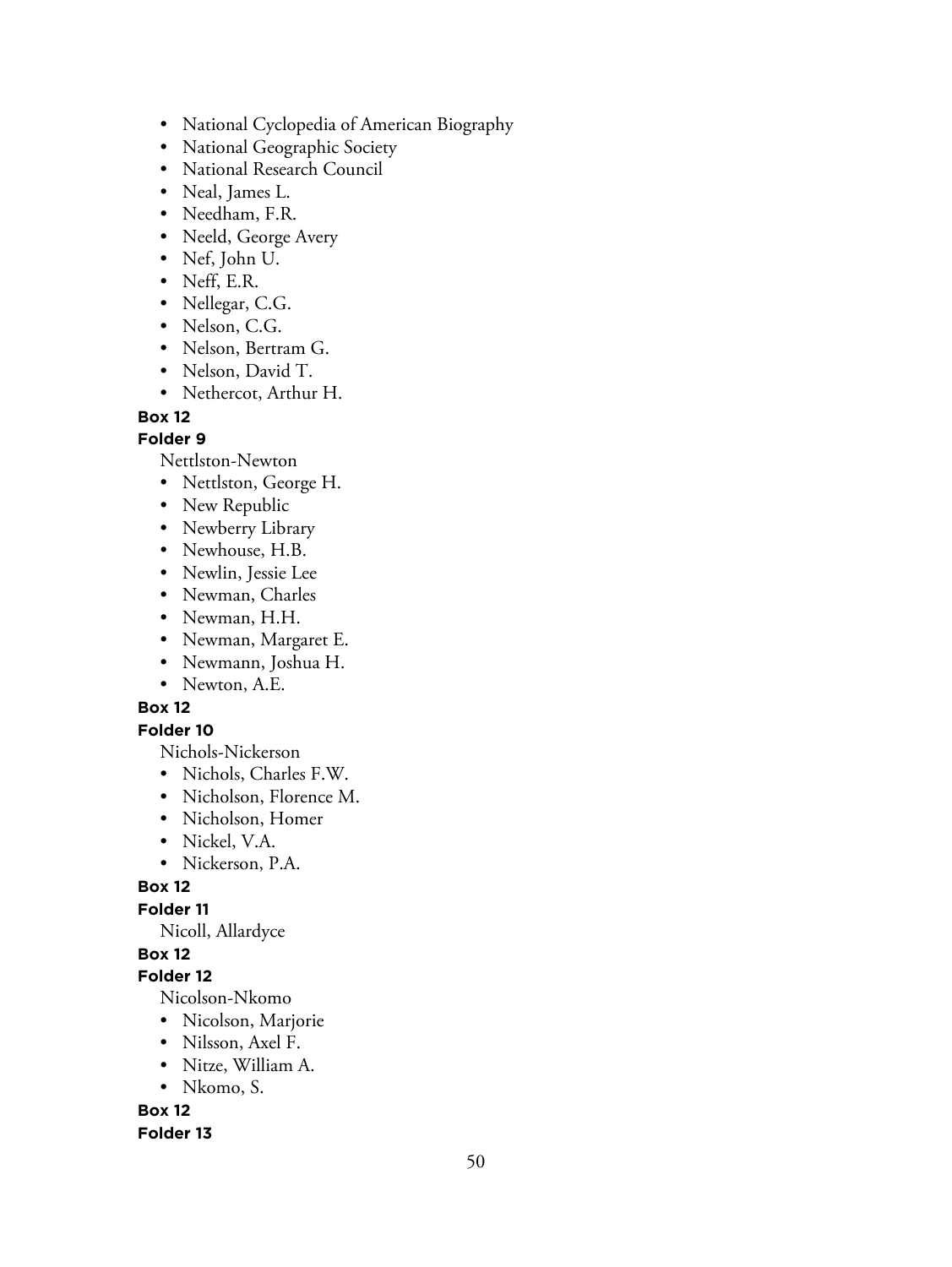Noble-Nykla

- Noble, A.B.
- Noble, Frederic Perry
- Noble, J.D.
- Noe, A.C.
- Noll, W.C.
- Norberta, Sister
- Norlin, George
- North, Ernest D.
- North, William r.
- North American Review
- Northrup, Clark S.
- Northrup, John T.
- Norston, W.Q.
- Notestein, Wallace
- Noyes, E.C.
- Noyes, George R.
- Nutt, David
- Nyholm, Arvid
- Nykla, A.R.

### **Box 12**

### **Folder 14**

Oakley-Oldham

- Oakley, Horace L.
- Obata, S.
- O'Brien, S. (O'Brien, Ruth)
- O'Conor, S.
- O'Dell, DeForest
- Oetting, Walter
- Ogburn, Vincent H.
- Ogle, Marbury B.
- O'Hara, C.C.O.
- O'Hara, Frank H.
- Oldfather, W.A.
- Oldham, W.A.

# **Box 12**

### **Folder 15**

Oliphant, E.H.C.

## **Box 12**

## **Folder 16**

Olmstead-Olson

- Olmstead, A.T.
- Olney, Clarke
- Olp, Ernest E.
- Olson, Alma
- Olson, Claire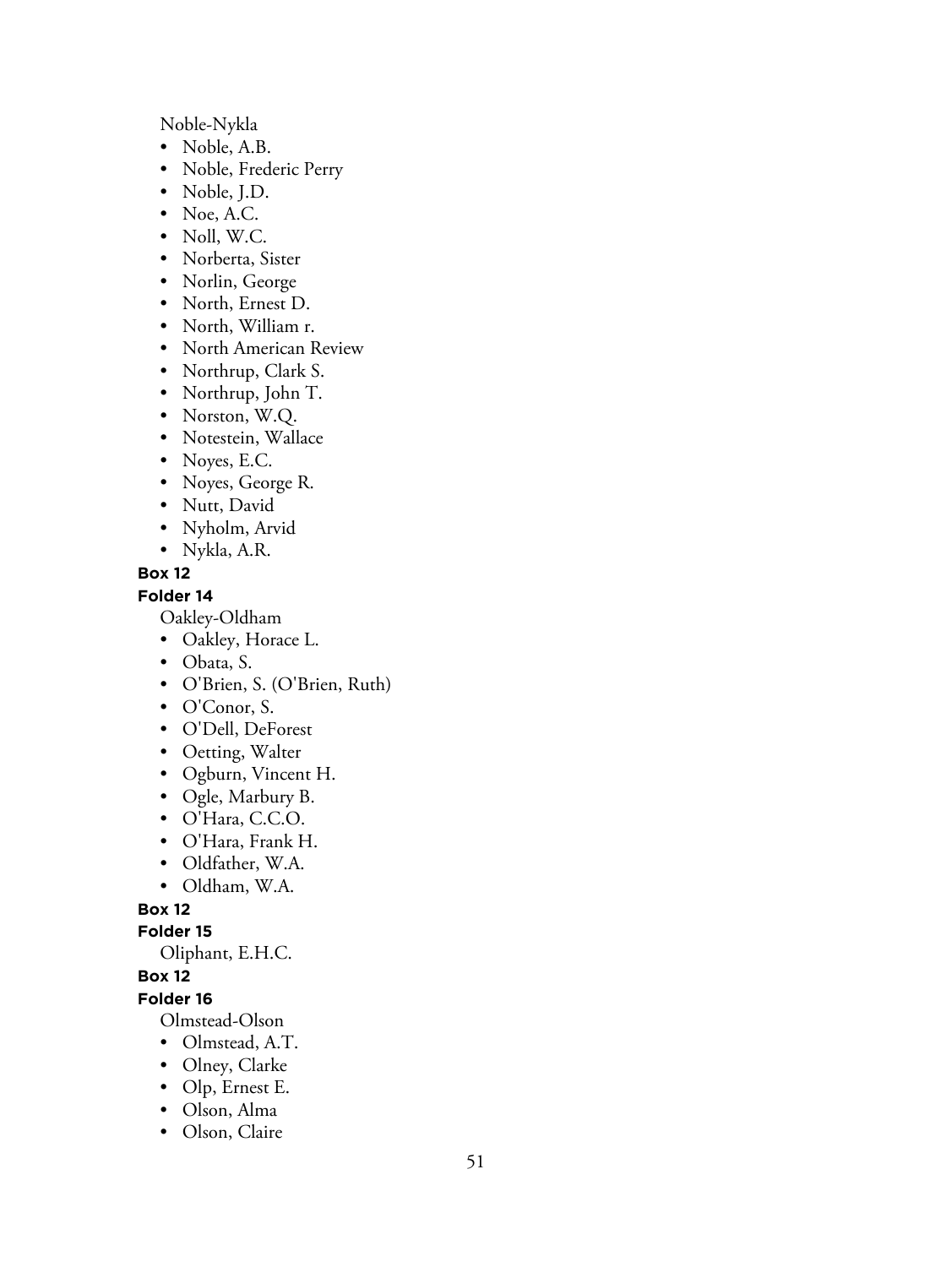• Olson, Oscar L.

### **Box 12**

# **Folder 17**

O'Neill-Osburn

- O'Neill, Felix
- O'Neill, George A.
- Opdyke, John B.
- Orbeck, Anders
- Orcutt, Emily R.
- Organization Committee
- Orme, K.
- Orndorf, Bernice
- Osborn, Albert S.

### **Box 12**

## **Folder 18**

Osburn-Oxford

- Osborn, L.D.
- Osborn, Louise B.
- Osborn, C.H.
- Osborne, Madalyne
- Osgood, Charles G.
- O'Shea, M.V.
- Oshkosh Wisconsin Superintendent of Schools
- $\bullet$  Ott, J.H.
- Owen, J.Q.
- Owen, Ralph Dornfeld
- Owens, Frederick M.
- Owsley, R.N.
- Oxford Bibliographical Society
- Oxford University Press

# **Box 13**

### **Folder 1**

Paarman-Parrot

• Paarman, R.N.

- Pace, R.B.
- Padelford, Frederick M.
- Paine, Gregory L.
- Painter, J.W.
- Pallere, J.P.
- Palmer, G.M.
- Palmer Institute of Authorship
- Pancost, H.S.
- Pape, Elizabeth
- Pape, Mannoch
- Parrish, V.A.
- Park, Marion E.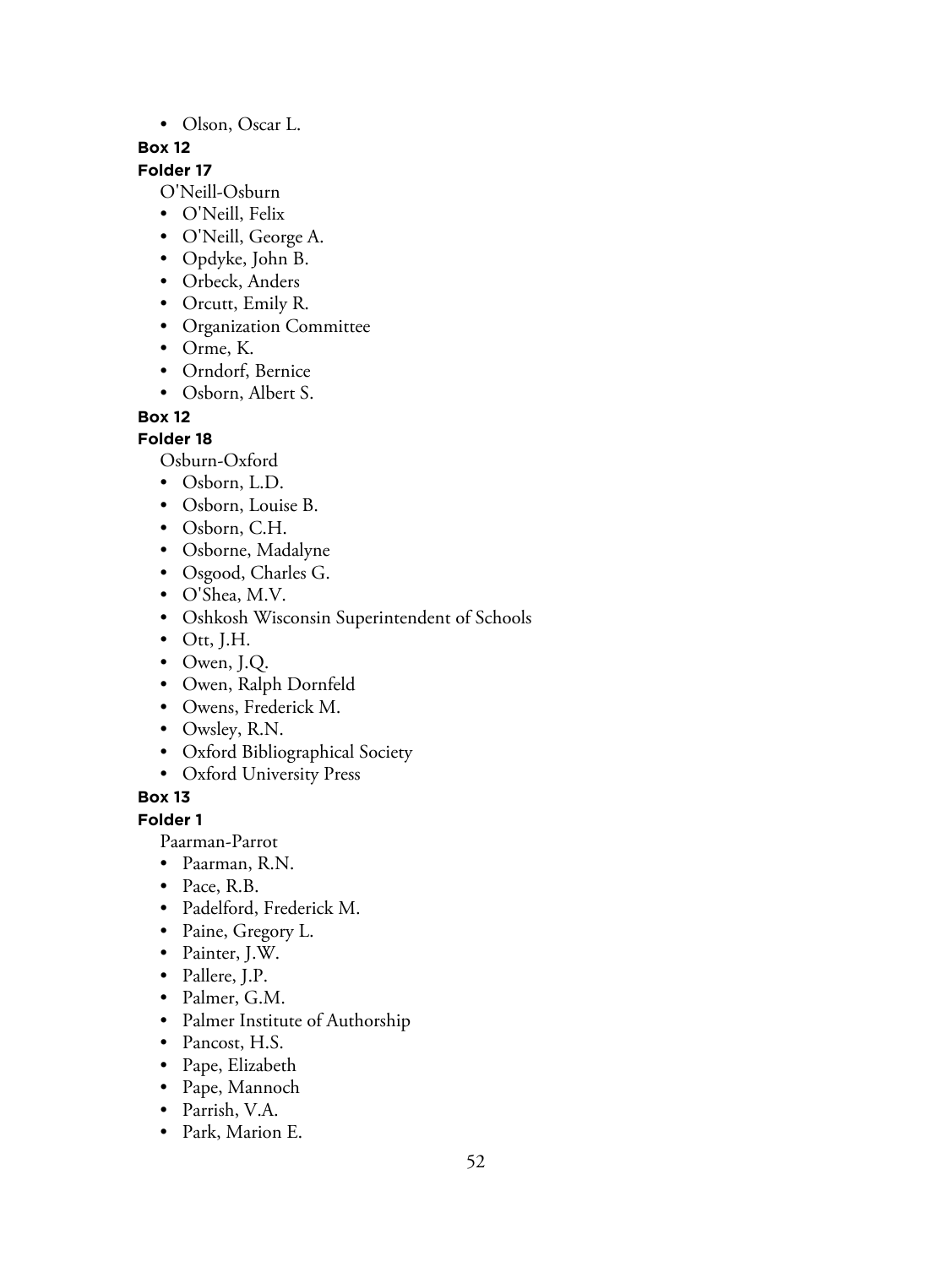- Parker, Roscoe E.
- Parker, W.M.
- Parker, Willard
- Parks, Grace M.
- Parmenter, C.E.
- Parrott, T.M.

#### **Folder 2**

Patch-Payne

- Patch, H.R.
- Pate, W.R.
- Patmore, G.W.
- Patrick, M.
- Pattee, F.L.
- Patterson, F.L.
- Patterson, C.H.
- Patterson, F.A.
- Patterson, J.L.
- Patterson, W.L.
- Patterson, W.M.
- Pavey, Mary C.
- Paxson, F.L.
- Payne, L.W.
- Payne, Sara Edna
- Payne, Walter A.

# **Box 13**

# **Folder 3**

Pearse-Perrine

- Pearse, Eugene L.
- Pearson, Henry G.
- Peck, Sister Helen Margaret
- Pederson, N. Alvin
- Peers, E. Allison
- Peirce, Ida
- Pendleton, Charles S.
- Pendleton, Ellen
- Pennell, Reed
- Penniman, Josiah H.
- Pennypacker, Samuel W.
- Perlamn, Edward
- Perrine, C.B.

**Box 13**

**Folder 4**

Perry, A.J.

**Box 13**

**Folder 5**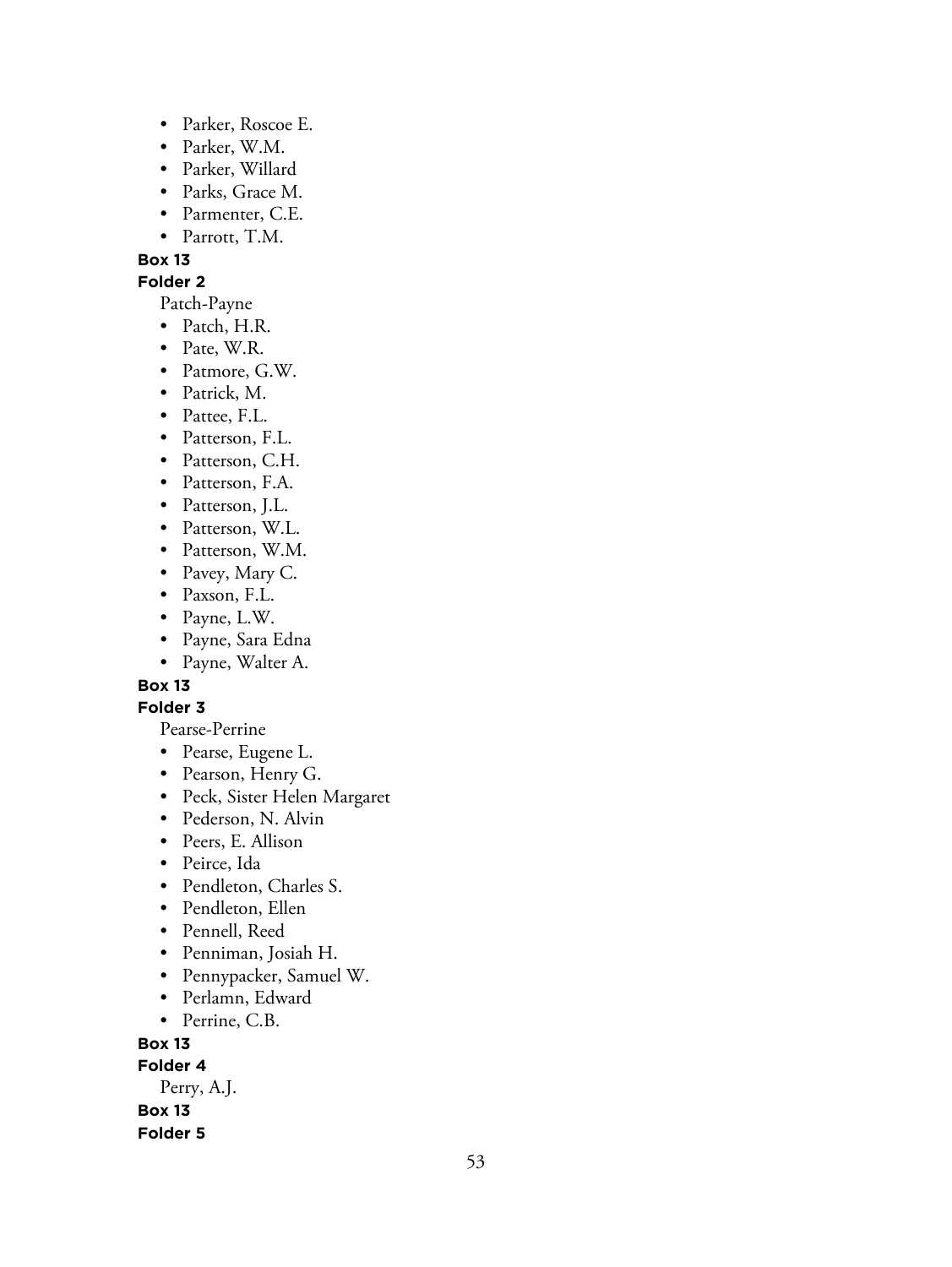Perry-Pfister

- Perry, Bliss
- Peters, Jeannette
- Peterson, Elmer George
- Petrie, George
- Pettus, Charles P.
- Pfeil, Esther
- Pfister, Esther

#### **Box 13**

### **Folder 6**

Phelps-Phraner

- Phelps, Edward
- Phelps, W.L.
- Phi Beta Kappa
- Philadelphia Inquirer
- Philadelphia Public ledger
- Phillips, A.L.
- Philological Quarterly
- Phonograph
- Phraner, S.W.

#### **Box 13**

#### **Folder 7**

Picard, L.A.

## **Box 13**

## **Folder 8**

Pitts-Plimpton

- Pitts, Mamie L.
- Plantz, Samuel Appleton
- Platt, M.L.
- Plimpton, George A.

**Box 13**

#### **Folder 9**

Plimpton, N.C.

### **Box 13**

**Folder 10**

- Plopinger-Poor
- Plopinger, J.E.
- E.A. Poe Society
- Pollard, Alfred W.
- Poor, Charles M.

#### **Box 13**

**Folder 11**

Pope, Emma F.

**Box 13**

#### **Folder 12**

Porter-Powley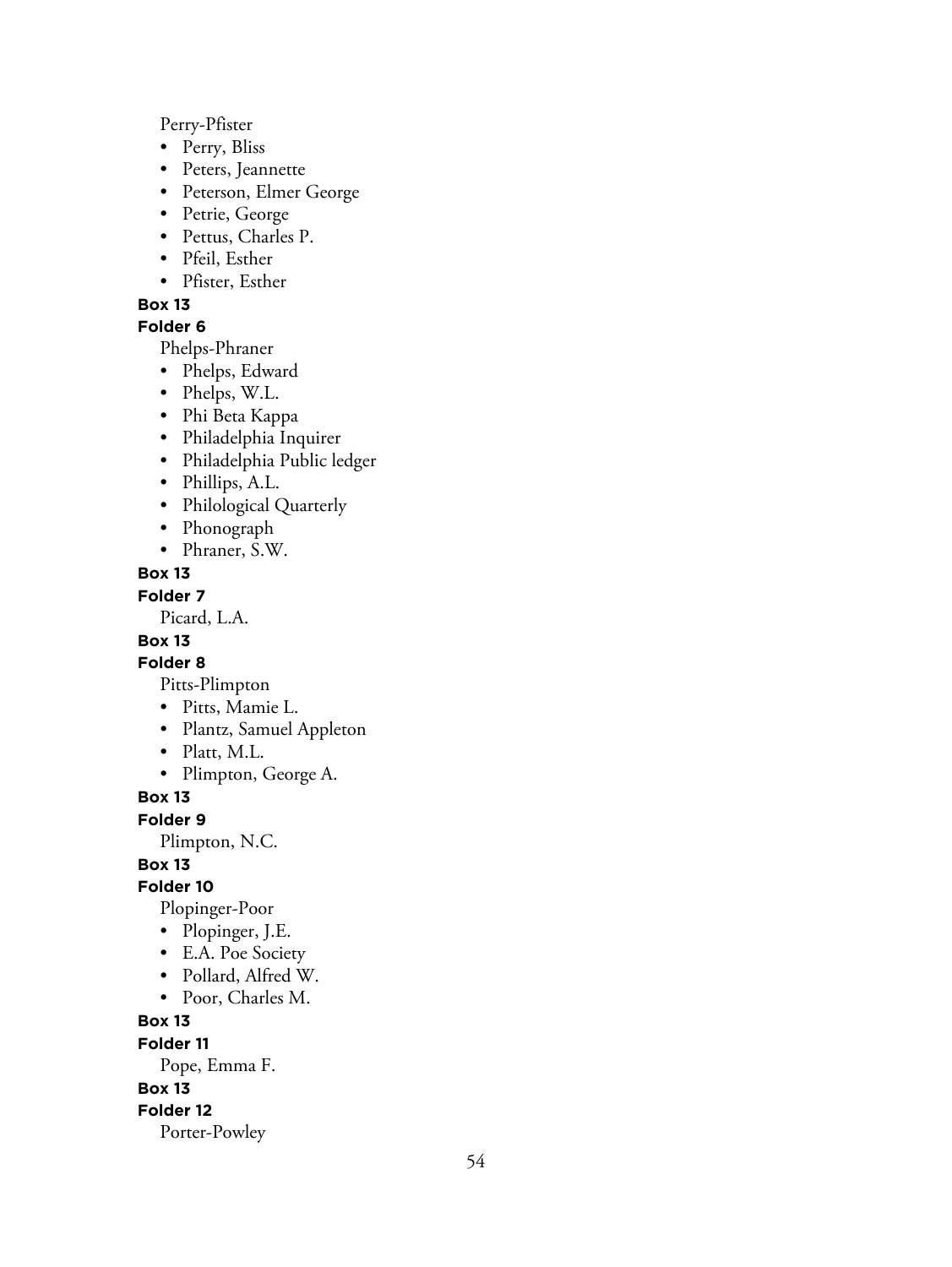- Porter, C.
- Porter, Mary Louise
- U.S. Post Office
- Poteat, Louis
- Potter, Albert K.
- Potter, A.F.
- Potts, Abbey f.
- Poulsson, Emilie
- Pound, Louise
- Powell, Desmond S.
- Powell, J.A.
- Power, Eileen
- Powley, Edward B.

#### **Folder 13**

Pratt-Prior

- Pratt, Effie Louise
- Pratt, Robert Armstrong
- Prentice, John W.
- Prentice, Lois E.
- Prescott, Lois E.
- President's Office
- University Press
- Pressifield, Harry
- Price, E.
- Price, Lawrence
- Price, Miles O.
- Priest, Arthur R.
- Prior, Gertrude M.

**Box 13**

**Folder 14**

Pritchett, W.E.

### **Box 13**

**Folder 15**

Progress-Putnam

- Progress of Medieval Studies
- Prokosch, E.
- Prometheus
- Pruett, Jefferson W.
- Puckey, F.W.
- Pugh, Anna
- Pulsifer, W.E.
- Punke, Edward G.
- Putnam, G.P.
- Putnam, G.P. & Sons, Publishers

#### **Box 13**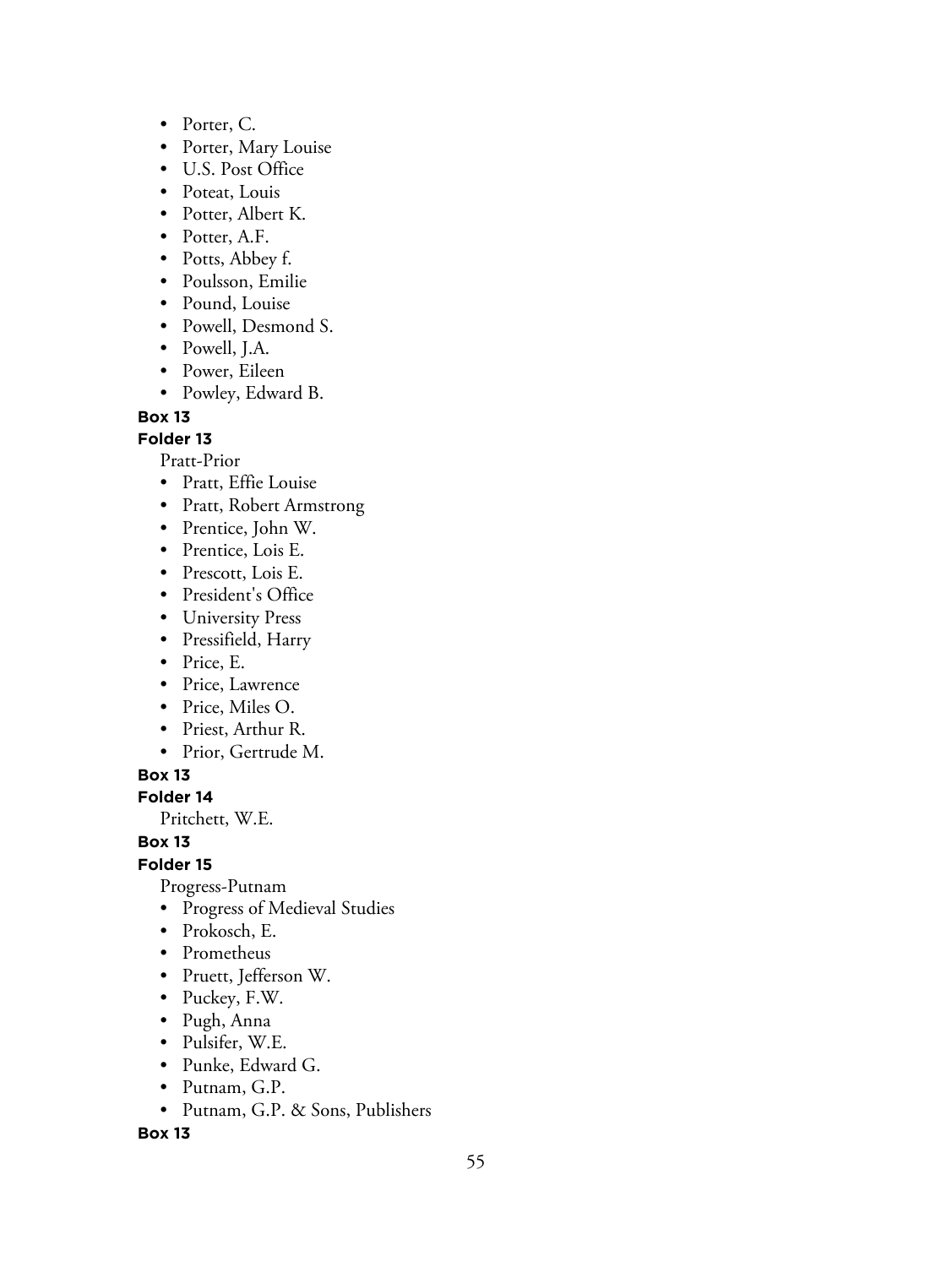### **Folder 16**

Quadrangle-Quivey

- Quadrangle Club
- Quarich, Bernard
- Quereuil, J.A., Libraire
- Quinn, A.H.
- Quivey, L.A.

### **Box 13**

### **Folder 17**

Rabe-Ramsey

- Rabe, Anna E.
- Raimes, A.L.
- Raleigh, Sir Walter
- Ramsey, B.B.

#### **Box 13**

**Folder 18**

Rand-Randall

- Rand, E.K.
- Rand, H.
- Randall, Ethel

#### **Box 13**

#### **Folder 19**

Raney, M.L.

# **Box 14**

### **Folder 1**

- Ranney-Rayman
- Ranney, Belle
- Ransom, John E.
- Rapp, Esther H.
- Rasey, Lee C.
- Rash, J.K.
- Rayman, Zedda

## **Box 14**

#### **Folder 2**

Reader-Reynolds

- Reader, Arthur
- Recorder
- Rector, R.
- Red Cross Magazine
- Redstone, Lilian J.
- Reed, A.G.
- Rees, B. Edward
- Rees, Byron J.
- Reid, George A.
- Reid, Mary E.
- Renaissance Society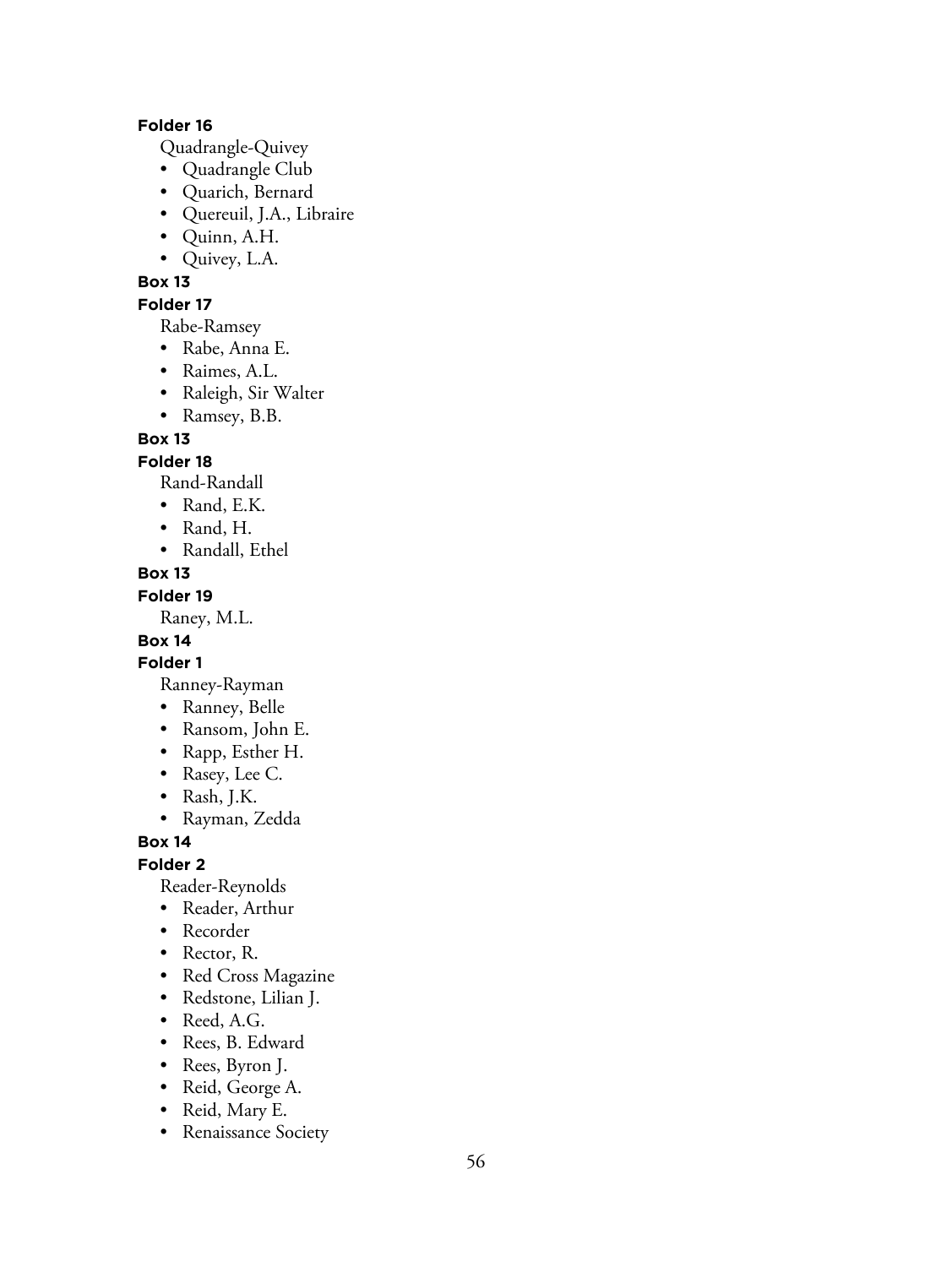- Requa, Haven A.
- Revell, Ila
- Reynolds, Emily R.
- Reynolds, G.F.
- Reynolds, Myra

**Folder 3**

- Rhees-Ritchie
- Rhees, Rush
- Rhys, Jean
- Rice, Ada
- Rice, F.A.
- Rice Institute
- Richards, Dr. F.A.
- Richards, C.R.
- Richards, H.G.
- Richardson, B.C.
- Richardson, H.G.
- Richie, R.H.
- Richmond, B.L.
- Rickert, Edith
- Rickert, M.
- Ricketts, Charles L.
- Rigg, Melvin
- Rightmire, George W.
- Rimington, R.C.
- Ritchie, R.H.

#### **Box 14**

#### **Folder 4**

Roberts

- Roberts, John
- Roberts, Katherine E.F.

**Box 14**

**Folder 5**

Robertson, D.A.

# **Box 14**

**Folder 6**

Robertson-Roghe

- Robertson, J.G.
- Robertson, Pearl
- Robertson, V.G.
- Robinson, D.M.
- Robinson, Edna M.
- Robinson, Edna M.
- Robinson, Edwin A.
- Robinson, F.L.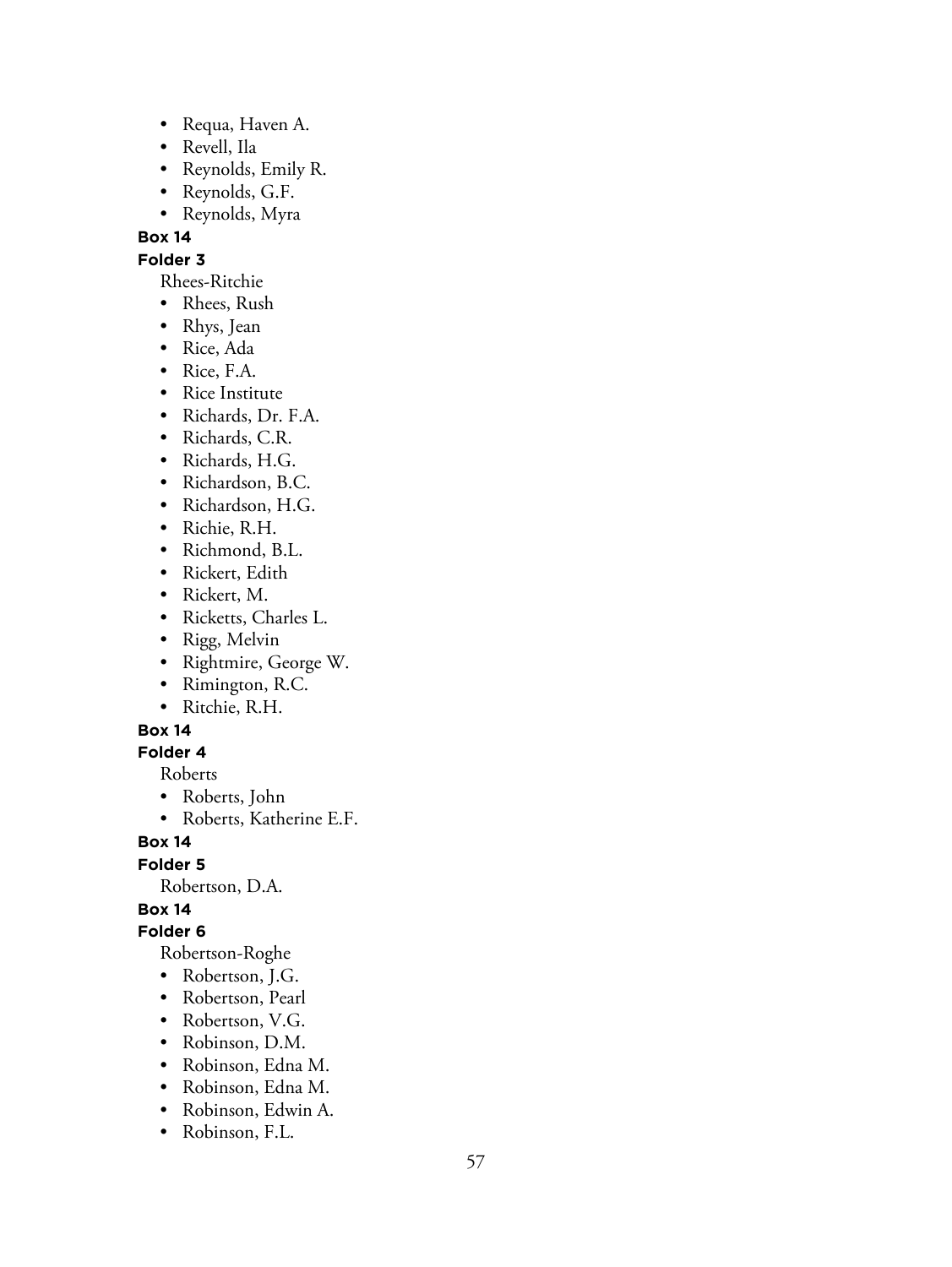- Robinson, F.N.
- Robinson, Harry K.
- Robinson, William H.
- Rockwell, Halen A.
- Roeder, Arthur
- Roemer, Joseph
- Rogers, Agnes L.
- Rogers, Bertha M.
- Rogers, M.
- Rogers, R.M.
- Roghe, B.E.

#### **Folder 7**

Rollins-Ross

- Rollins, Alcuin
- Rollins, H.E.
- Rooker, H.G.
- Roosevelt News
- Root, R.K.
- Roques, Mario
- Rose, Mario
- Rosecrance, J.L.
- Rosenbach, A.S.W.
- Rosenthal, Lessing
- Rosenwald, Julius, (see also Graves, William C.)
- Ross, Charles F.
- Ross, Helen M.

#### **Box 14**

#### **Folder 8**

Rothwell-Royal

- Rothwell, Y.P
- Rottman, Ethel
- Rowe, Kenneth Thorpe
- Roy, Robert H.
- Roy, V.L.
- Royal Society of Literature

#### **Box 14**

#### **Folder 9**

Royster, J.F.

# **Box 14**

# **Folder 10**

Royster-Ruud

- Royster, Salibelle
- Rucker, Blanche
- Ruebhausen, Ella
- Ruelos, E. de Los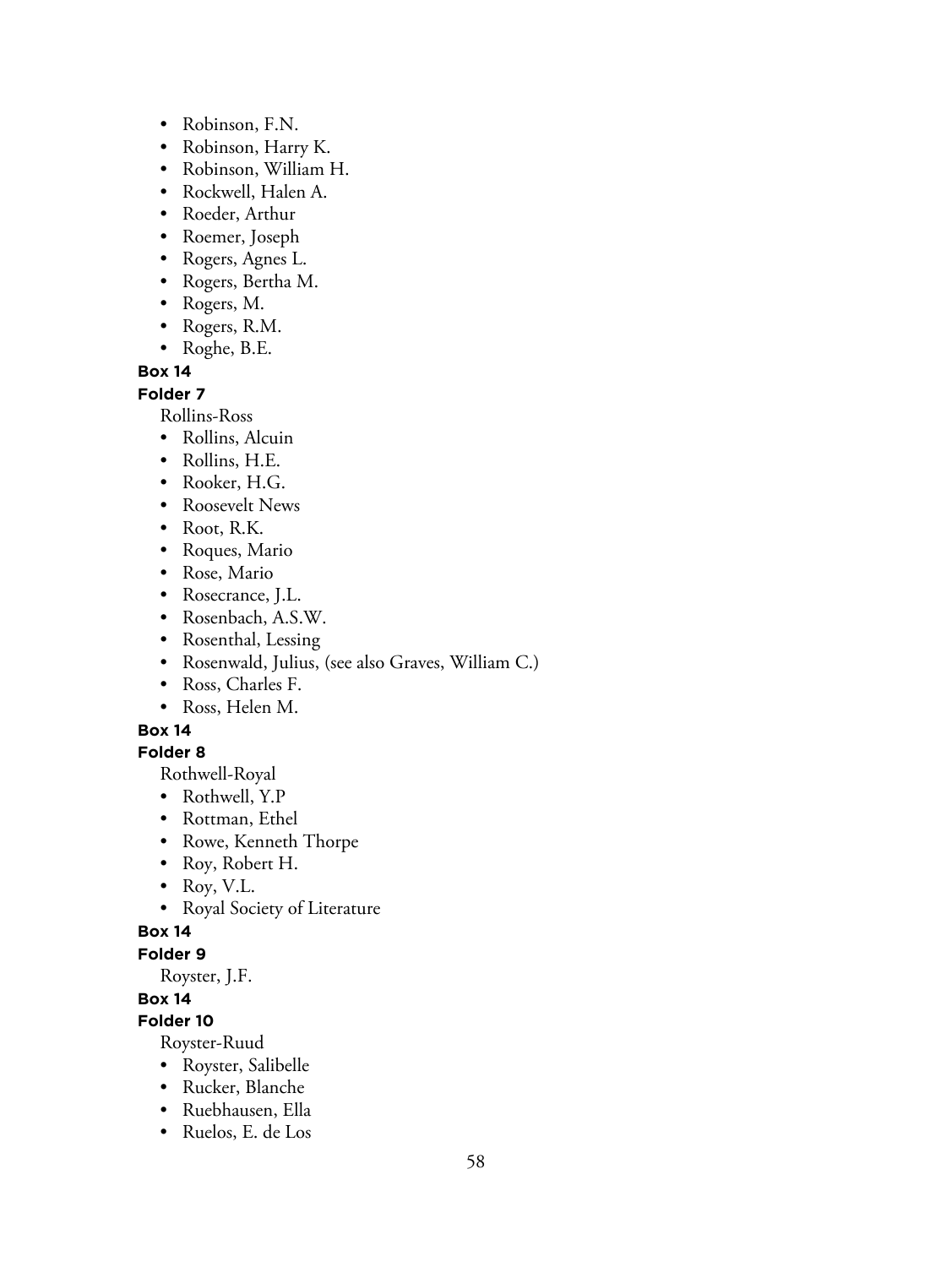- Rules
- Rummel, Leo L.
- Russel, Julia E.
- Russell Sage Foundation
- Rustum, A.J.
- Rutland, James R.
- Ruud, Martin

#### **Folder 11**

Ryan-Rypins

- Ryan, Carol M.
- Ryan, Clara M.
- Ryan, Grace
- Ryes, W.
- Ryerson, Donald M.
- Ryerson, Edwin W.
- Ryerson, M.A.
- Rypins, Stanley A.

## **Box 14**

### **Folder 12**

Sabine-Salmon

- Sabine, E.L.
- Sachs, Hyman J.
- St. Audries
- Salisbury, A.L.
- Salisbury, R.D.
- Salkeld, John
- Salmon, Lucy M.

### **Box 14**

### **Folder 13, 14, 15**

Salter, F.M.

### **Box 14**

**Folder 16**

Samuel-Sayre

- Samuel, Sister Mary
- Sanborn, E.G.
- Sanders and Company
- Sanders, Chauncey
- Sanford, Thomas F.
- Sansbury, N.L.
- Sapir, Edward
- Sarett, Lew
- Sargent, Walter
- Saturday Review
- Savage, David J.
- Savage, Henry L.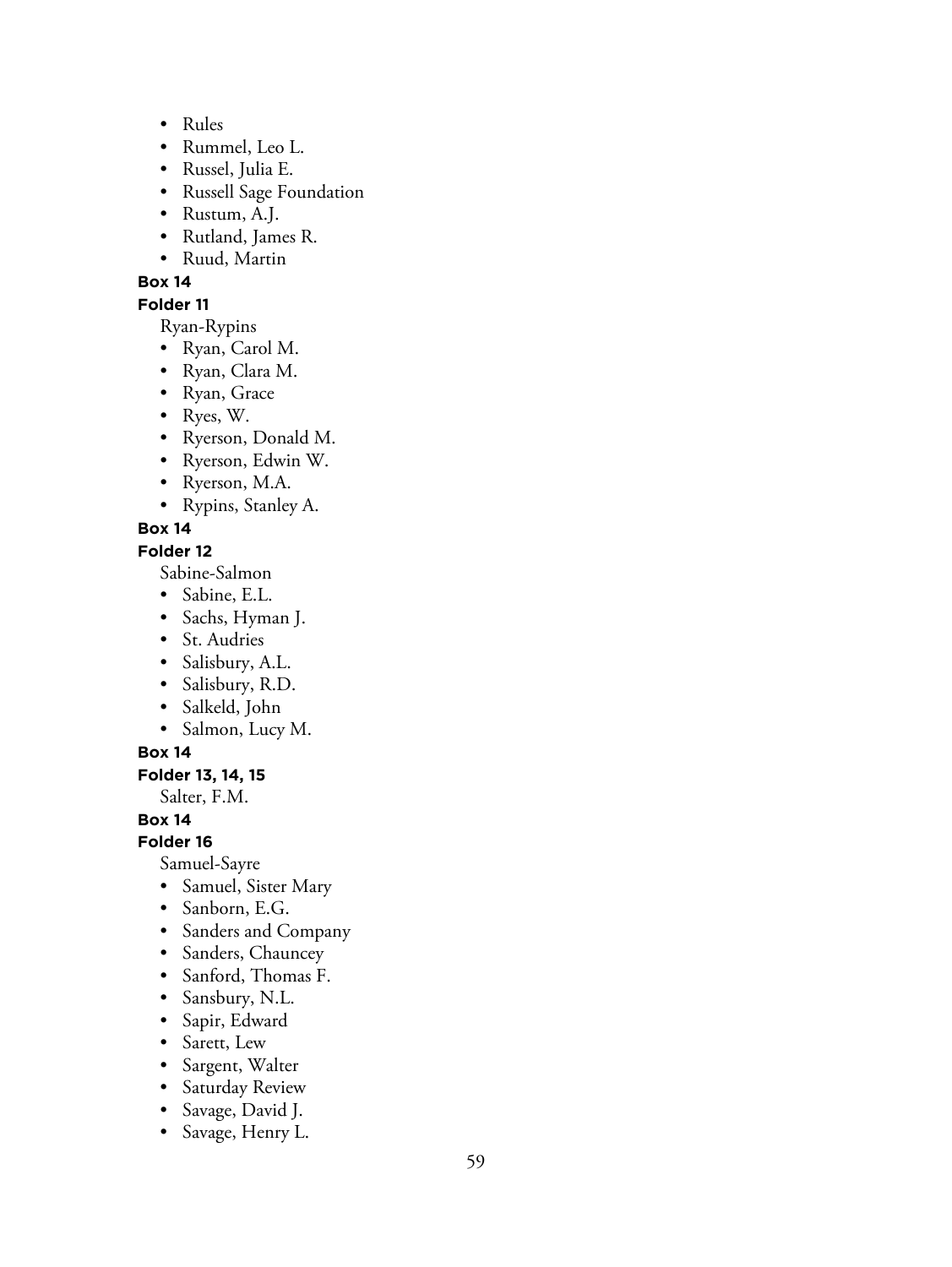- Savidge, Myrtle
- Saville, Mahala
- Sayre, R.

#### **Folder 17**

Scanlan-Schwartz

- Scanlan, E.F.
- Schact, Paul L.
- Schaeffer, G.R.
- Schaffner, Joseph
- Schappe, Charles S.
- Scheff, Herman D.
- Schick, George Paldwin
- Schinz, Albert
- Schlesinger, H.I.
- Schlink, F.J.
- Schmale, Florence E.
- Schmalz, Julia Moody
- Schneider, G.A.
- Schneider, Selma W.
- Schnetz, Joseph
- Schnurer, Clara
- Schoell, Frank L.
- Schofield, Mary
- Schofield, William H.
- Schottenfels, Gertrude
- Schroder, J.S.
- Schruppe, Charles H.
- Schultz, H.P.
- Schultze, Martin
- Schwartz, Clare

**Box 15**

## **Folder 1**

Scott

- Scott, Arthur P.
- Scott, Coral F.
- Scott, Frank W.
- Scott, Fred Newton
- Scott, J. Hubert
- Scott, Owen L.
- Scott, S. Spencer
- Scott, William E.
- Scott, Foresman, and Company

### **Box 15**

### **Folder 2**

Charles Scribner's Sons, (see also Howe, W.D.)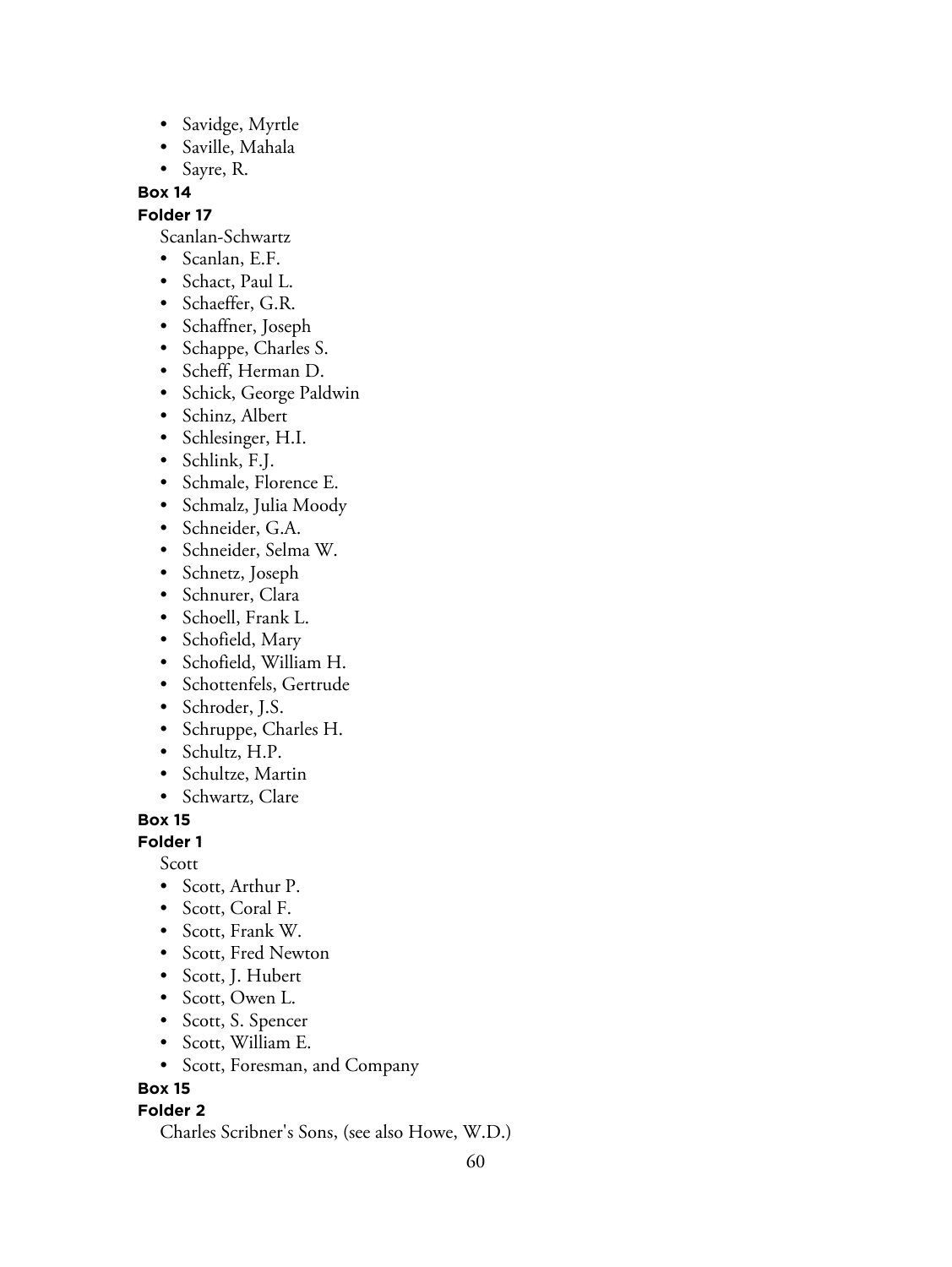## **Folder 3**

Sears-Shafer

- Sears, Roebuck and Co.
- Seashore, Carl E.
- SeBoyar, Gerald E.
- Sedgefield, W.J.
- Sedgewick, Ellery
- Sedgewick, G.G.
- Seed, W.D.
- Segal, Myer
- Selden, Charles A.
- Seltzer, E.B.
- Setchell, William A.
- Shackford, Martha H.
- Shafer, Robert

**Box 15**

# **Folder 4**

Shakespeare Society, National

# **Box 25**

**Folder 5**

Shannon-Sherburn

- Shannon, E.F.
- Shaughnessy, Mary Agnes
- Shaw, Eloise R.
- Shea, Willa
- Sheldon, E.S.
- Shelley Collection
- Shepard, H.R.
- Shepard, Odell
- Shepard, Warren
- Sherburn, G.W.

**Box 15**

**Folder 6**

Sherman-Shumway

- Sherman, Jessica L.
- Sherman, Philip D.
- Sherman, Stuart P.
- Shewmake, Edwin F.
- Shiland, Andrew
- Shiley, A.R.
- Shipherd, H. Robinson
- Shipman, Mary E.
- Schoenberger, Harold W.
- Shonka, Rose
- Shorey, Paul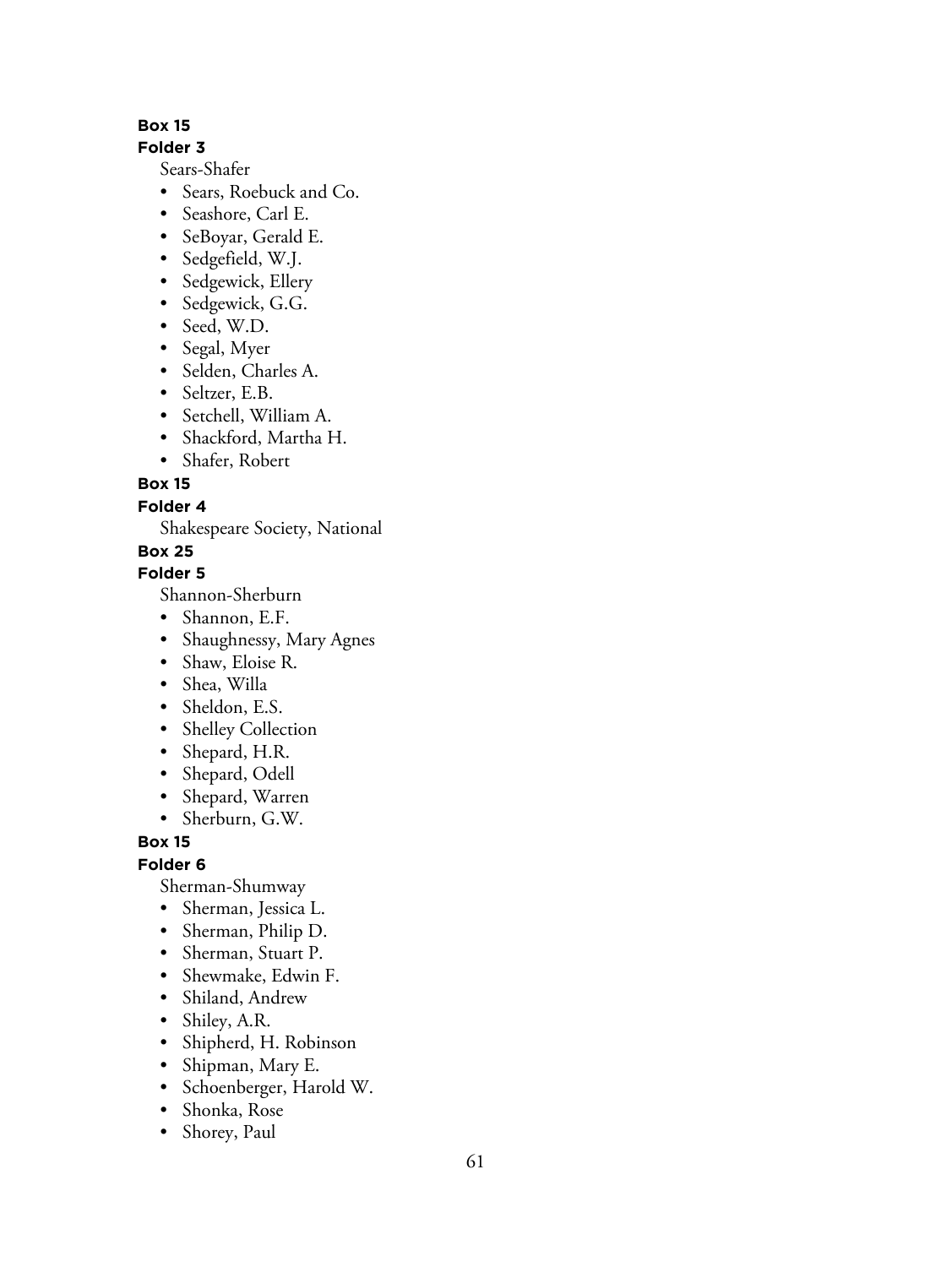- Shovelier, Frank
- Shriner, C.
- Shumway, C.W.

**Folder 7**

Sidgwick-Skelton

- Sidgwick and Jackson, Ltd.
- Sills, W.A.
- Simmonds, M.
- Simmonds, Robert
- Simmons, Orville
- Simpson, James
- Simpson, Janet C.
- Sims, Paul W.
- Simson, T.S.
- Singer, D.W.
- Sisam, Kenneth
- Sisson, C.J.
- Skelton, O.D.

## **Box 15**

#### **Folder 8**

Slade-Slover

- Slade, William A.
- Slater, John R.
- Slaught, H.E.
- Slidemaker, H.E.
- Sloat, W.E.
- Slover, Clark H.

#### **Box 15**

**Folder 9**

Small, Albion W.

**Box 15**

**Folder 10**

Smith

- Smith, Bruce
- Smith, Catherine L.
- Smith, Charles L.
- Smith, Clyde
- Smith, Dane F.
- Smith, Dwight
- Smith, Edmund A.
- Smith, Esther A.
- Smith, Florence L.
- Smith, G.C. Moore
- Smith, G.W.
- Smith, Hamilton J.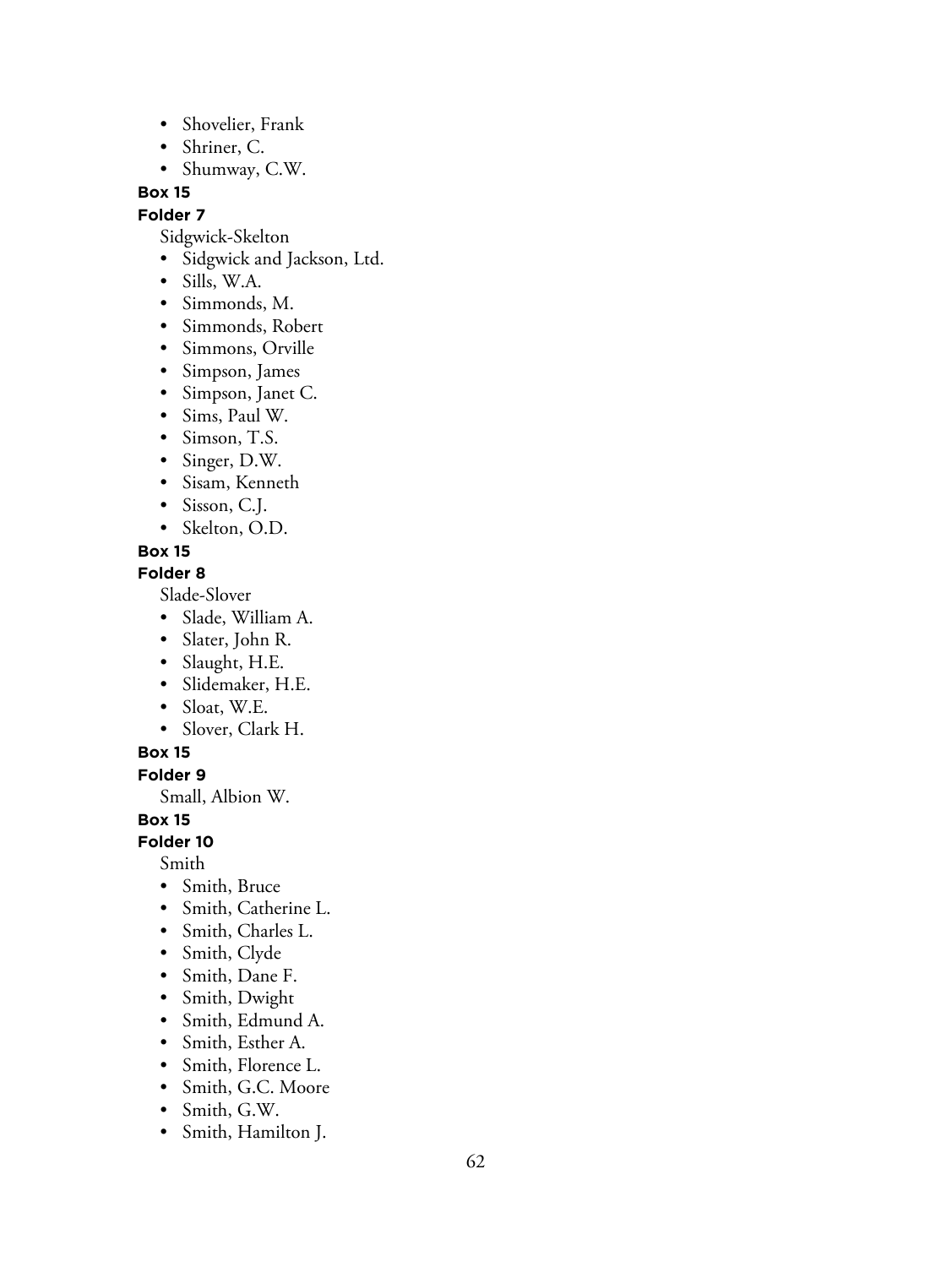- Smith, Hay W.
- Smith, Henry Justin
- Smith, Ira M.
- Smith, J. Edgar
- Smith, J.H.
- Smith, Leon P.
- Smith, Lewis Worthington
- Smith, Livingston W.
- Smith, Rebecca W.
- Smith, Reed
- Smith, W. B.
- Smith, William J.
- Smith, W. P.
- Smith, Winnifred

### **Folder 11**

Smithson-Snow

- Smithson, Frank
- Smithsonian Institution
- Sneath, B. Hershey
- Snow, H. E.

#### **Box 15**

**Folder 12**

Snow, L. F.

# **Box 15**

### **Folder 13**

Snyder- Spurgeon

- Snyder, Eva
- Snyder, Franklin B.
- Solum, Nora O.
- Spalding, Mary D.
- Spargo, J.W.
- Sparks, E.S.
- Spaulding, H. S.
- Special Methods Courses
- Speer, L.
- Spence, F. A.
- Spencer, Hazeltown
- Spencer, Herman W.
- Spencer Margaret
- Spencer, Matthew Lyle
- Spencer, W. H.
- Spieir, V. K.
- Spinks, Thelma
- Spofford, Ernest
- Spottswood, D.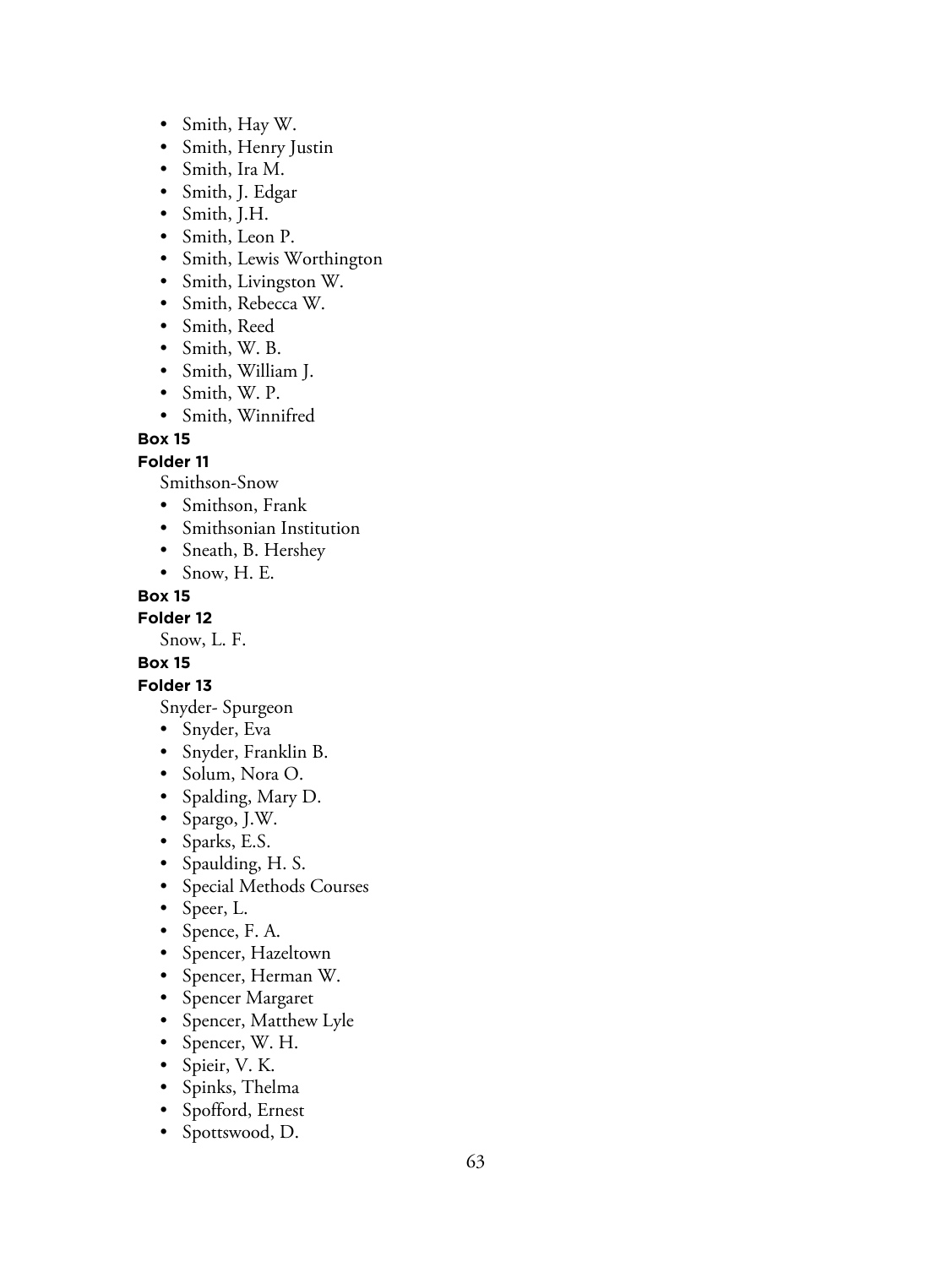- Sprengling, D.
- Springer, D.
- Spurgeon, C.

### **Folder 14**

Stafford-Stevens

- Stafford, M. J.
- Stagg, Alonzo A.
- Stagg, Arvilla
- Stallings, W. H.
- Stallworth, Jonnie Lee
- Standard, Paul
- Stanford, H. C.
- Stansbury, Milton H.
- Stansell, Sarah
- Starnes, D. T.
- Starrett, Vincent
- Stationary
- Staudt, Genevieve
- Stauffer, Elmer C.
- Stauffer, S. R.
- Stayt, Grace A.
- Steadman, J. M.
- Stearns, B. M.
- Stechert and Company
- Steckman, Lilian L.
- Steele, Robert
- Steere, L. R.
- Stein, Helen A.
- Steinberg, Saul
- Stevens & Brown

**Box 15**

**Folder 15**

Stevens, D. H.

**Box 15**

# **Folder 16**

Stevens-Stewart

- Stevens, E. M.
- Stevens Lucille
- Stevens, Thomas Wood
- Stevenson, G. N.
- Stevenson, Wallace
- Stewart, Alice
- Stewart, David

**Box 16**

### **Folder 1**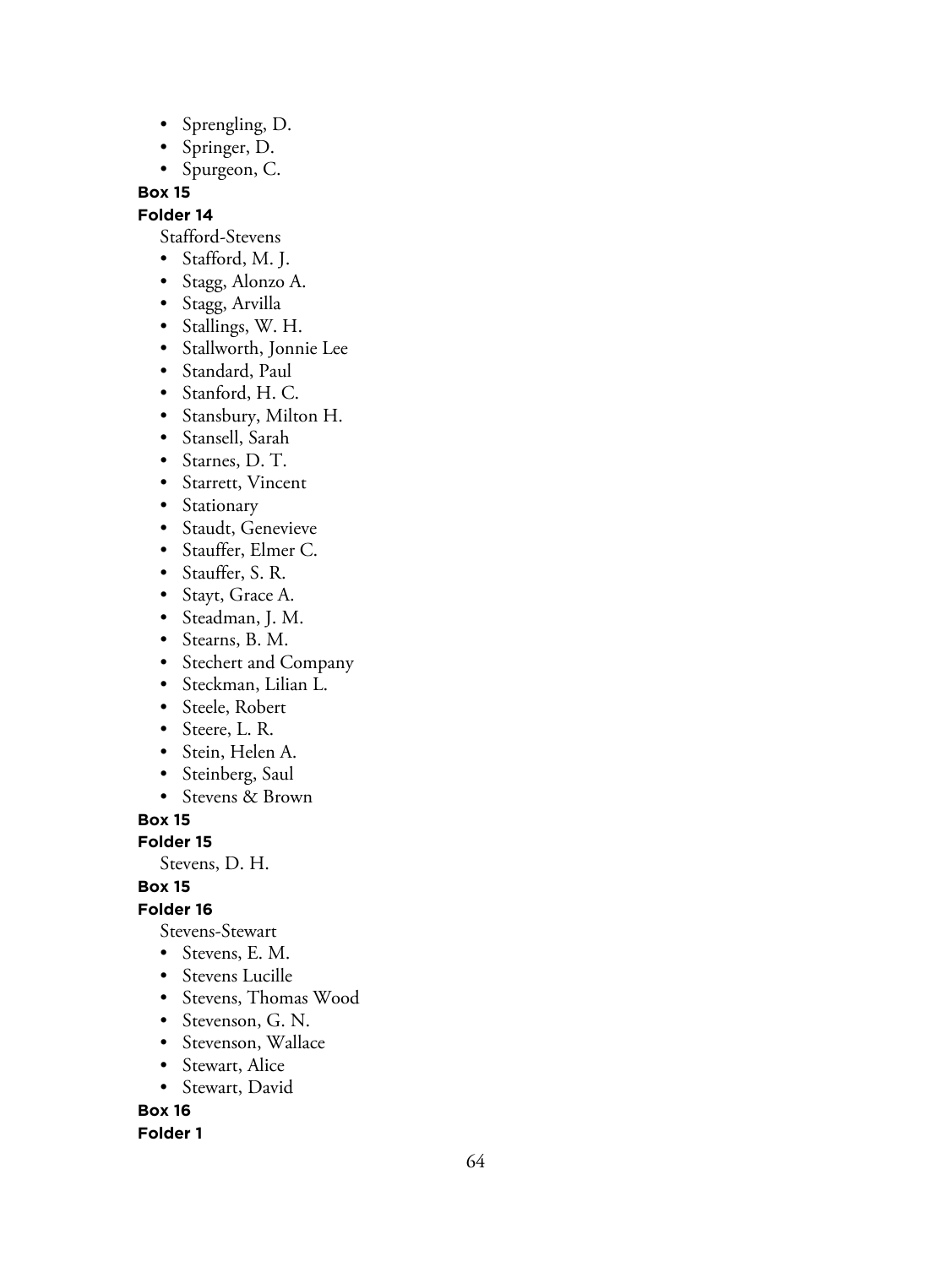Stieglitz-Stratton

- Stieglitz, Julius
- Stifler, James W.
- Stiles, Lee Alfred
- Stillwell, M. B.
- Stinson, Esther
- Stock, George
- Stockholm, Johanne M.
- Stockwell, Constance
- Stoddard, George
- Stokes, E.
- Stoll, E. E.
- Stone, Edward Noble
- Stone, James D.
- Stone, Winthrop E.
- Stonehill, Charles, A.
- Stott, Ella M.
- Stratton, Eleanor

## **Box 16**

#### **Folder 2**

Straus-Swindler

- Straus, Robert L.
- Strauss, Louis A.
- Striersche, Louis A.
- Struble, Lucille
- Studeny, Austin
- Studies in Philology
- Sturmer, Anna M.
- Sturtevant, C.
- Sturtevant, E.H.S.
- Libreria general de
- Victoriano Suarez
- Sucking & Co.
- Sullivan, Sister Celestine
- Summey, George, Jr.
- Swaen, A.E.G.
- Swan, Norma L.
- Sweeney, Katherine
- Swets & Zeitlinger
- Swift, Harold H.
- Swindler, M.J.

#### **Box 16**

**Folder 3**

Taft-Tapper

- Taft, Helen
- Taft, J.W.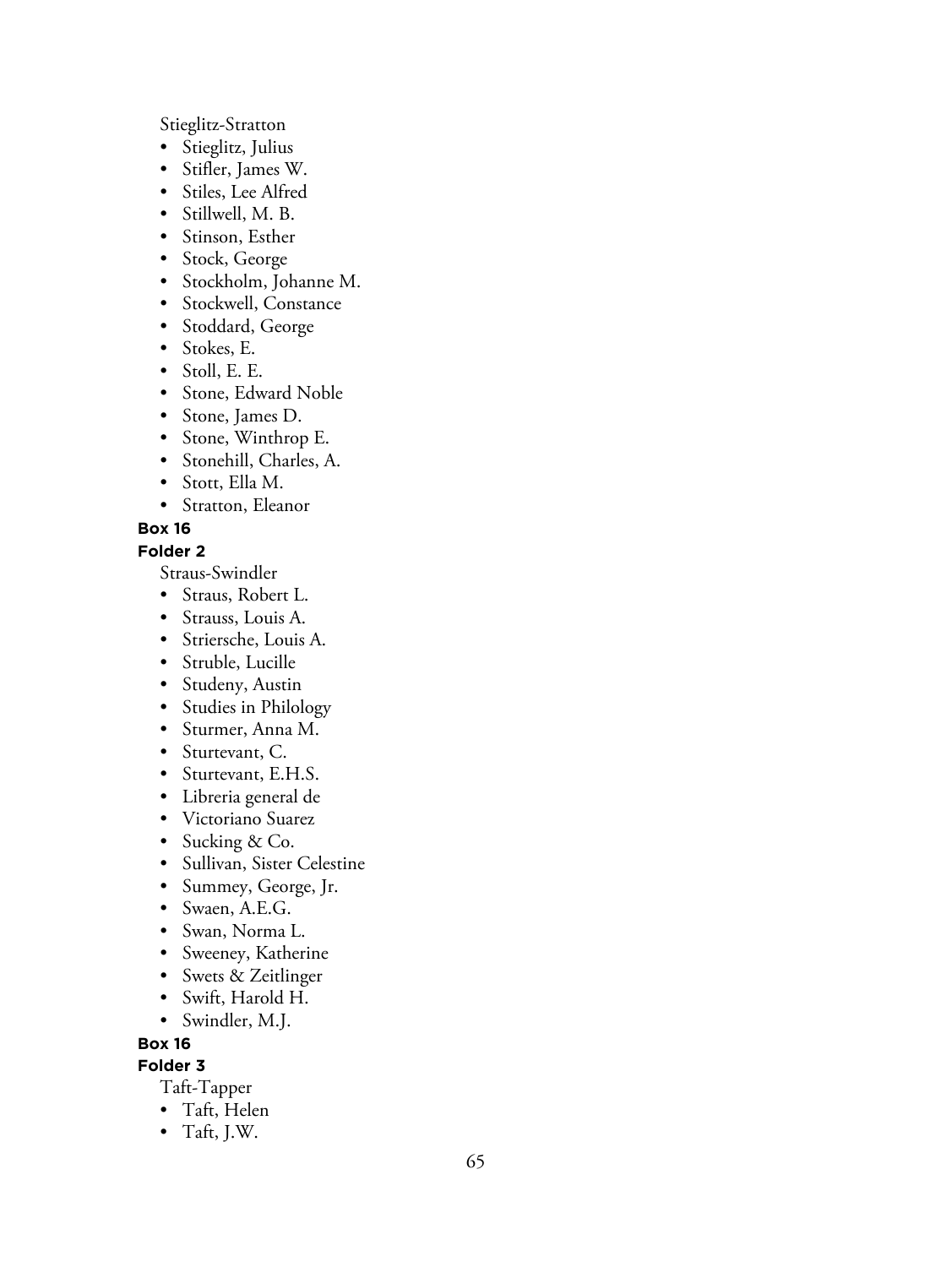- Talbot, Marion
- Tallmadge, Thomas E.
- Talmey, Max
- Tannenbaum, Samuel
- Tapper, B.

**Folder 4**

Tatlock, J.S.P.

### **Box 16**

**Folder 5**

Taylor

- Taylor, A.R.
- Taylor, Alva P.
- Taylor, Archer
- Taylor, Archie
- Taylor, D.C.
- Taylor, Edward Ayers
- Taylor, E.A.
- Taylor, George B.

### **Box 16**

**Folder 6**

Taylor, George C.

**Box 16**

### **Folder 7**

Taylor-Terquem

- Taylor, Hilda
- Taylor, Maurice S.
- Taylor, Millicint
- Teager, Florence E.
- Teall, Edward N.
- Temple, Maude E.
- TenCate, Jennie
- Tennant, George
- Tenney, C.W.
- Librairie Terquem

# **Box 16**

### **Folder 8**

Tharakan-Thompson

- Tharakan, K.M. Matthan
- Thayer, Gordon W.
- Theta Phi Fraternity
- Thiersch, H.
- Thomas, Charles S.
- Thomas, J.D.
- Thomas, J.M.
- Thomas & Lumpkin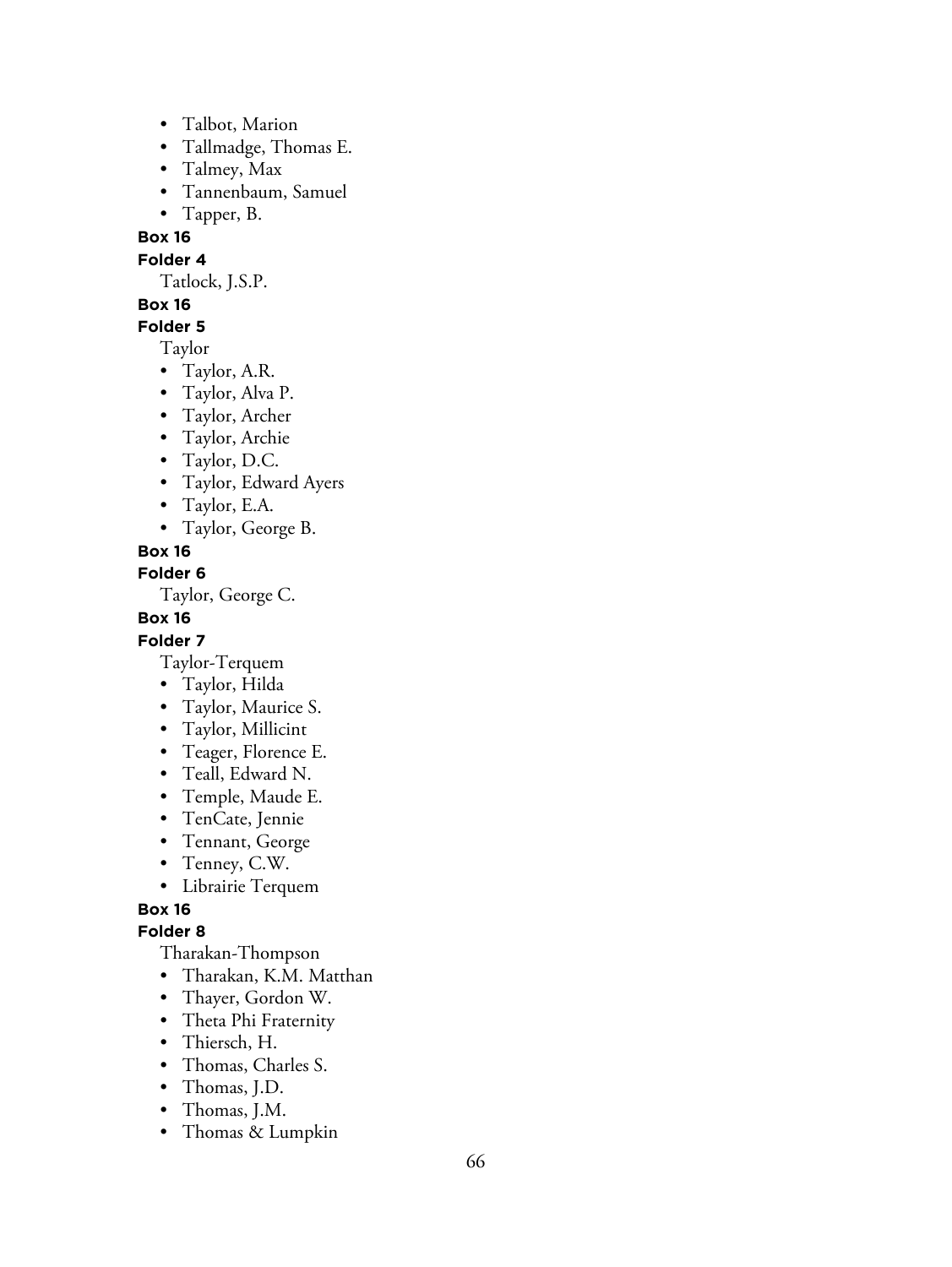- Thomas, L.W.
- Thomas, Paul B.
- Thomas, Russel B.
- Thomas, W.I.
- Thompson, W.I.
- Thompson, Charles H.
- Thompson, G.A.
- Thompson, Harold W.
- Thompson, Henry B.
- Thompson, James Westfall

#### **Folder 9**

Thompson-Thurber

- Thompson, Stith
- Thorndike, Ashley
- Thornton, Richard
- Thrall, W.F.
- Throop, George R.
- Thurber, C.H.

### **Box 16**

#### **Folder 10**

Tidy-Todd

- Tidy, Thomas W.
- Tierney, Mary Leo
- Tilley, Morris P.
- Tieken, Helen
- Time and Tide
- The Times
- Tinsley, R.N.
- Tisdel, F.M.
- Tobitt, E.
- Tobitt, Edith
- Todd, C.C.
- Todd, M.
- Todd, T.W.

#### **Box 16**

**Folder 11**

Tolman, A.H.

### **Box 16**

**Folder 12**

Tompkins-Tuerk

- Tompkins, Frank G.
- Tompkins, Ralph H.
- Tonney, Fred O.
- Town and Country Life
- Town and Country Review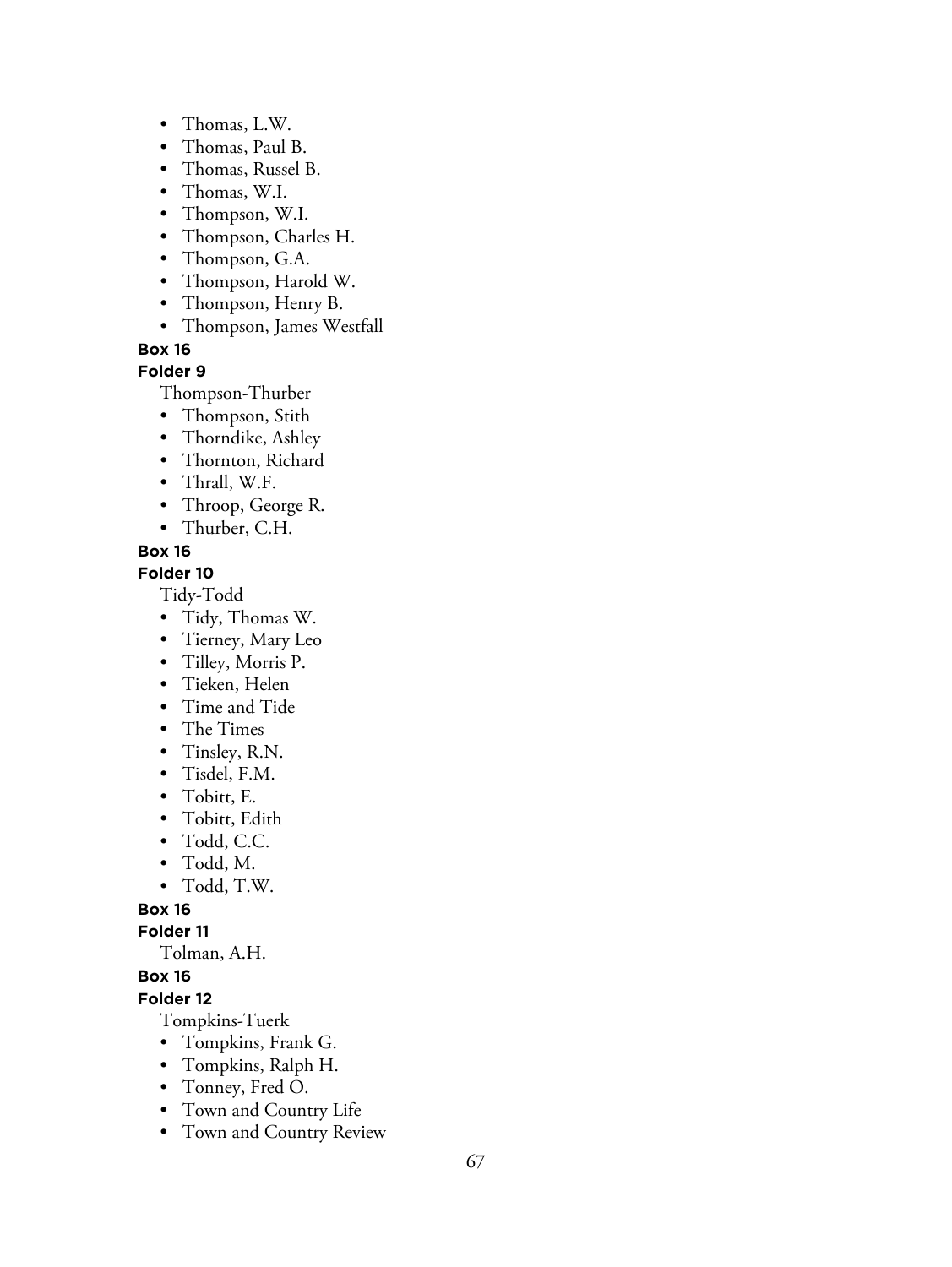- Tracht, Fred H.
- Trahey, James D.
- Traugh, Bertha
- Traver, Hope
- Treadwell, Harriett Taylor
- Tregallas, Ida M.
- Tribune Bonus Bureau
- Triggs, Oscar L.
- Trinity College Library
- Tripp, Evelyn A.
- Trusler, Margaret
- Tuerk, John

**Folder 13**

Tufts, James H.

**Box 16**

## **Folder 14**

Tung-Tyler

- Tung, Hsi-Hsiang
- Tupper, J.W.
- Turner, Anna
- Turner, Lorenzo D.
- Tyler, A.W.

## **Box 16**

### **Folder 15**

Uhlendorf-Utter

- Uhlendorf, B.A.
- Uhlein, Edgar J.
- Ullman, A.L.
- Ullman, B.L.
- Underwood, John C.
- United States Custom Service
- United States Railroad Administration
- United States Veterans Bureau
- University Club
- University Cooperative Nursery
- University of Chicago Press
- University of Pennsylvania
- Untermeyer, Louis
- Uppen, T. Caleb
- Ustick, W.L.
- Utley, G.B.
- Utter, Robert P.

### **Box 16**

# **Folder 16**

Vaile-Voynich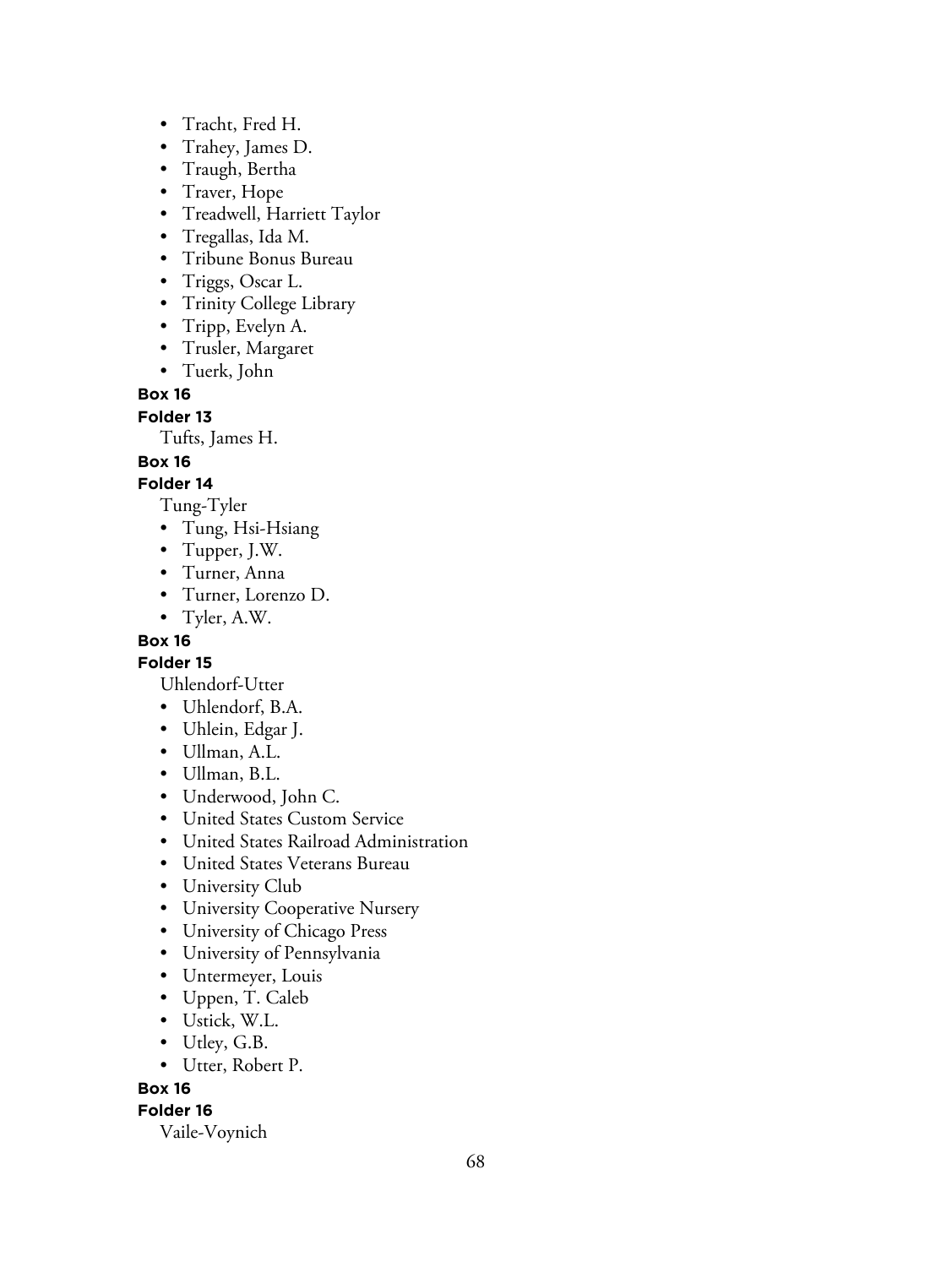- Vaile, Adeline
- Vaile, E.O.
- Van Buskirk, Anna
- Van Natta, Eva
- Vass, D.H.
- Vaughan, John H.
- Vaughn, L. Brent
- Vautrain, Jacques
- Victor Talking Machine Co.
- Vincent, C.
- Vincent, George
- Vinsonhaler, C.I.
- Von Bremer, Lillia N.
- Voss, Albert L.
- Voynich, Wilfrid M.

#### **Folder 1**

Wachs-Wallgren

- Wachs, Lawrence
- Wadel, Hakon
- Wagenknecht, Edward
- Wager, L. Willis
- Wagner, Louis
- Wagy, Justin Y.
- Wainwright, Benjamin B.
- Waite, L.
- Waits, E.M.
- Waldo, D.B.
- Waldon, Lyman A.
- Waldron, Ruby
- Walk, Olive M.
- Walker, A.G.
- Wallace, Charles William
- Wallace, L. Del.
- Wallace, M.
- Wallgren, A. Samuel

#### **Box 17**

### **Folder 2**

Wallis-Watson

- Wallis, Edith G.
- Walsh, D.J.
- Walsh, Matthew
- Walter, F.J.
- Walters, J.
- Walton, Lyman A.
- Waples, Douglas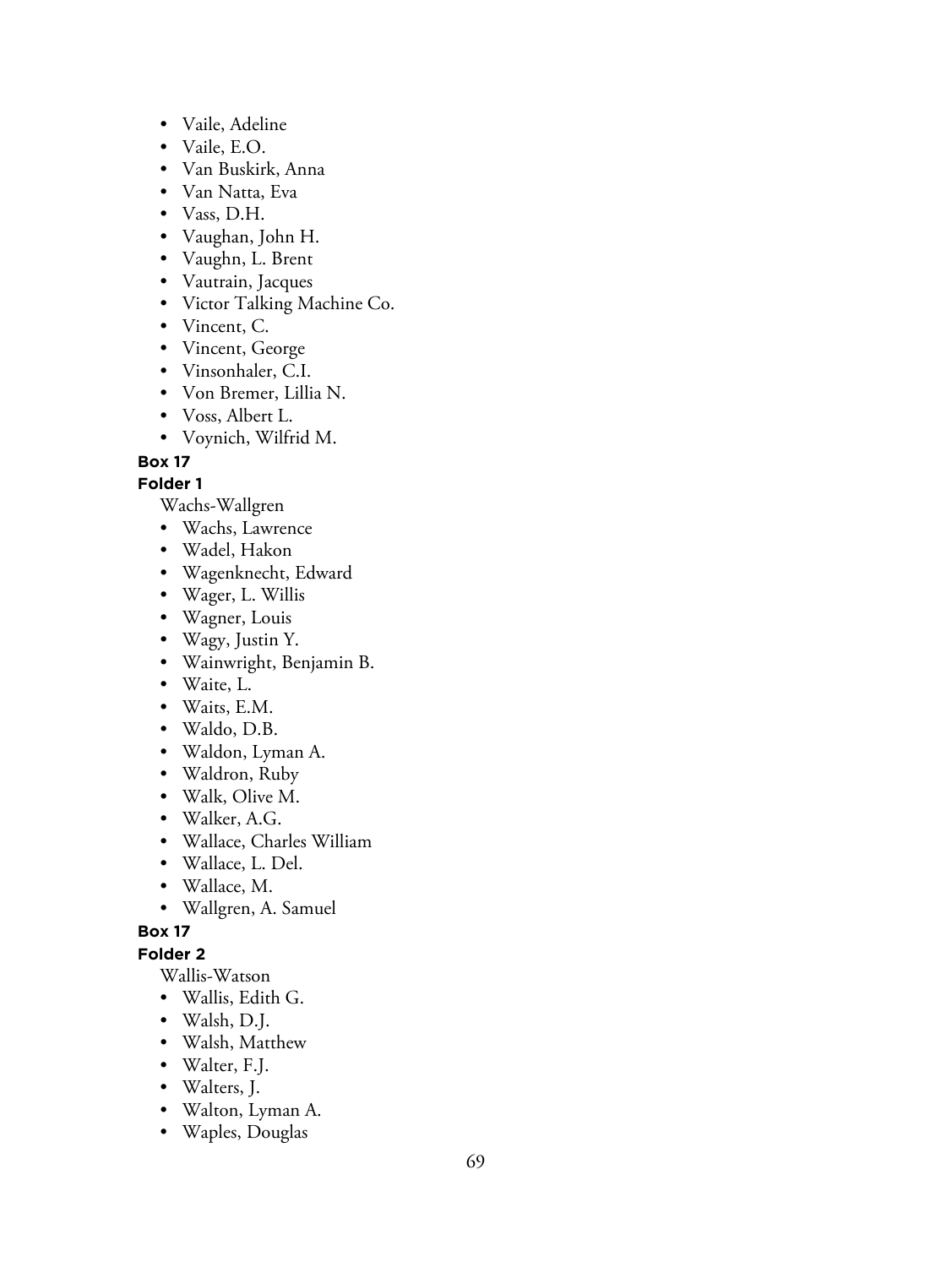- Warburg Institute
- Ward, A.W.
- Ward, Charles F.
- Ward, Frank Earl
- Ward, Isabelle M.
- Ward, Kate M.
- Ward, W.E.
- Warner, G.F.
- Warner, J.H.
- Washington Planograph Co.
- Wassam, F.W.
- Watkins, H.H.
- Watson, George
- Watson, J.B.
- Watson, Matilde H.
- W. Watson & Sons, Ltd.

#### **Folder 3**

Weaver-Wetton

- Weaver, Raymond M. Folder
- Webster, Archie W.
- Webster, D.
- Webster, Eva
- Webster, K.G.T.
- Weeks, Raymond
- Weeks, Ruth
- Weigel, John C.
- Weightman, G.A.
- Weil, Stakely, and Cater
- Weiler-Baird, Jason North C.
- Weinberg, Li.
- Weiskopf, Victor
- Wellek, Rene
- Wells, E.H.
- Wells, Henry W.
- Wells, John E.
- Wendell, Barrett
- West, Frank L.
- West, Margaret
- West, Raymond D.
- Westlake, H.F.
- Wetten, Emil C.

## **Box 17**

**Folder 4**

- Wharey-Who's
- Wharey, J.B.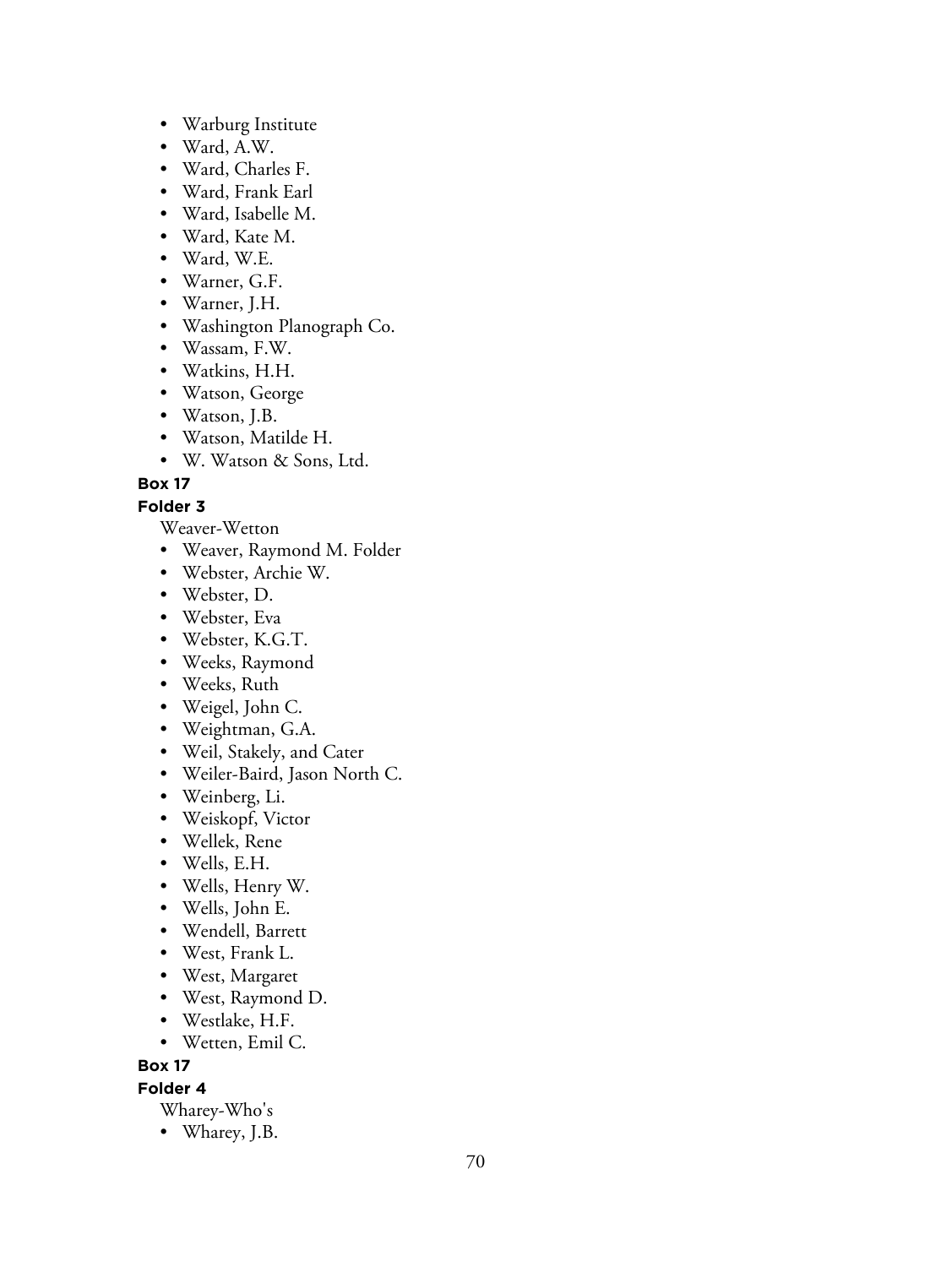- Wheeler, Donald
- Wheeler, Eleanor P.
- Wheeler, George A.
- Whipple, Wilson K.
- Whitcher, George F.
- White, Fred G.
- White, O.O.
- White, Paul W.
- Whiting, George W.
- Whiting, June
- Whitmore, Ella A.
- Whitney, Lois
- Whitney, Roy
- Whitty, J.H.
- Who's Who in South Carolina

#### **Folder 5**

Wickliffe-Wilcox

- Wickliffe, Martelle
- Wickware, F.G.
- Widtsoe, Rose H.
- Wieboldt Hall, see also Coolidge and Hodgdon
- Wieboldt, W.A.
- Weiener, Leo
- Wigmore, John H.
- Wilberforce, Robert
- Wilbur, G.
- Wilbur, William A.
- Wilcox, S. Wild, H.D.

#### **Box 17**

#### **Folder 6**

Wilder-Wilkin

- Wilder, Thornton
- Wilderman, A.A.
- Wiley, Mildred
- Wilkin, Lola

#### **Box 17**

#### **Folder 7**

Wilkins, E.H.

#### **Box 17**

**Folder 8**

Wilkins-Williams

- Wilkins, Olive A.C.
- Wilkinson, W.S.
- Wilkinson, Wm. C.
- Willard, James F.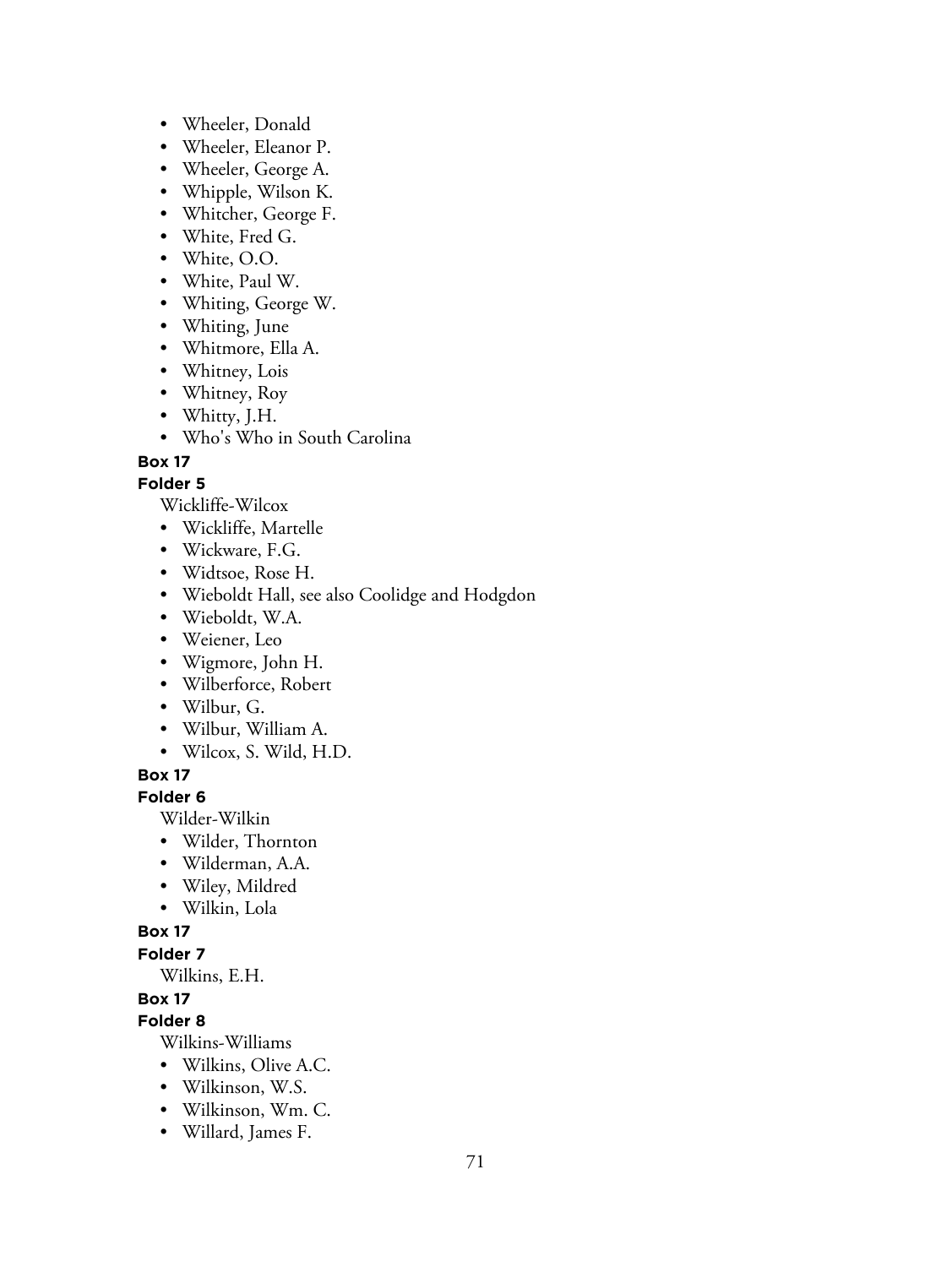- Willard, The
- Willett, Robert
- Williams, C.
- Williams, Digain
- Williams, Edgar
- Williams, Elizabeth B.
- Williams, Evangeline P.
- Williams, J.H.A.B.
- Williams, Kenneth
- Williams, S.
- Williams and Wilkins Co.

**Folder 9**

Willoughby, Edwin E.

## **Box 17**

**Folder 10**

Wills-Withington

- Wills, R.P.
- Wilson, R.P.
- Wilson, C.G.
- Wilson, D.G.
- Wilson, Elizabeth
- Wilson, H.W.
- Wilson, I.G.
- Wilson, James S.
- Wilson, Louis R.
- Wilson, R.A.
- Wilt, Napier S.
- Wind, Michael
- Winggvist, Gerda
- Winship, George P.
- Winslow, L. Lanier
- Winslow, Ola E.
- Winsor, Charles P.
- Winther, Sophus K.
- Wise, C.M.
- Wise, Thomas J.
- Wisner, George M.
- Withers, Arthur S.
- Withers, John W.
- Withington, Robert

#### **Box 17**

**Folder 11**

Woellner-Woodward

- Woellner, Robert
- Wolfe, Viola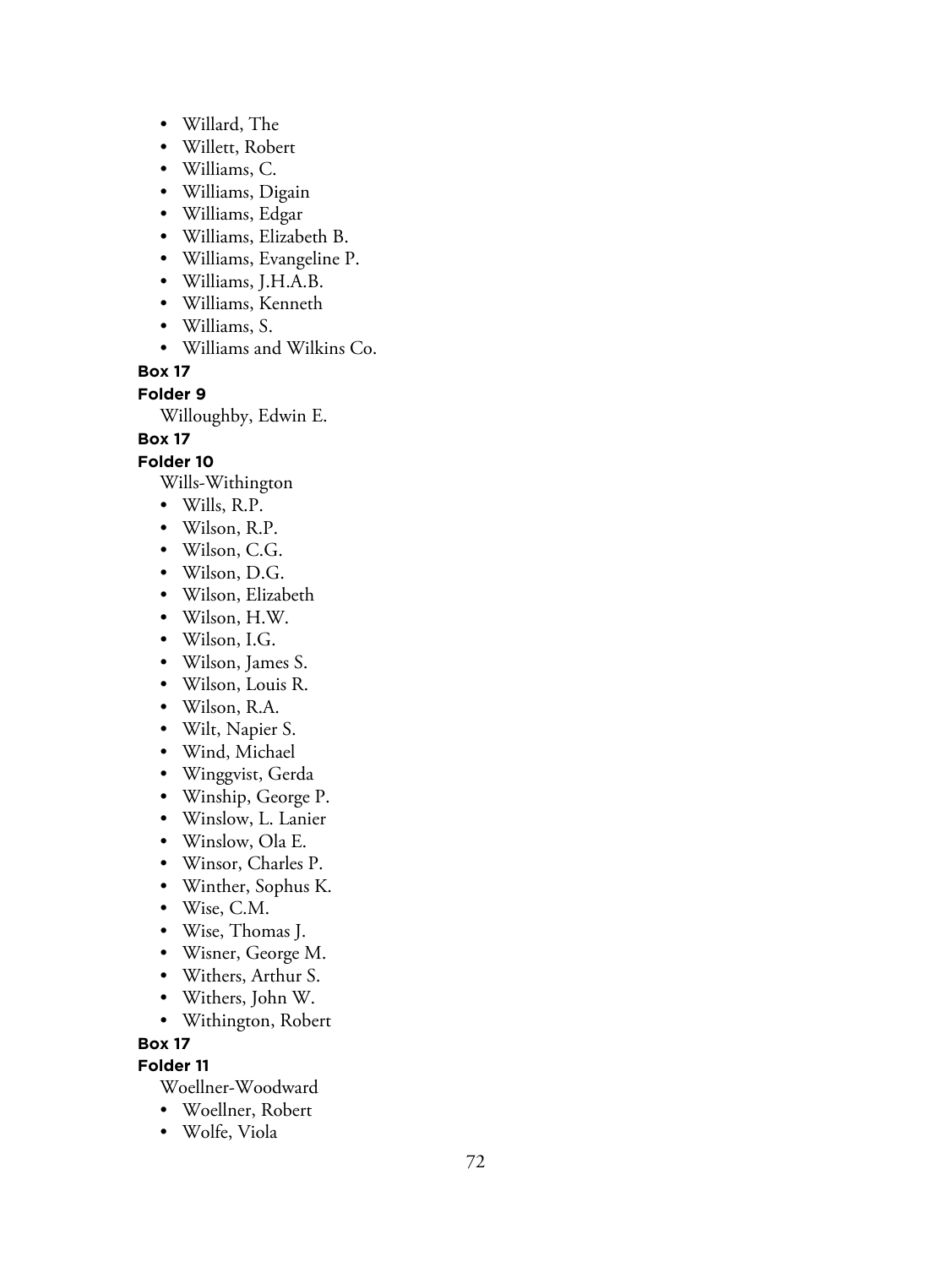- Wood, Viola
- Wood, Alice Perry
- Wood, Charles B.
- Wood, D.T.B.
- Wood, F.A.
- Wood, P.S.
- Woodard, C.L.
- Woods, G.B.
- Woodard, Amy
- Woodward, Evan A.

**Box 17**

**Folder 12**

Woodward, Frederick C.

# **Box 17**

### **Folder 13**

Woodworth-Wylie

- Woodworth's Book Stores
- Woody, Clara M.
- Wooton, Florence Adams
- Work, James A.
- Wright, A.B.
- Wright, E.H.
- Wright, Jean
- Wright, Joseph
- Wright, Louis B.
- Wrigley, William, Jr.
- Wyer, J.I.
- Wylie, Laura J.

#### **Box 17**

### **Folder 14**

Yale-Young

- Yale University
- Yale University Bookstore
- Yale University Press
- Yaw, E.K.
- Yeats-Brown, F.
- Young, C.S.
- Young, H.B.

# **Box 17**

**Folder 15**

Young, Karl

#### **Box 17**

# **Folder 16**

Young-Zumwalt

- Young Men's Christian Association
- Young, Ora May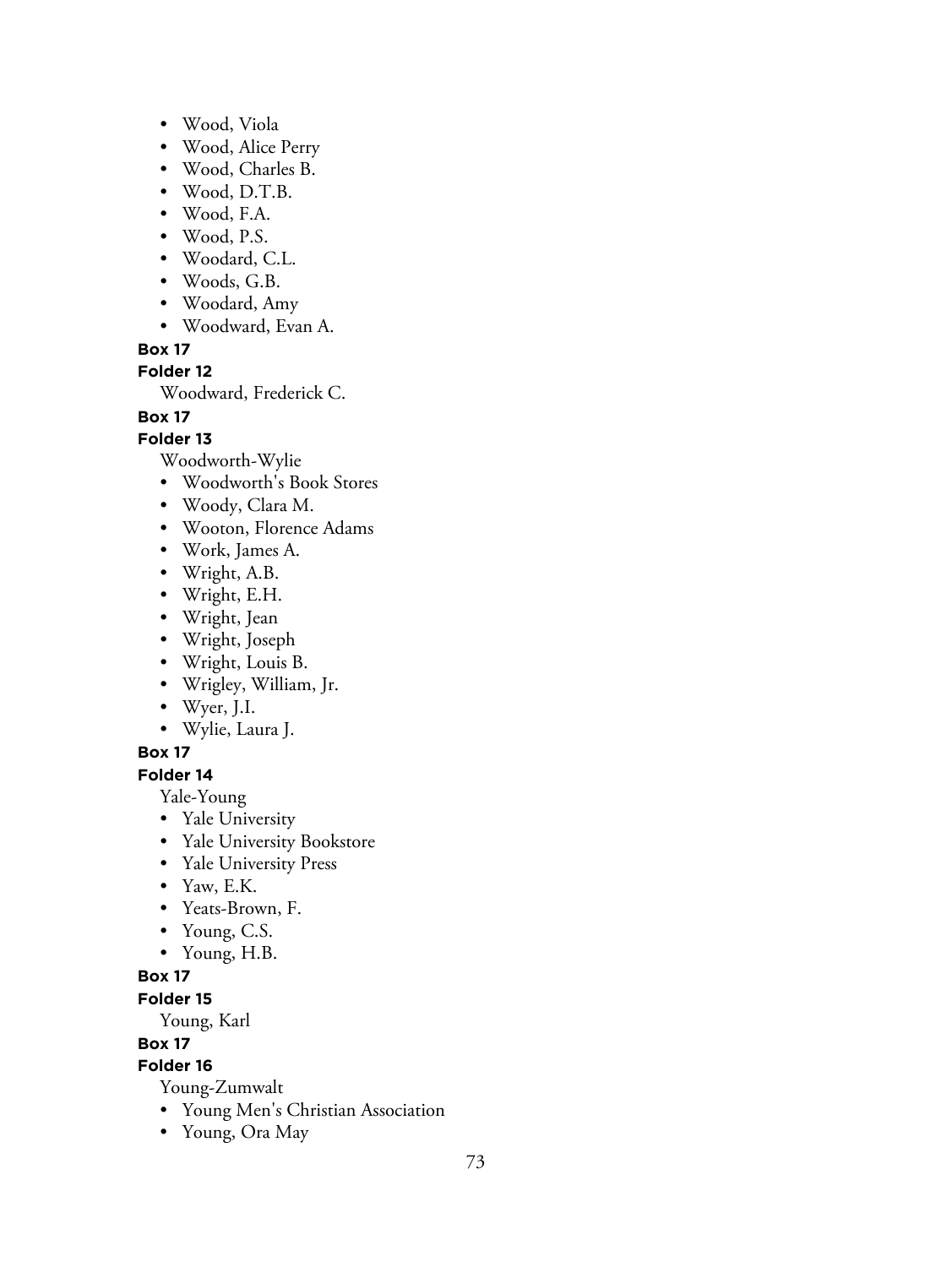- Young, Ruth
- Young, W.F.
- Yunker, Phillip
- Zachrisson, R.E.
- Zanden, Ottys
- Zehr, P.C.
- Zeigler, Florence
- Zeitleh, J.
- Zucker, Adolph E.
- Zucker, F.
- Zuhlke, Irene E.
- Zumwalt, W.P.

## **Series II: Chaucer Correspondence**

**Box 17 Folder 17** 1921, 1923-1926 **Box 17 Folder 18** 1927 **Box 18 Folder 1** 1928 **Box 18 Folder 2** 1929 **Box 18 Folder 3** 1930 **Box 18 Folder 4** 1931 **Box 18 Folder 5** 1932 **Box 18 Folder 6** 1933 **Box 18 Folder 7** 1934, Jan-May **Box 18 Folder 8** 1934, June-Dec **Box 18 Folder 9**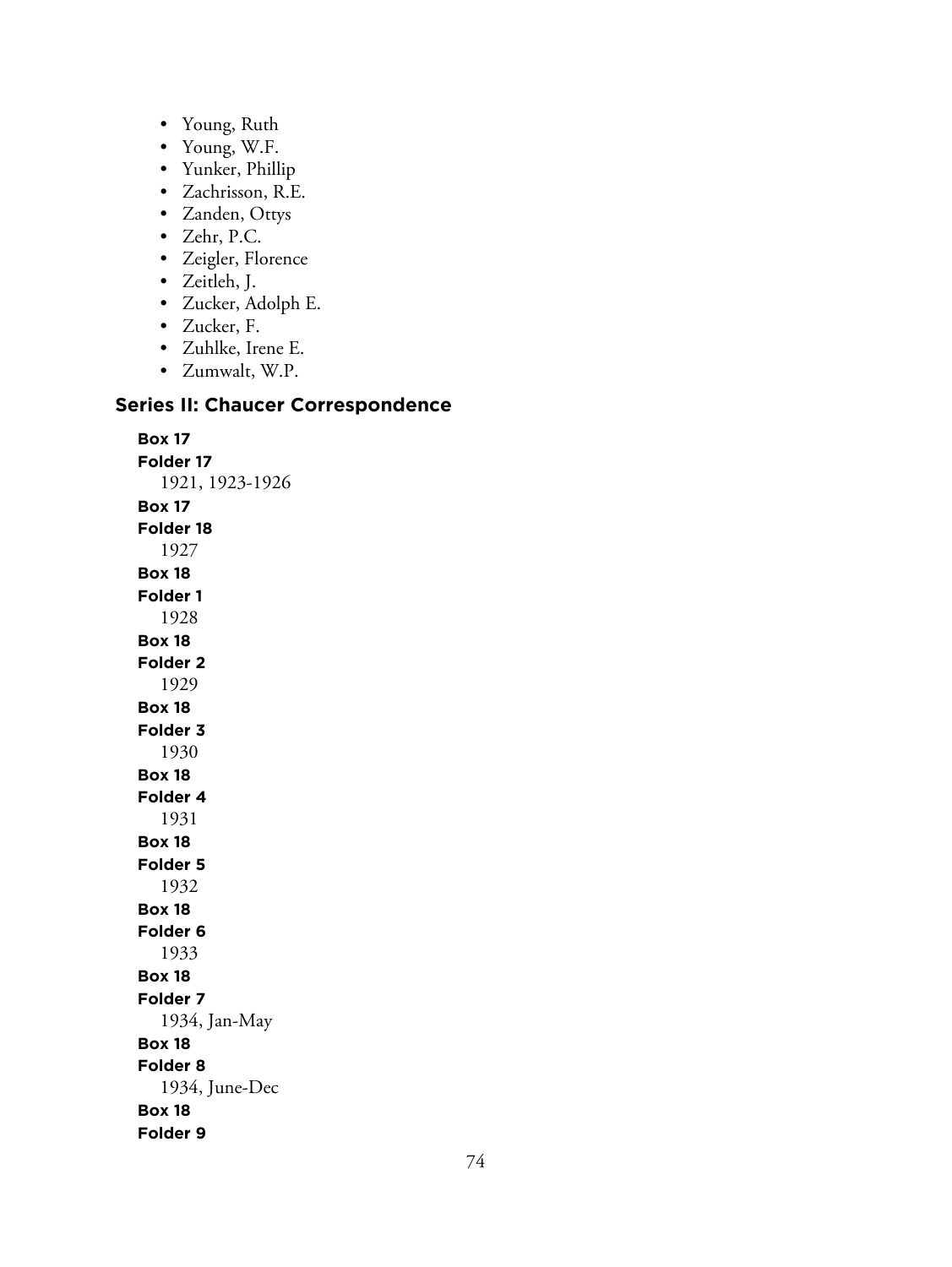1935 **Box 18 Folder 10** 1937-1940 **Box 18 Folder 11** Reports, MS material **Series III: ADDENDA. ENGLISH DEPARTMENT PAPERS Box 1 Folder 1** English 102 Exercises. Autumn 1937. Nos. 1-16, 19-24, 26-39. **Box 1 Folder 2** English 102 Exercises. Winter 1938 Nos. 1, 3-8, 10-32, 34-37. **Box 1 Folder 3** English 102 Exercises. Spring 1938 Nos. 1-27, 29. **Box 1 Folder 4** English 102 Exercises. Autumn 1938 Nos. 1-43. **Box 1 Folder 5** English 102 Exercises. Winter 1939 Nos. 1-36.. **Box 1 Folder 6** English 102 Exercises. Spring 1939 Nos. 1-37. **Box 1 Folder 7** English 102 Exercises. Spring 1940 Nos. 1-31. **Box 1 Folder 8** English 102 Exercises. Autumn 1940 Nos. 1-48. **Box 1 Folder 9** English 102 Exercises. Winter 1941 Nos. 1-49. **Box 1 Folder 10** English 102 Exercises. 1938-1941. Special exercises, tests and Instructions' Keys, arranged chronologically. **Box 1 Folder 11** English Scholarship Examinations. May 1932 and April 1936. **Box 1 Folder 12** English Placement Tests. September 1931, and a preliminary one for September 1940.